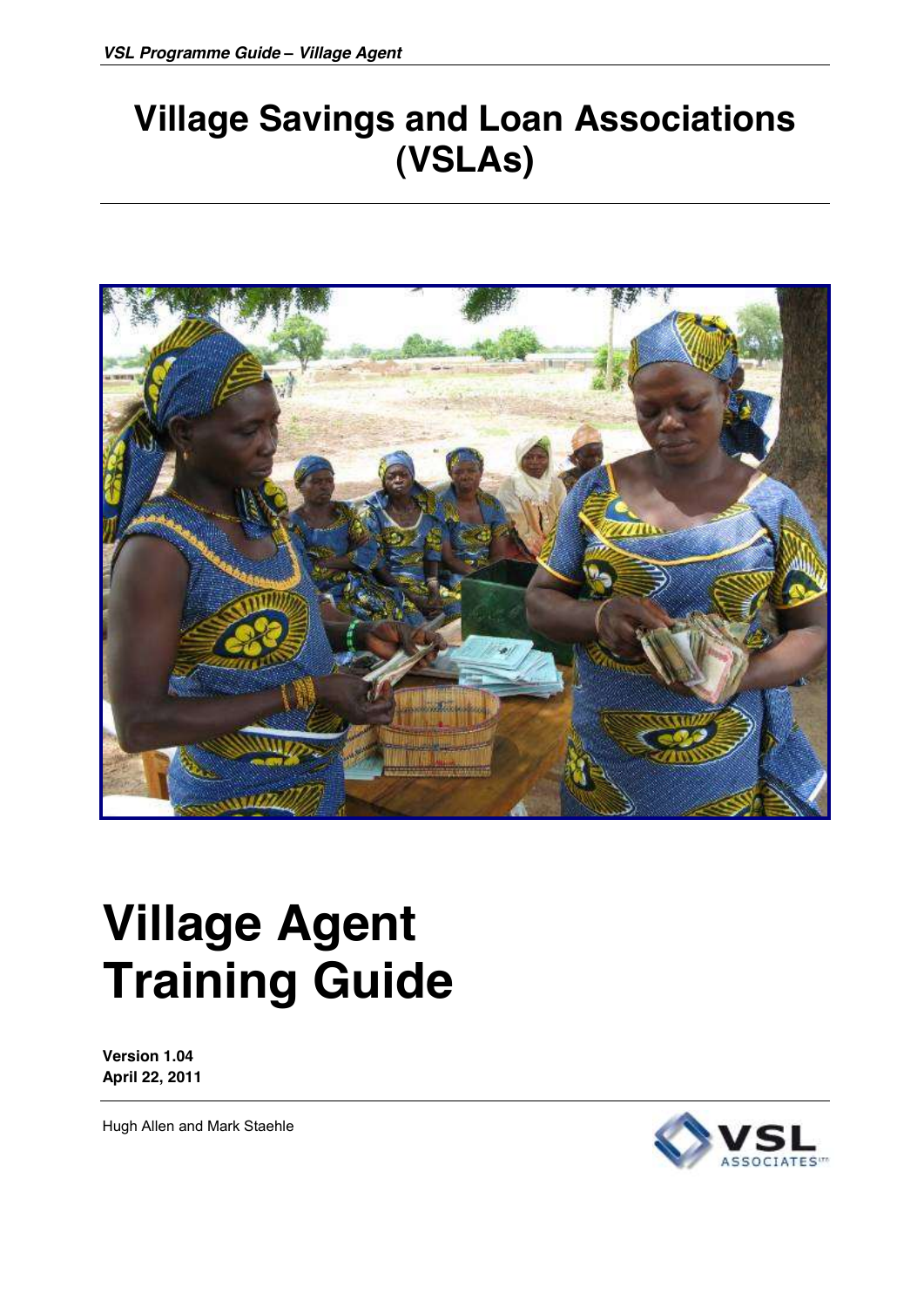## **Table of contents**

| Part | 1              |           |                                                                   |  |
|------|----------------|-----------|-------------------------------------------------------------------|--|
| Part | $\overline{2}$ |           |                                                                   |  |
| Part | 3              |           |                                                                   |  |
|      |                |           |                                                                   |  |
|      |                |           | Meeting B: First meeting with potential and newly formed VSLAs 10 |  |
| Part | 4              |           |                                                                   |  |
|      |                | Module 1: |                                                                   |  |
|      |                | Module 2: | Development of policies and rules for Social Fund,                |  |
|      |                |           |                                                                   |  |
|      |                | Module 3: |                                                                   |  |
|      |                | Module 4: |                                                                   |  |
|      |                | Module 5: |                                                                   |  |
|      |                | Module 6: |                                                                   |  |
|      |                | Module 7: |                                                                   |  |
|      |                |           |                                                                   |  |
|      | 1              |           |                                                                   |  |
|      | $\overline{2}$ |           |                                                                   |  |
|      | 3              |           |                                                                   |  |
|      | 4              |           |                                                                   |  |
|      | 5              |           | Village Agent's consolidated guide to meeting procedures38        |  |
|      | 6              |           |                                                                   |  |
|      | 7              |           |                                                                   |  |
|      |                |           |                                                                   |  |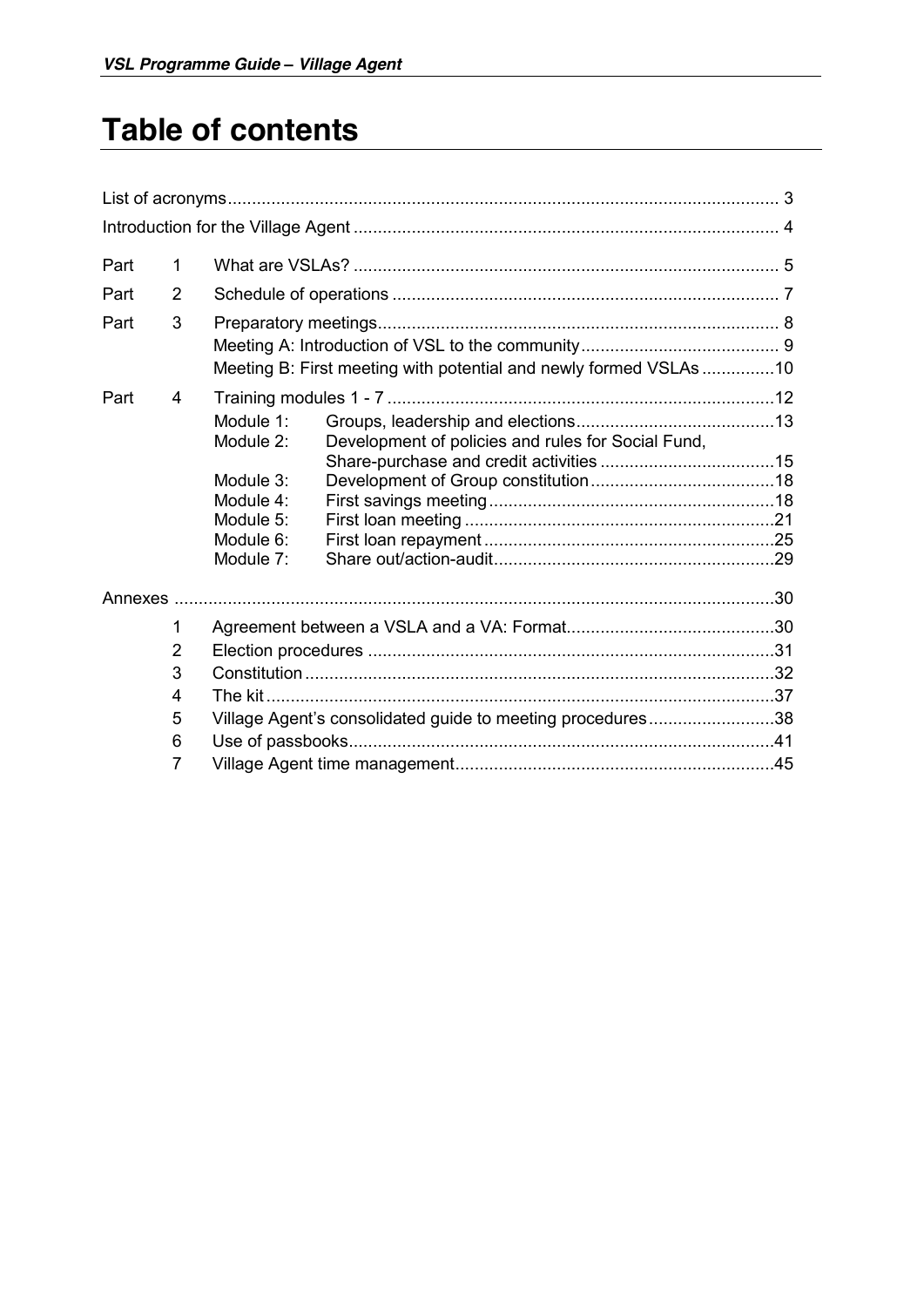## **List of acronyms**

| MMD Mata Masu Dubara (Hausa for 'Women on the Move'), CARE's oldest VSL project |
|---------------------------------------------------------------------------------|
|                                                                                 |
|                                                                                 |
|                                                                                 |
|                                                                                 |
|                                                                                 |
|                                                                                 |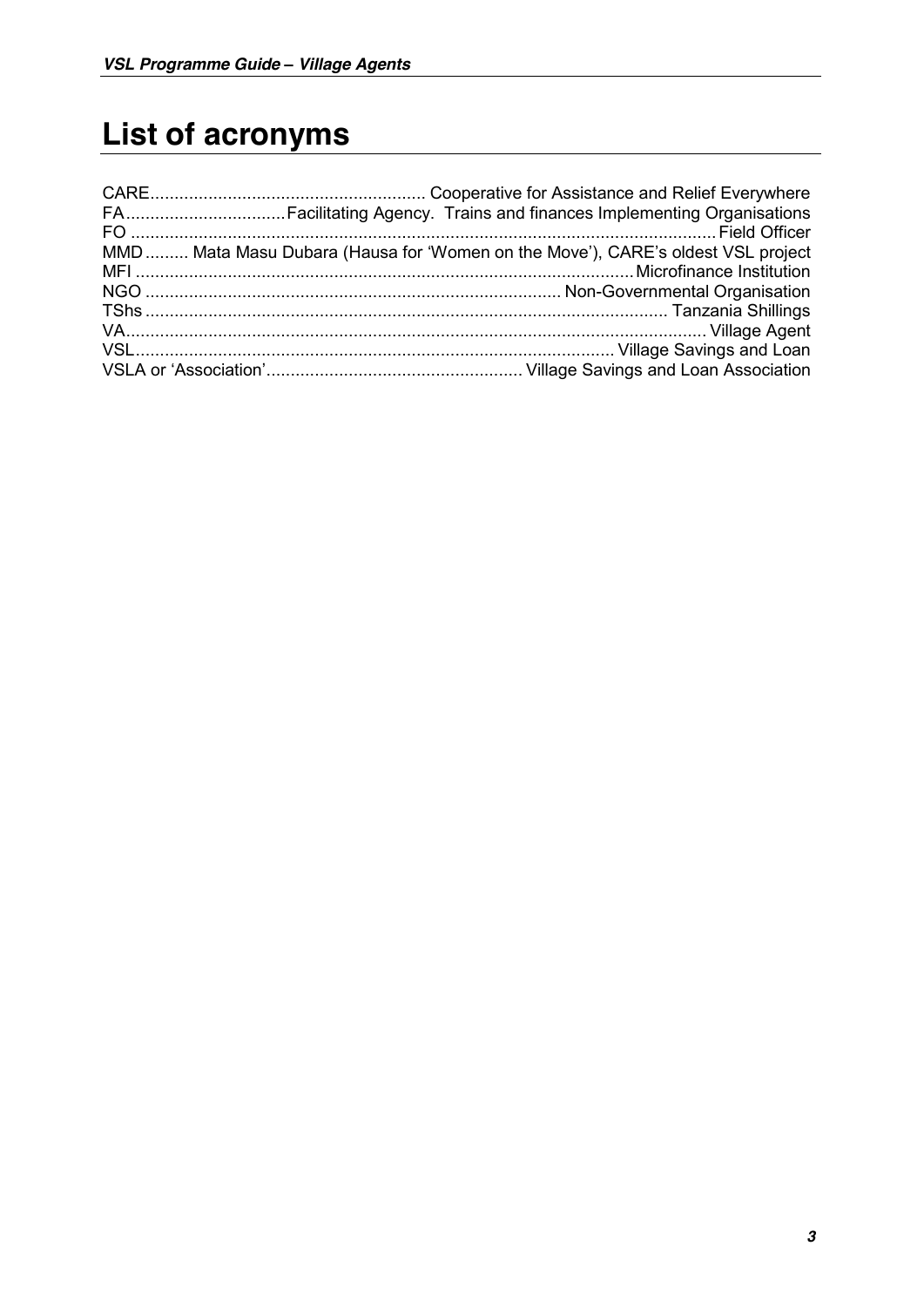## **Introduction for the Village Agent**

Congratulations on being selected as a Village Agent (VA) to train and support VSLAs. You have been chosen because you have shown the skill, commitment and reliability needed for this work. As a VA, you will bring a useful service to your community. You are joining a worldwide movement: VSLAs are now in 33 African countries and has spread to South America and Asia, with about 3 million members, so you are part of an effort that has connections across the world. But you already know what VSL can do for poor people because you have been part of it in your own community, where we want you to work and make a living promoting VSLAs.

You should not be shy to take a fee for the service you are performing for the community. You have your own expenses, and you know, as a VSLA member, that membership in a VSLA is valuable. If you show up on time, work hard as a trainer, and provide your VSLAs with good service, your VSLAs will be happy to pay your fees, since you will have earned them.

It is very important that you focus on discipline and procedure as you train and advise VSLAs. This is what makes VSLAs successful. You should follow the procedures carefully, and teach your VSLAs to do the same.

In your work you will be closely supported by a Field Officer (FO). The FO will train you in the use of these materials so that you will be able to carry out your work in an organised way, but most of what you will find in this manual will be familiar to you, because you have already been part of a VSLA and have received training. The FO will accompany you to the VSLAs that you are going to train in the first year and you will receive at least 3 supervision visits from the Field Officer in the course of the year. At the end of that time you will be examined and, if successful, you will receive a certificate that indicates that you are qualified to train new VSLAs, without supervision.

The results of your efforts will be permanent and you will find the work satisfying. Good luck.

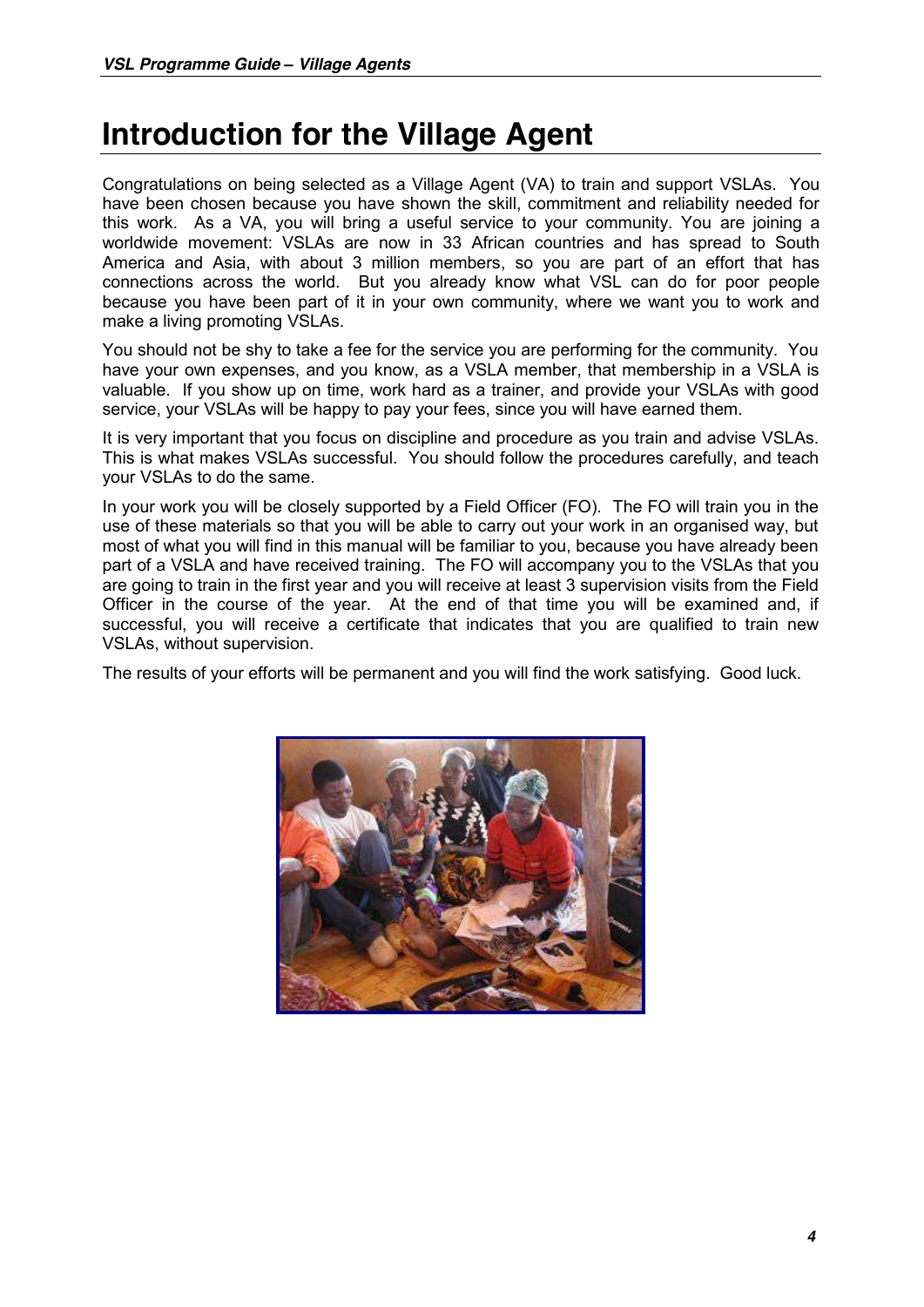## **1 What are VSLAs?**

*A Village Savings and Loan Association (VSLA) is a group of 10 - 25 people who save together and take small loans from those savings.* The activities of the VSLA run in 'cycles' of about one year, after which the accumulated savings and profits are shared out among the members according to the amount they have saved.

*VSLAs are member-managed*. Programme staff (FOs) and Village Agents (VAs) will train members, but never manage the VSLA, write in the passbooks or touch money belonging to the members.

*VSLAs are trained by Field Officers (salaried programme staff) or Village Agents (who receive fees from the VSLAs for the training).* Village Agents are members of VSLAs who are identified as having the skills to train other VSLAs. The role of a VA is to:

- train new VSLAs
- assist VSLAs they have trained when they would like assistance between cycles (shareouts, membership changes, modifying the constitution, elections)
- provide refresher training
- assist in resolving conflicts

*The first cycle of VSLA is a training and supervision cycle lasting at least 36 weeks.* During the first cycle, the Groups will meet weekly. This may change, as the group sees fit, thereafter.

*Members save through the purchase of between 1 – 5 shares every meeting.* The share-value is decided by the VSLA at the start of each cycle. At each meeting all members have the right to buy between 1-5 shares. The share value cannot change during the cycle.

Members can choose to have a *Social Fund,* to use for small grants when members are in distress. This is mandatory in the first cycle, but optional in future cycles.

*The Loan Fund is comprised of money contributed in the form of shares and loan profits (from service charges).*

*All members have the right to borrow up to a maximum of 3 times the value of their shares*

*The monthly service charge for loans is determined by the members at the beginning of the cycle, in the form of a percentage value.* It cannot be changed during the cycle.

*Loans are taken and repaid once every 4 weeks. All loans should be repaid within a maximum of 12 weeks during the first cycle.* The borrower is free to pay in whatever amounts s/he wishes at each loan meeting, but must repay the total sum owing within the agreed-upon period.

*All VSLA transactions are performed at meetings in front of all the members.* To ensure that transactions do not take place outside VSLA meetings, cash and passbooks are locked in a cash-box secured with three padlocks. The three keys are held by three members, none of whom is a member of the Management Committee.

*Theft of boxes by outsiders is very rare, but members must take responsibility for security.*

*All members have an individual passbook.* Share purchases are recorded in the first half of the passbook using a rubber stamp. Loans are recorded in the back of the passbook. Loan Fund and Social Fund balances are noted by the Record-keeper in a notebook and memorised by all members at each meeting.

*Passbooks remain locked in the box between meetings.* This is very important, to prevent tampering with the records of shares purchased by the members, or alteration of loan records.

*The Group has a five-person Management Committee* elected for one cycle. Groups develop a Constitution that contains the Social Fund, Share-purchase and Loan policies of the Group.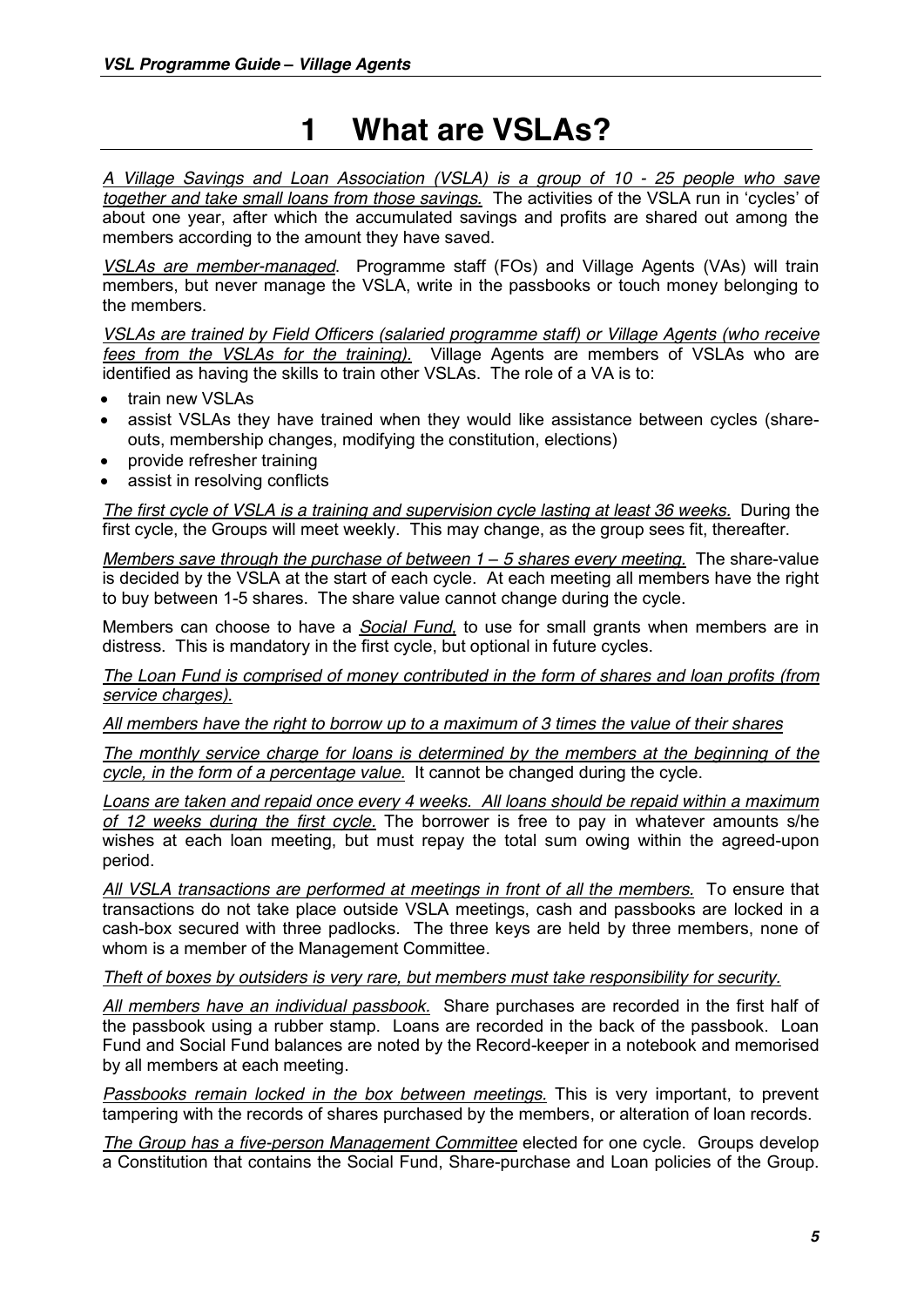Each member has one vote in electing the Management Committee and developing the constitution.

*At the end of every annual cycle, all outstanding loans are recovered and the Loan Fund is shared out*. The Loan Fund (which includes profits) is divided by the total number of shares purchased by members during the cycle, to calculate the share value. Each member then receives his or her payout according to the number of shares purchased. In this way no complicated calculation of profits is needed.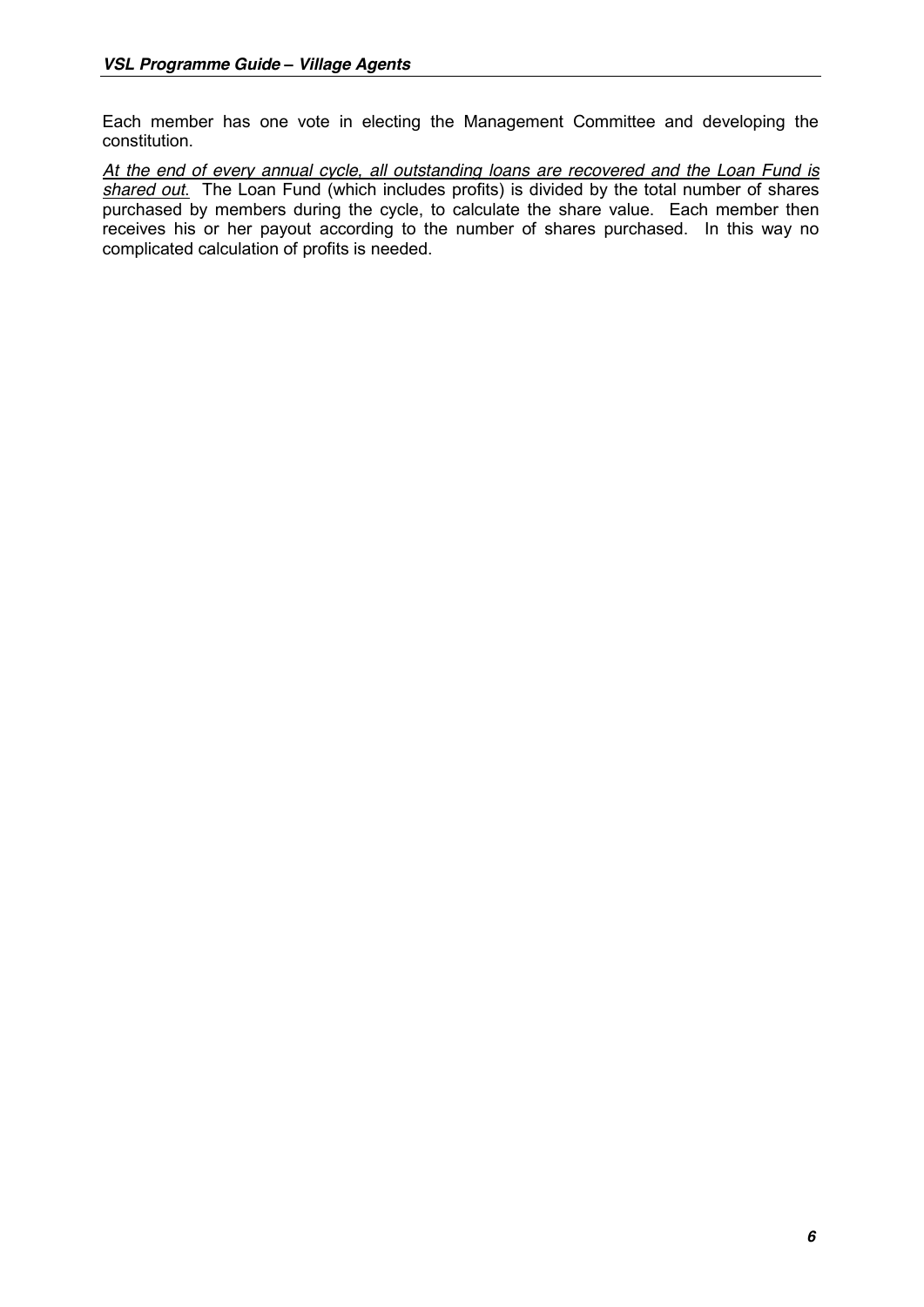## **2 Schedule of operations**

VSLAs are trained by Village Agents (VAs) over a period of at least 36 weeks according to the schedule below.

**Preparatory phase:** This provides general information to prospective VSLA members. They will decide if they want to be trained. **Intensive phase:** 12 weeks. It starts off with 4 visits in the first week, and then continues with 6 visits over the next 10 weeks. **Development phase:** 12 weeks. 3 visits during loan meetings only. **Maturity phase:** 12 weeks. 2 visits; one for light supervision and one to help the VSLA prepare for share out and graduation.

**Figure 1: VSLA training and supervision schedule**



*Note: The red circles indicate the Field Officer's attendance at: the first savings meeting; the two phase changes; the Action audit/share-out. Note: The VA may increase the frequency of visits in the Intensive Phase and may also prolong it if additional time is needed to get the VSLA to a position that it can confidently manage share-purchase unaided. The frequency of visits in the Development phase need not be increased, because they all fall on loan disbursement and repayment meetings.*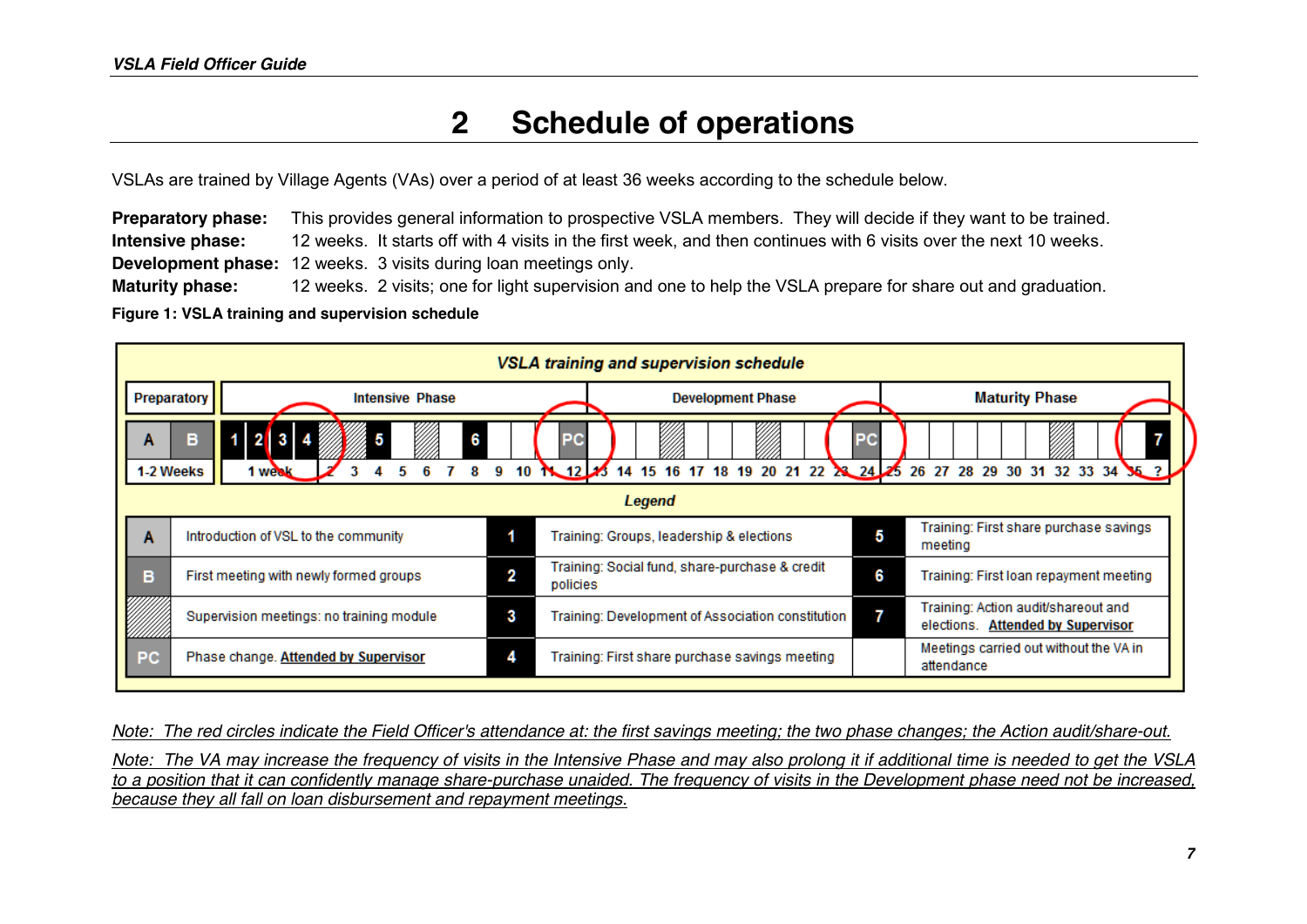## **3 Preparatory meetings**

The Preparatory Phase has two purposes:

- To describe to a public gathering how the programme works and how people may get more information
- To provide a detailed description of how a VSLA works; what people have to do to participate and what the VA promises to do

Table 1 below lays out the order in which these meetings take place and the content



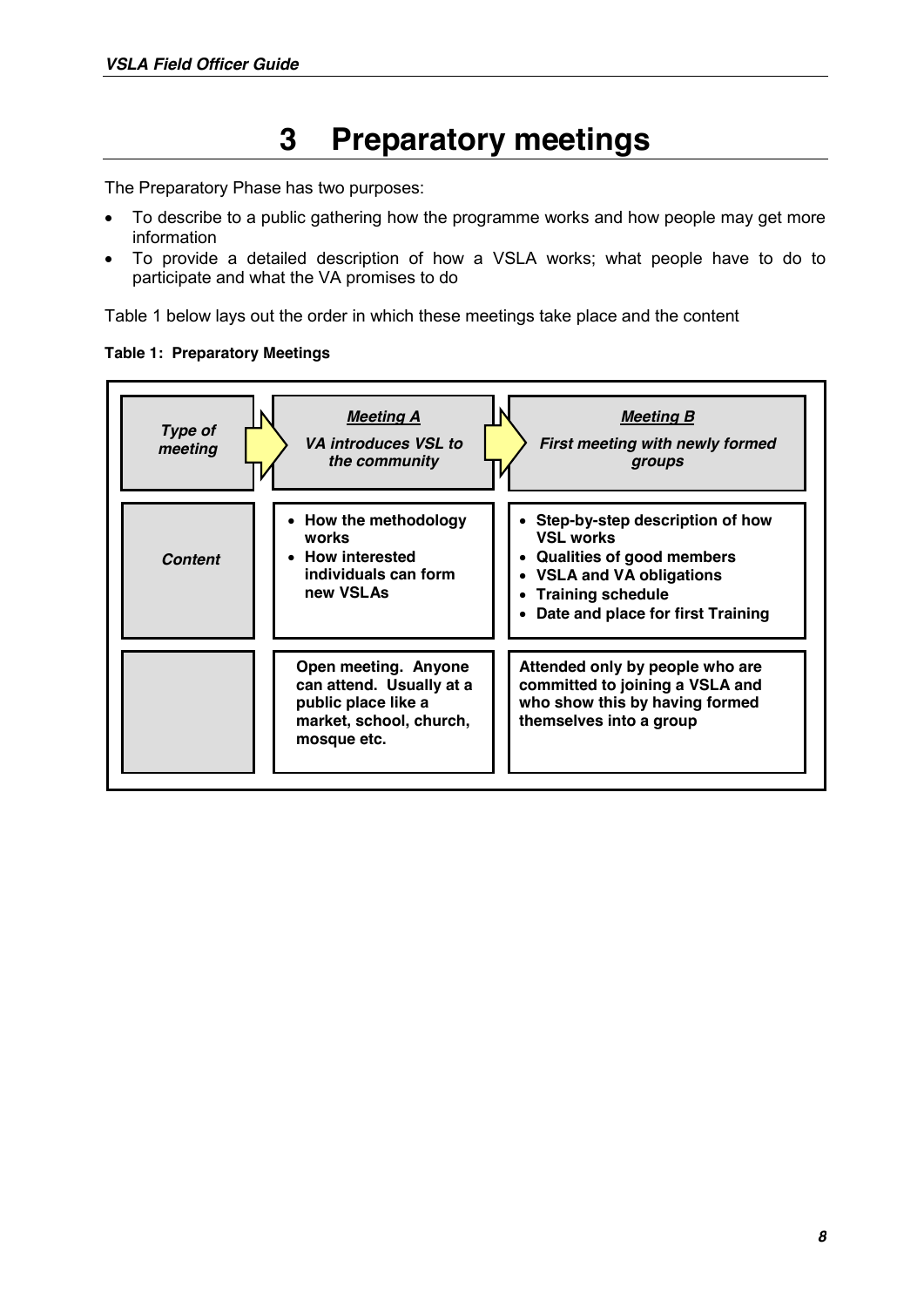## **Meeting A: Introduction of VSL methodology to the community**

This should be a large, open gathering which is announced well in advance through the help of local leaders. There will be many questions. The goal of this meeting is to generate interest, so that many potential groups come to meeting B.

### **What to explain:**

- The purpose is to create community-managed savings and loan groups that belong to their members.
- The promotion of VSLAs is not a government programme.
- All of the funds used to provide loans to the members come from the members' own *efforts. The programme does not provide any money to VSLAs for lending to its members.*
- The size of the Group must be not less than 10 members and not more than 25.
- Groups will be sold a metal box that has three locks on it and which contains all of the materials needed to run a VSLA. This box cannot be opened between weekly meetings.
- x VSLA members will be taught to save regularly, to take loans from that savings, and to share out the savings and profits each year according to each person's contributions.
- The VA is only there to teach them the system. Members will manage their activities themselves, and the VA will *never*:
	- $\bullet$  Handle the Group's money
	- $\bullet$  Write in the Group's records
	- Take the cash-box away
	- Ask for a loan
	- Ask for a gift
- Training and supervision takes approximately 9 months. After this, the VSLA is independent and continues to operate without any more help, although the VA will continue to be available for advice and support.
- The VA will carry on this work for about a year in the locality. During that time (s)he will identify a number of local people who nwill be trained to carry on the work. (S)he will be their supervisor to make sure that the quality of the VSLAs remain high.
- The members of the proposed Group choose where and when the meetings are to be held.

The VA then tells the assembly that (s)he will return to the community at an agreed time to see if people are interested and will then make training arrangements. Those who are interested must form groups of between 10 - 25 members before Meeting C. The VA stresses the following before closing the meeting:

- Members must know and trust each other
- Leaders are not elected until after training begins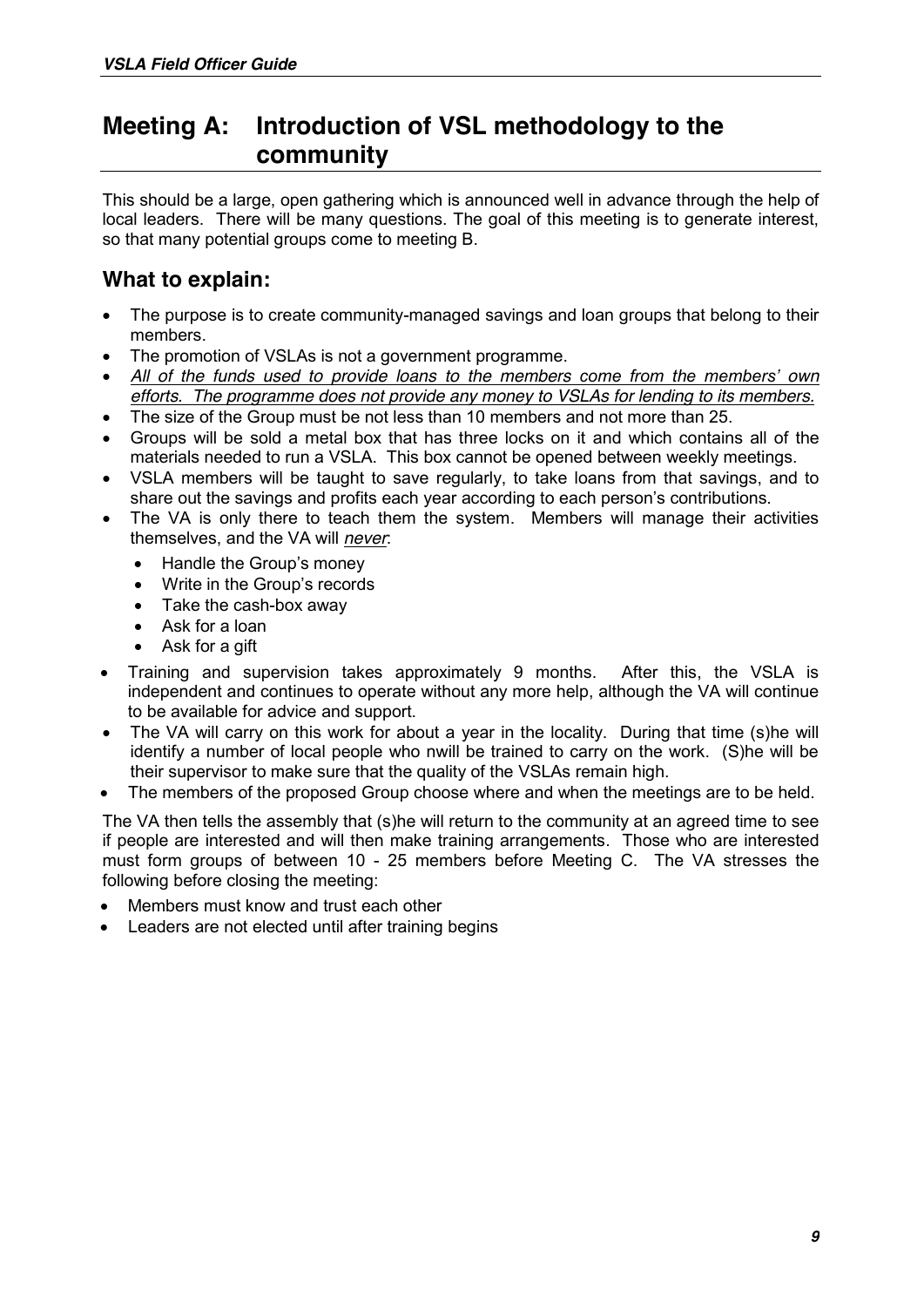### **Meeting B: First meeting with potential and newly formed VSLAs**

This meeting is only attended by people who are interested to be in a VSLA, and who have already gathered in groups of 10 - 25 people who know and trust each other.

### **What to explain:**

The VA describes the basic features of a VSLA:

- A VSLA is created so that people can save, borrow and start an insurance fund
- Members are self-selected and the VSLA is managed by its members
- Every Group has a written constitution and clear rules
- Some rules such as the amount of savings, or the service charge on loans are decided by the members
- Some rules, such as the need for annual elections, are already fixed because this has been shown to be important
- Every Group has a Management Committee which is democratically elected and changed every year
- Members must attend all meetings, and buy at least 1 share each meeting
- There are fines for lateness and missing meetings
- x A group allows all members to buy between 1-5 shares each week. The price of a share is set by the members
- The money collected from the purchase of shares is used to provide small loans to members, which are repaid over a period of not more than 3 months
- All borrowers have to pay a service charge on their loans, at a percentage rate decided by the members
- x There is a Social Fund from which members can receive small grants or interest-free loans for emergencies
- All of the Group's cash is kept in a box with three locks, and the keys are kept by three different members of the Group who are not part of the management committee
- The box can only be opened in meetings, so all transactions are done in front of all of the members
- Record-keeping is based on simple passbooks and memorisation of important information, such as the amount of cash in the box and who owes money to the Social Fund
- Each member has a passbook in which their savings and loans are recorded
- The passbooks are locked in the box between meetings to prevent anyone changing the entries
- The members decide on a period for operation of the VSLA before they share out their profits. This is called a cycle and is never less than 9 months or longer than 12 months
- x At the end of each cycle, all loans are repaid, and all savings and profits are distributed to members according to the number of shares they have purchased
- The box and its contents will be supplied by the programme and must be paid for by the Group. This will involve a down-payment of not less than 25%, with the balance being paid before the end of the cycle. If there is a balance at the end of the cycle, the Group must pay the due amount from the loan fund prior to sharing out.
- The training and supervision period is 36 weeks. After this period, the VSLA continues to operate independently without any external support.
- During the training period the VSLA will meet weekly, and the VA will visit 15 times
- Once the VSLA becomes independent, the VA will only attend meetings if requested by the members

The VA explains that there are 7 training modules: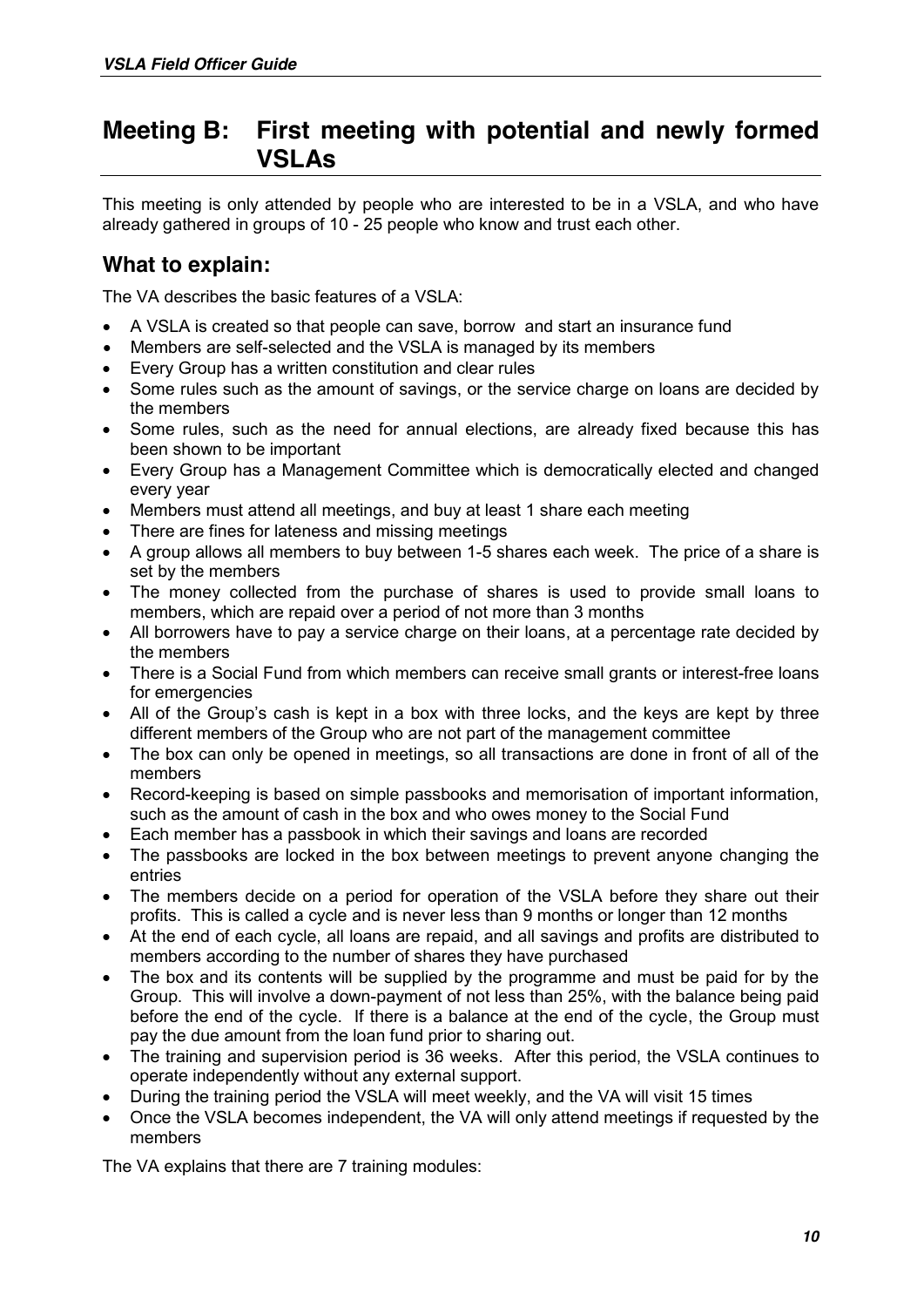- Members, Leadership and Elections
- Social Fund, Share-purchase and Credit Policies
- Development of Group Constitution
- $\bullet$  First Savings Meeting
- First Loan Meeting
- First Loan Repayment
- Action-audit / Share-out and graduation

Members must be aware of the qualities that are needed in a member. So the VA reviews the qualities of a good member, and suggests that anyone who is not able to meet these standards should probably not join. Good members will:

- Know each other and be from a similar economic background
- Not live too far from where the meetings will be held
- Have a reputation for honesty and reliability
- Be able to attend all meetings
- Attend all meetings on time
- Follow all rules
- Have a cooperative personality. Someone who is known to create conflict should probably not join
- Be able to buy at least one share each week
- Be able to repay loans on time
- There is only one member from the same household. It is better if members from the same household join different VSLAs

#### *The VA and the new Groups arrange a time and a place for the first training.*

#### **IMPORTANT**

The VA should never train more than one VSLA at the same time and place. *All VSLAs should be trained individually*.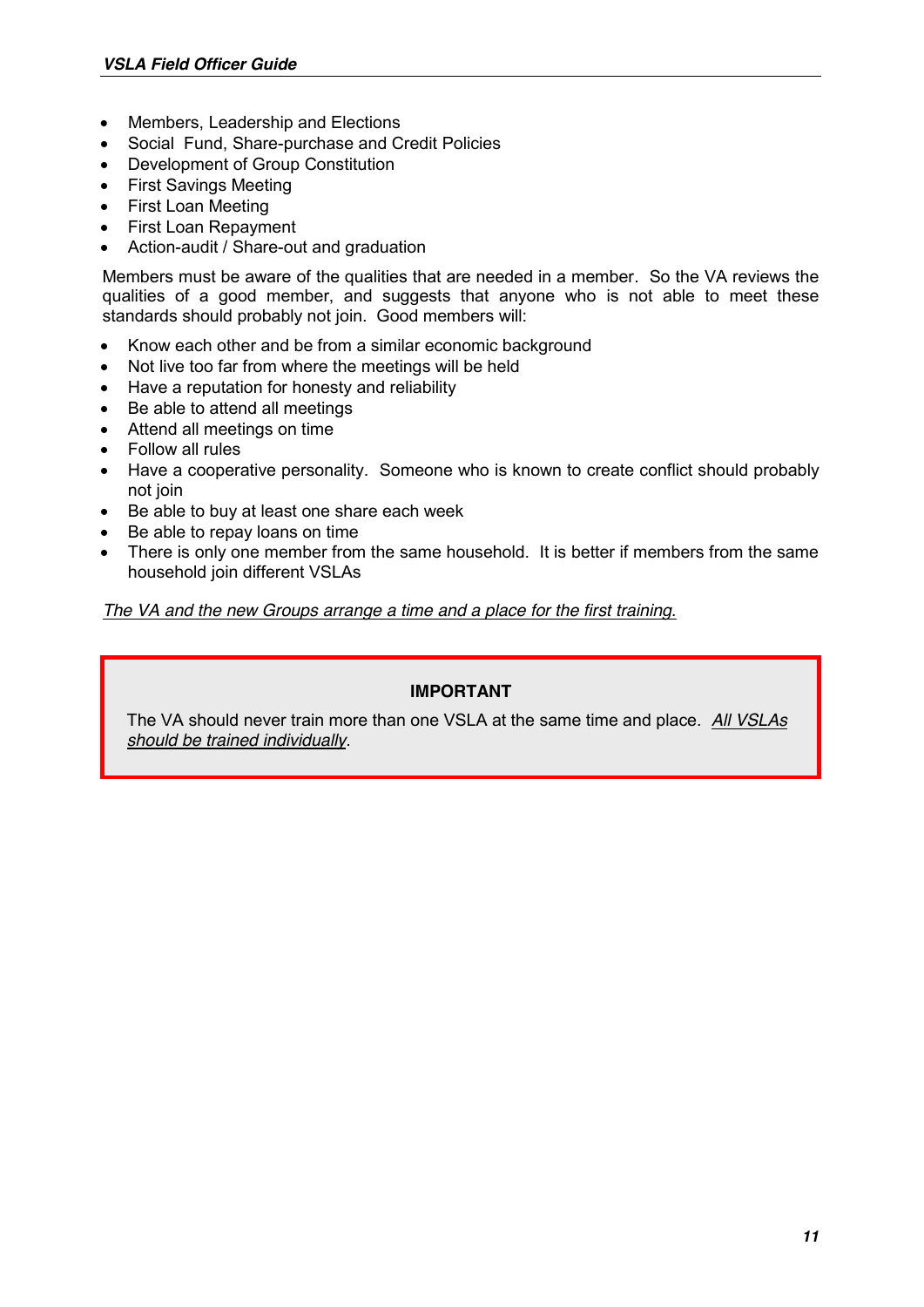## **4 Training modules 1 - 7**

**Table 2: Diagram of training schedule**

| <b>Module 1</b><br>Groups,<br>Leadership and<br><b>Elections</b>                                                                                                                                                   | <b>Module 2</b><br><b>Social Fund,</b><br><b>Share-purchase</b><br>and Credit Policies                                                        | <b>Module 3</b><br><b>Development of</b><br>Group<br><b>Constitution</b>                                                                          | <b>Module 4</b><br><b>First Savings</b><br><b>Meeting</b>                                                                          | <b>Module 5</b><br><b>First Loan</b><br><b>Meeting</b> | Module 6<br><b>First Loan</b><br>Repayment   | <b>Module 7</b><br>Action-audit /<br><b>Share-out and</b><br>graduation |
|--------------------------------------------------------------------------------------------------------------------------------------------------------------------------------------------------------------------|-----------------------------------------------------------------------------------------------------------------------------------------------|---------------------------------------------------------------------------------------------------------------------------------------------------|------------------------------------------------------------------------------------------------------------------------------------|--------------------------------------------------------|----------------------------------------------|-------------------------------------------------------------------------|
| • Individual self-<br>selection<br>$\bullet$ Role of<br>General<br><b>Assembly</b><br><b>Roles of</b><br>$\bullet$<br>leaders<br><b>Preparation for</b><br>$\bullet$<br>elections<br><b>Elections</b><br>$\bullet$ | <b>Policies and rules</b><br>related to:<br><b>The Social</b><br><b>Fund</b><br>• Share-purchase  <br>• Credit<br>$\bullet$ Loan<br>repayment | Group<br>qovernance<br>Combining<br>$\bullet$<br>Module 2<br>policies and<br>rules with<br>qovernance<br>decisions into<br>single<br>constitution | <b>Supervision of</b><br>first meeting in<br>which cash is<br>handled<br>• Contribution to<br>Social Fund,<br>• Share-<br>purchase | <b>Supervision of</b><br>first Ioan<br>disbursements   | • Supervision<br>of first loan<br>repayments | • Distribution of<br>the Loan Fund<br>at the end of<br>the cycle        |
|                                                                                                                                                                                                                    | Week 1                                                                                                                                        |                                                                                                                                                   |                                                                                                                                    | Week 4                                                 | Week 8                                       | End of cycle                                                            |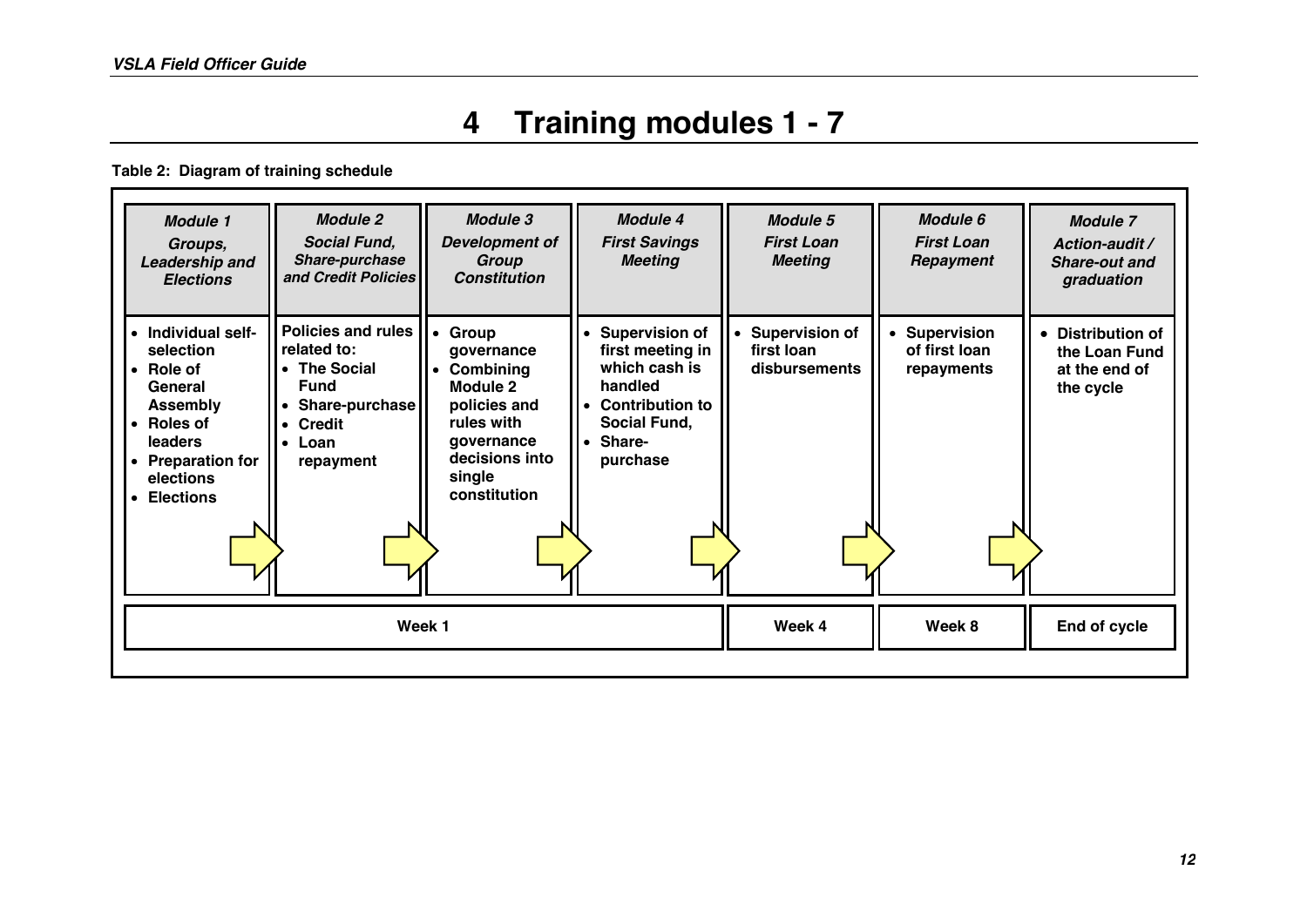## **Module 1: Groups, leadership and elections**

#### **Purpose of the meeting**

The VA explains that the purpose of the meeting is to give the Group a name and to elect leaders who will be its managers for a period of one year. (S)he explains that elections are held every year and the next elections in one year's time will also be facilitated by the VA.

### **Individual self-selection**

The VA again reviews the qualities of a good member, and suggests that anyone who does not meet these criteria should probably drop out before the next meeting. Good members will:

- Know each other and be from a similar economic background
- Not live too far from where the meetings will be held
- Have a reputation for honesty and reliability
- Be able to attend all meetings
- Attend all meetings on time
- x Follow all rules
- Have a cooperative personality. Someone who is known to create conflict should probably not join.
- Be able to buy at least one share each week
- Be able to repay loans on time
- There is only one member from the same household. It is better if members from the same household join different VSLAs.

### **Elections**

- The group chooses a name for the VSLA and the VA gives the Group a number
- The VA explains:
	- All members have the same rights
	- The Management Committee is elected by the members, who can also dismiss it for poor performance
	- The Management Committee serves for one year, after which a new committee is elected
- (S)he then reviews the qualities needed for each position and the work that each person chosen needs to do, using the tables below:

#### **Table 3: Qualities and responsibilities of the Group Chairperson**

| <b>Qualities</b>                                                                                                                                                                                     | <b>Responsibilities</b>                                                                                                                                                                                                                                                                                                                                                                                                                                                                                                              |
|------------------------------------------------------------------------------------------------------------------------------------------------------------------------------------------------------|--------------------------------------------------------------------------------------------------------------------------------------------------------------------------------------------------------------------------------------------------------------------------------------------------------------------------------------------------------------------------------------------------------------------------------------------------------------------------------------------------------------------------------------|
| <b>Respected</b><br>Confident and calm when speaking in<br>front of others<br><b>Treats everyone equally</b><br>Listens to others and asks for opinions<br><b>Organised</b><br><b>Always on time</b> | To call the meetings to order, announce the<br>agenda and lead discussions<br>To ensure that the meetings follow proper<br>$\bullet$<br>procedure and that the Constitution is<br>followed and respected<br>To maintain discipline and charge fines as<br>$\bullet$<br>needed<br>To facilitate discussions and to ensure that<br>$\bullet$<br>everyone's views are listened to<br>To resolve conflicts<br>$\bullet$<br>To represent the Group to outsiders and<br>$\bullet$<br>non-members, including local government<br>officials. |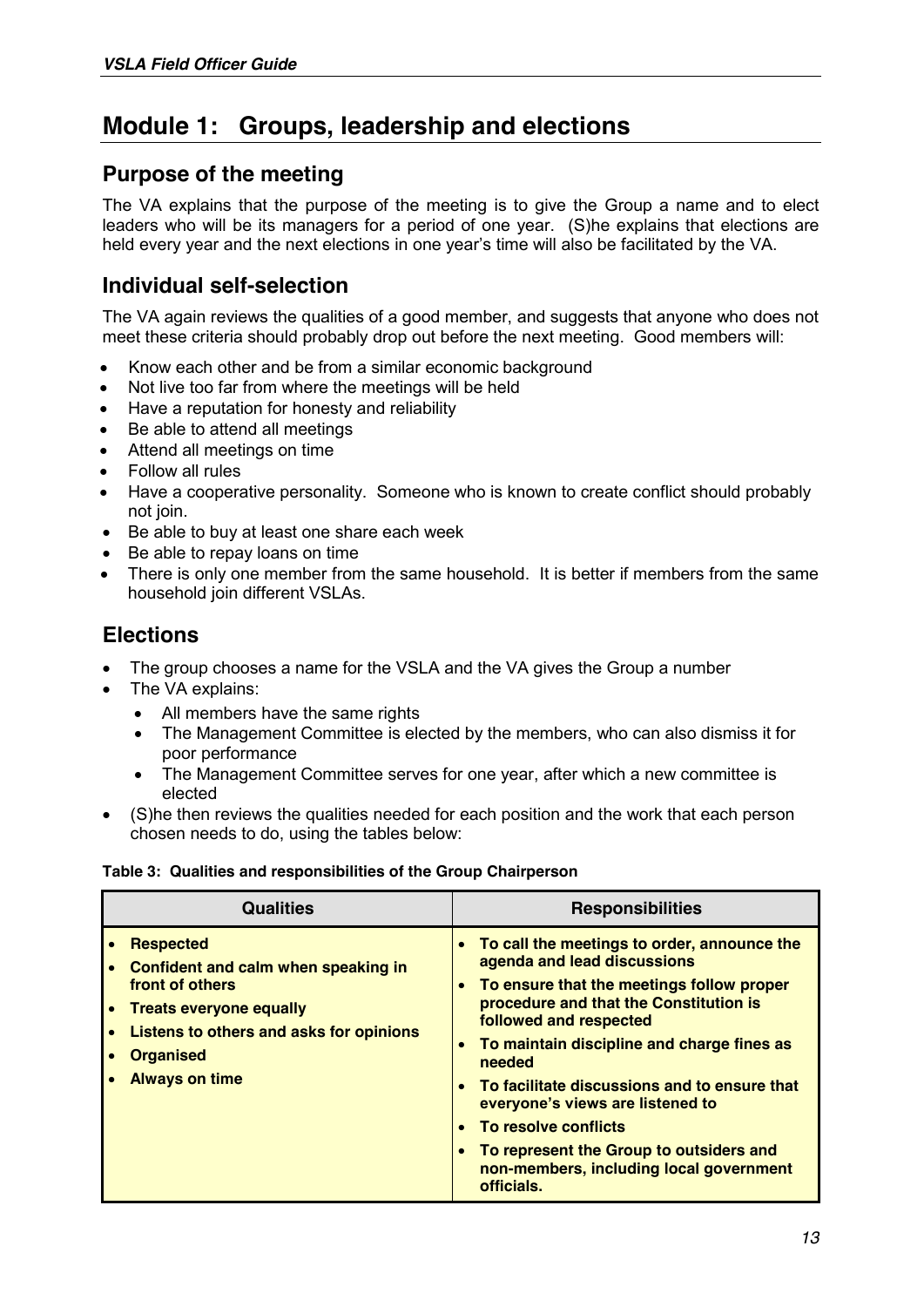| Table 4: Qualities and responsibilities of the Group Record-keeper |  |
|--------------------------------------------------------------------|--|
|--------------------------------------------------------------------|--|

| <b>Qualities</b>                                                                                                                                                              | <b>Responsibilities</b>                                                                                                                                                                                                                                                                                                |  |
|-------------------------------------------------------------------------------------------------------------------------------------------------------------------------------|------------------------------------------------------------------------------------------------------------------------------------------------------------------------------------------------------------------------------------------------------------------------------------------------------------------------|--|
| • Good with numbers<br><b>Writes neatly</b><br>Has a reputation for trustworthiness<br><b>Always on time</b><br>Willing to work extra hours to train with<br>the VA if needed | <b>Ensures that all transactions for the Social</b><br><b>Fund, Share-purchase and lending take</b><br>place according to procedure, and that all<br>rules are followed<br>Makes all passbook entries for shares and<br>loans<br><b>Reads the Social Fund and Loan Fund cash</b><br>balances out loud at every meeting |  |

#### **Table 5: Qualities and responsibilities of the Group Box-keeper**

| Qualities |                                                                                                                                                                                                    | <b>Responsibilities</b>                                                                                                                                         |
|-----------|----------------------------------------------------------------------------------------------------------------------------------------------------------------------------------------------------|-----------------------------------------------------------------------------------------------------------------------------------------------------------------|
|           | <b>Trustworthy</b><br>From a household that has a good<br>reputation (no one in that household<br>should be considered unreliable)<br>Lives in a house with good security<br><b>Always on time</b> | Keeps the Group box safe in between<br>meetings<br>Ensures that (s)he is accompanied to/from<br>meetings as necessary<br>Brings the box to the meetings on time |

#### **Table 6: Qualities and responsibilities of the Group Money-counters**

| <b>Qualities</b>                                                                                                 | <b>Responsibilities</b>                                                                                                                                        |
|------------------------------------------------------------------------------------------------------------------|----------------------------------------------------------------------------------------------------------------------------------------------------------------|
| Able to count quickly and accurately<br><b>Trustworthy</b><br><b>Calm and organised</b><br><b>Always on time</b> | Counts all amounts paid to, or taken from<br>the <b>VSLA</b><br>Informs the Record-keeper of the correct<br>$\bullet$<br>amount to be recorded in the passbook |

The VA then organises the election of the officials, starting with the Chairperson. (S)he uses the standard procedures shown in Annex 2.

*Once the election is finished, it is time to sign the contract between the Group and the VA. The VA and Chairperson sign the contract, and then one other member of the VSLA signs as a witness.*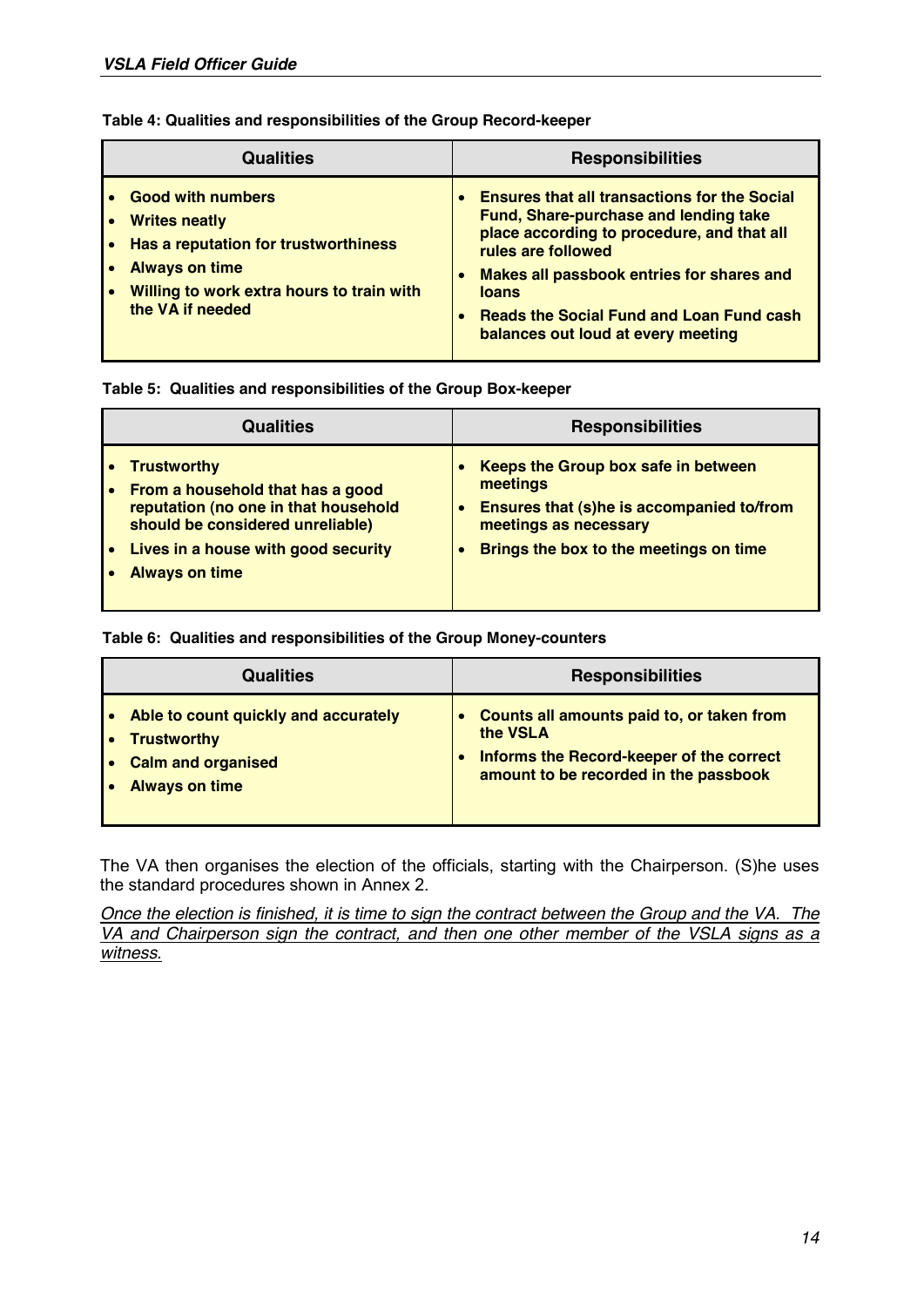## **Module 2: Social Fund, share-purchase and credit policies**

#### **Purpose of the meeting**

The VA says that the purpose of the meeting is to develop a set of rules concerning how the members of the Group will save by buying shares, how they will take out loans and pay them back, and how they will offer insurance to their members through a Social Fund.

#### **Seating arrangements**

The diagram below shows how members are seated in a meeting. This seating arrangement is very important for two reasons:

- It allows all members to see clearly what is happening
- It ensures that all members transact in order

The diagram shows a VSLA with 18 members. The number can be bigger or smaller.







The VA starts the meeting by seating the members according to this arrangement.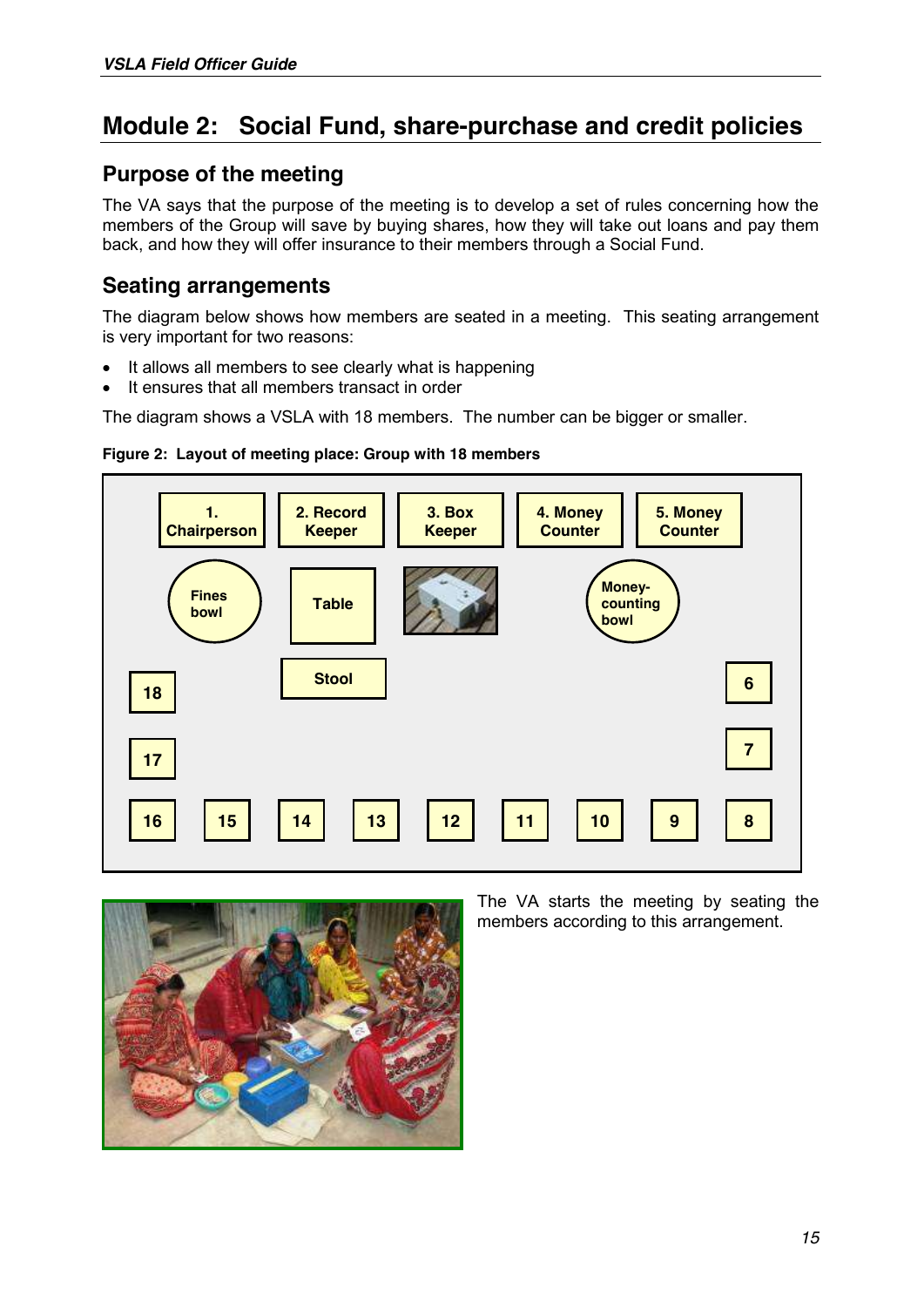### **Social Fund**

The VA says that the Group may wish to create a Social Fund to provide grants to members who encounter serious problems (this is an optional service and a Group may decide not to create a Social Fund). Grants are often made to help with:

- Funeral expenses
- Catastrophes, such as fire damage or house damage
- x Loss of livestock

The Group then decides what the amount of regular contributions to the Social Fund should be. The VA says that:

- The Social Fund is kept separately from the Loan Fund, in its own bag
- The Social Fund is used for grants, not loans
- The constitution lists the payouts for death of the member and his or her relatives; the Group can decide to make payments for other types of losses if it wishes

#### **Share-purchase rules**

The VA says that members save in a VSLA by buying shares. At each meeting, each member has the opportunity to purchase between 1 to 5 shares. (S)he asks what the value of a share should be. (S)he the explains:

- The amount is too big if the poorest member will have trouble regularly saving at least one share
- During a lean season of the year the amount is too small if better off members feel that 5 shares will still be too little

#### **Lending rules**

The VA says that while members can save every week *they can only borrow once every four weeks*. Borrowing once every four weeks:

- keeps most meetings short
- x keeps record-keeping simple (loans in every meeting make records very complicated)
- allows the Loan Fund to build, so that members can borrow useful amounts

The Group is then asked for what purposes loans will be given. The VA says that members should not take out loans that they cannot repay easily

The VA says that *the amount borrowed by any member cannot be more than three times their savings*. (S)he explains that this is best, to ensure everyone has fair access to loans, and that loans are not too risky.

The Group is then asked for how long members should be allowed to take out loans. *The maximum loan duration should not be more than 3 months.* Once the Group has decided on the longest time that members can take out loans, the VA writes this down.

The VA explains that when members take out loans they have to pay a service charge every 4 weeks. This is a fee paid to the Group for being able to borrow, but which ends up back in members' pockets at the annual share out. The Group should then decide how much the service charge should be, and the VA writes it down. The VA explains that the monthly service charge is a percentage:

- based on the loan amount
- is paid every 4 weeks
- the same amount every month until the loan is fully repaid

If the members are confused about what service charge the Group should choose, the VA can give the following guidance: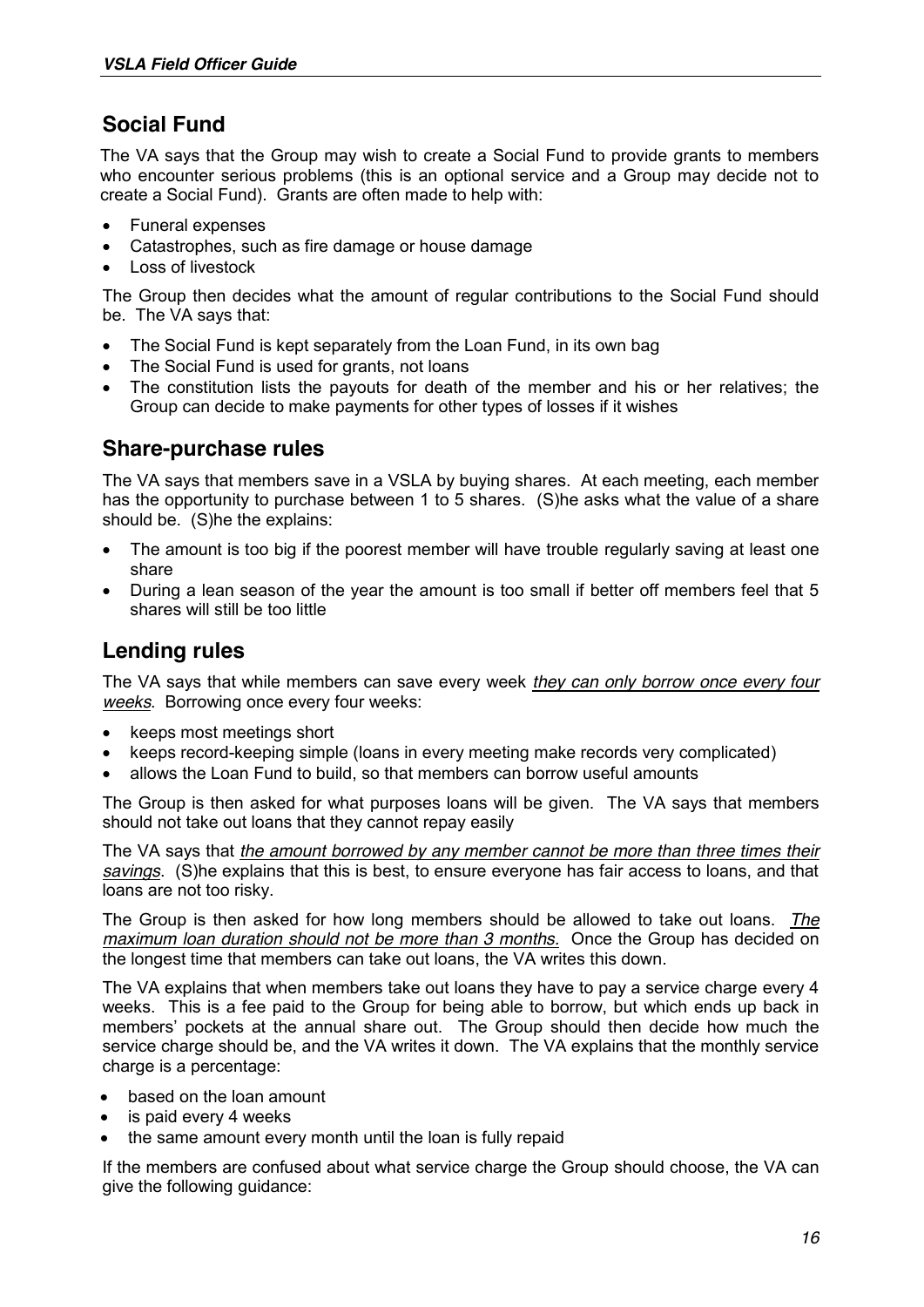- A service charge that is very low may tempt members to borrow more than they can easily repay. For this reason, it should not be less than 5%
- A service charge which is too high will discourage members from borrowing, and make the VSLA less useful. For this reason it should not more than 10%.
- x A service charge of 10% is easy to calculate (a loan of 1,000 attracts a monthly service charge of 100 at each loan meeting)

### **Safety of Group funds**

The VA hands over the Group kit (see Annex 4), receives the 25% down payment and tells the Group that the balance must be paid by the end of the cycle.



*VSL programmes must use lockable boxes.* The reason for using three locks is to keep member money and records safe and to make sure that transactions cannot take place privately between meetings.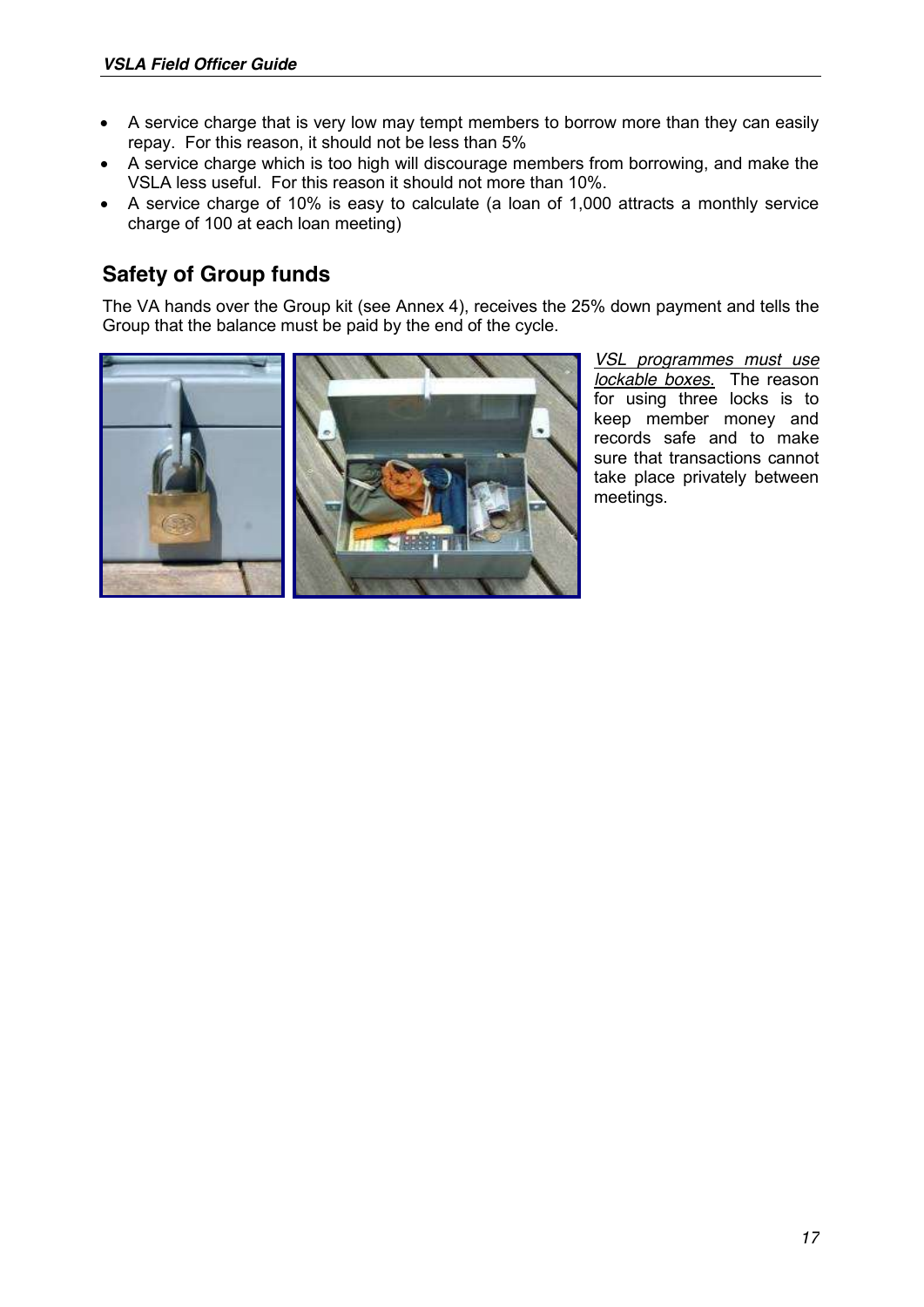## **Module 3: Development of Group constitution**

Before going to this meeting, the VA goes to Annex 3 and makes a copy of the blank Constitution form. The VA takes this with him/her to the meeting.

The blank constitution form in Annex 3 allows the VA to write down Group decisions. Part of it is already fixed, because experience has shown that some things should be common to all VSLAs. Decisions that the Group needs to make for itself are shown as underlined blank spaces.

The VA explains that the rules developed in the previous meeting will be included in the Constitution, but that this meeting will concentrate on the rules that help the Group govern itself, including the decisions already made about the Social Fund, share purchase and loans.

The VA goes through the blank form, item by item and helps the members to reach agreement on each clause. The VA then helps them to fill in the blank spaces. The VA should *never* think that (s)he knows what the Group will decide and fill out the form before going to the meeting.

Once the form is filled, all the members will then sign the constitution to show that they agree.

*The VSLA should not rush these discussions or feel pressured to get this done in one meeting.* Experience has shown that sometime this session can take two (or even 3) meetings to finish.

## **Module 4: First savings meeting**

The VA tells the members that this meeting will be the first chance they have to buy shares and that (s)he will guide them through the steps. *The VA then explains that from now on (s)he is only there to support the Management Committee, which is now in charge of meetings.*

### **The kit and the key-holders**

The Group is told that the safety of the kit will be the responsibility of the Box-keeper and that (s)he must carry it to every meeting of the Group.

The VA tells the members that although they have appointed their Management Committee, it is necessary to appoint three people, to be called Key-holders, who will keep the keys, so that the box can only be opened in meetings. They can be identified by discussion and the following criteria are important:

- They must not be members of the Management Committee
- They should not be members of the same family
- They should be members who can be relied upon to attend and will always be on time

### **Managing a meeting: General**

At this point, the Management Committee will be learning *only* how to conduct a savings meeting. *The VA should explain again that the first loan meeting will not occur for another 3 weeks.*

The VA uses Table 7 to facilitate the first savings meeting and refers to Annex 6 to demonstrate to the Group the share-purchase system and savings records in the member passbook. This should be studied by the VA beforehand.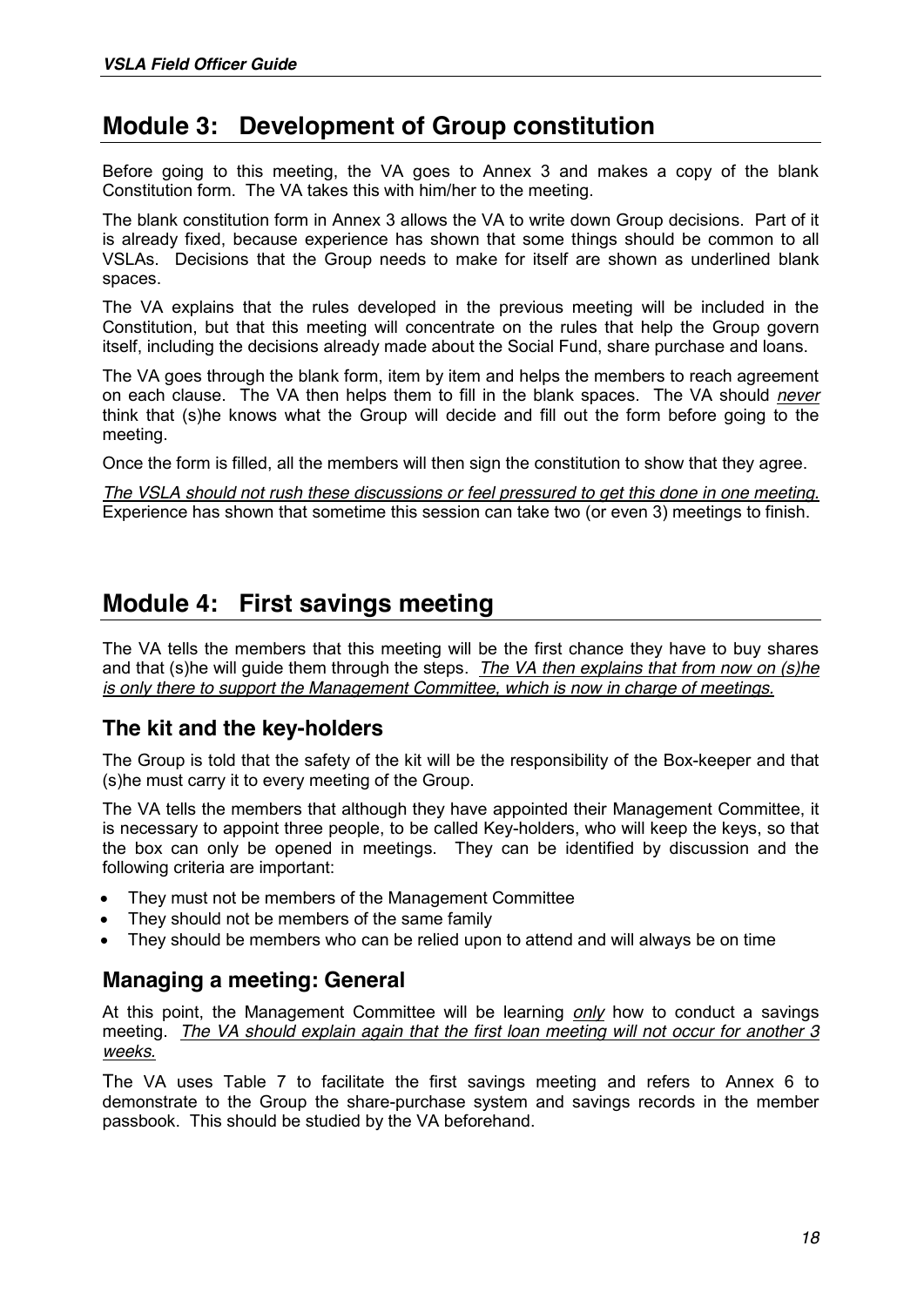| <u>rabit r. Fructuares for mist savings metung</u> |                                           |  |  |  |
|----------------------------------------------------|-------------------------------------------|--|--|--|
| <b>Meeting step</b>                                | <b>First savings meeting - Procedures</b> |  |  |  |
|                                                    |                                           |  |  |  |

|  | Table 7: Procedures for first savings meeting |  |  |  |
|--|-----------------------------------------------|--|--|--|
|--|-----------------------------------------------|--|--|--|

| 1. Meeting<br>opening                  | The Chairperson calls the meeting to order<br>$\bullet$<br>The Record-keeper performs a roll call<br>$\bullet$                                                                                                                                                                                                                                                     |
|----------------------------------------|--------------------------------------------------------------------------------------------------------------------------------------------------------------------------------------------------------------------------------------------------------------------------------------------------------------------------------------------------------------------|
|                                        | The Key-holders open the box, which remains in front of the Box-keeper<br>$\bullet$                                                                                                                                                                                                                                                                                |
|                                        | The Fines bowl is placed in front of the Chairperson, so that fines can be<br>$\bullet$<br>collected during the meeting                                                                                                                                                                                                                                            |
|                                        | The Record-keeper calls each member in number order to the front and<br>gives them their number card and tells them that they must always bring<br>it with them to all meetings                                                                                                                                                                                    |
|                                        | The Record-keeper writes their name and number on a passbook but does<br>not give the passbook to the member                                                                                                                                                                                                                                                       |
| 2. Social Fund<br><i>(if the group</i> | The Chairperson announces that contributions will be made to the Social<br>$\bullet$<br><b>Fund</b>                                                                                                                                                                                                                                                                |
| does not have<br>a Social Fund,        | The Record-keeper calls each member, by number, to give their Social<br>$\bullet$<br><b>Fund contributions to the Money-counters</b>                                                                                                                                                                                                                               |
| skip to step 3)                        | When the member comes forward, they give their Social Fund<br>$\bullet$<br>contribution to the money-counters and are given their passbook                                                                                                                                                                                                                         |
|                                        | The Money-counters confirm that each member has given the right<br>$\bullet$<br>contribution and place it in the Money-counting bowl                                                                                                                                                                                                                               |
|                                        | The money counters count the total amount in the Money-counting bowl<br>and announce this to the members                                                                                                                                                                                                                                                           |
|                                        | The Record keeper says that everyone should remember this amount for<br>the next meeting                                                                                                                                                                                                                                                                           |
|                                        | The Record keeper records this amount in the note book<br>$\bullet$                                                                                                                                                                                                                                                                                                |
|                                        | The Social Fund money is then replaced in its draw-string bag and put<br>$\bullet$<br>back in the cash-box                                                                                                                                                                                                                                                         |
| 3. Share-                              | The Chairperson announces that members will now buy shares<br>$\bullet$                                                                                                                                                                                                                                                                                            |
| purchase/                              | The Record-keeper calls each member to the front by their number<br>$\bullet$                                                                                                                                                                                                                                                                                      |
| savings                                | Each member comes to the front and buys between 1 - 5 shares, giving<br>$\bullet$<br>the money to the Money-counters and their passbook to the Record-<br>keeper                                                                                                                                                                                                   |
|                                        | The Money-counters count the money, place it in the Money-counting<br>$\bullet$<br>bowl and announce the number of shares that have been purchased by<br>the member                                                                                                                                                                                                |
|                                        | The Record-keeper stamps the correct number of shares into the<br>$\bullet$<br>passbook and crosses out any unused blocks                                                                                                                                                                                                                                          |
|                                        | The member then checks that the number of new stamps in the passbook<br>$\bullet$<br>is correct: the passbook remains with the Record-keeper for the rest of<br>the meeting                                                                                                                                                                                        |
| 4. Expenses                            | The Chairperson asks the Record-keeper if there will be any necessary<br>$\bullet$<br>expenses before the next meeting. If any expenses are approved by all of<br>the members, the Chairperson instructs the Money-counters to remove<br>the necessary amount from the Money-counting bowl and give it to the<br>member who is responsible for paying the expense. |
|                                        |                                                                                                                                                                                                                                                                                                                                                                    |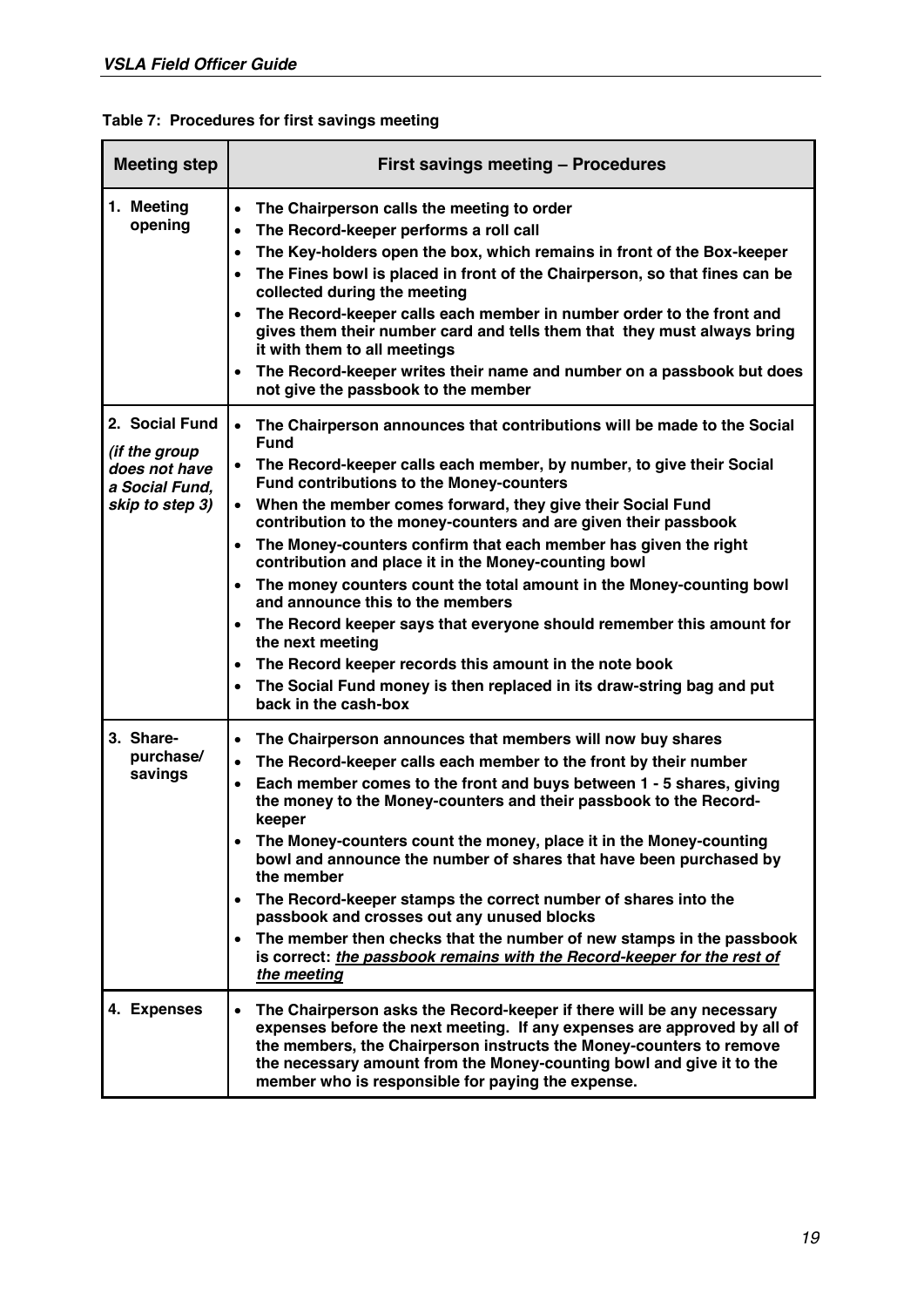| <b>Meeting step</b>                       | <b>First savings meeting - Procedures</b>                                                                                                                                                                                                       |
|-------------------------------------------|-------------------------------------------------------------------------------------------------------------------------------------------------------------------------------------------------------------------------------------------------|
| 5. Calculating<br>the Loan<br><b>Fund</b> | The Money-counters combine the money in the Fines bowl and the<br>$\bullet$<br><b>Money-counting bowl</b>                                                                                                                                       |
| balance                                   | The Money-counters count the money and the Record-keeper announces<br>$\bullet$<br>the total to the Group                                                                                                                                       |
|                                           | The Record-keeper then tells the Group that this money constitutes their<br>$\bullet$<br><b>Loan Fund</b>                                                                                                                                       |
|                                           | The Record keeper records this amount in the note book<br>$\bullet$                                                                                                                                                                             |
|                                           | The Money-counters place the Loan Fund in its draw-string bag and put it<br>in the cash-box                                                                                                                                                     |
| 6. Closing<br>balances                    | The Record-keeper announces the total of the Social Fund once again,<br>$\bullet$<br>and the Chairperson instructs all members to memorise the Social Fund<br>balance for the next meeting                                                      |
|                                           | The Record-keeper announces the total of the Loan Fund once again, and<br>$\bullet$<br>the Chairperson instructs all members to memorise the balance of the<br>Loan Fund for the next meeting                                                   |
|                                           | The Key-holders are called by the Chairperson to lock the box<br>$\bullet$                                                                                                                                                                      |
| 7. Closing                                | The Chairperson invites members to discuss any other subject that may<br>$\bullet$<br>be of interest                                                                                                                                            |
|                                           | The Chairperson announces the date and time of the next meeting and<br>$\bullet$<br>reminds everyone to come with their Social Fund contributions and<br>Share-purchase money                                                                   |
|                                           | The Chairperson tells the members that they will be able to request a loan<br>$\bullet$<br>at the first loan meeting, three weeks from the date of this meeting<br>Once discussion is complete, the Chairperson closes the meeting<br>$\bullet$ |

*Note: For the two visits after this meeting (between Training 4 and Training 5) the VA should <u>Use Annex 5: Village Agent's consolidated guide to meeting procedures.*</u>

The Record-keeper enters the following data in his/her notebook at the end of every meeting:

#### **Table 8: Weekly Record of Balances - Example**

| <b>Date</b> | <b>Cash in Loan Fund bag</b> | <b>Cash in Social Fund bag</b> |
|-------------|------------------------------|--------------------------------|
| 4/1/10      | <b>TShs 144,600</b>          | <b>TShs 24,600</b>             |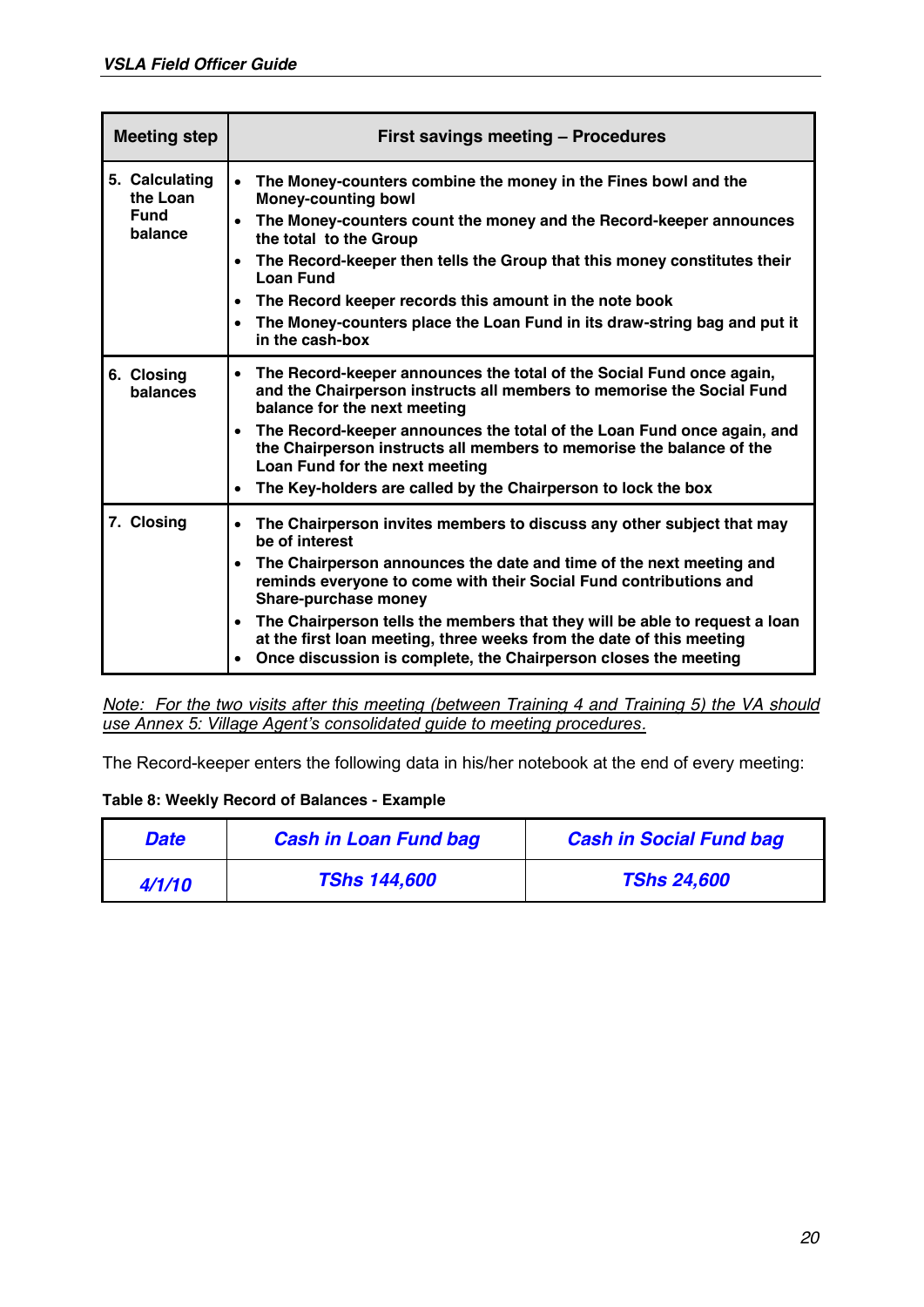## **Module 5: First loan meeting**

#### **Purpose of the meeting**

This meeting takes place 3 weeks after the first savings meeting (see Figure 1, page 7). The VA tells the members that this meeting will be the first chance they have to borrow, once Social Fund and share purchase activities are completed.

#### **First disbursement of loans**

The VA says that loans will be taken and repaid thereafter every four weeks. *This is very important and the VA must not permit a group to disburse loans at every meeting.* This is necessary to:

- Keep most meetings short
- x Keep record-keeping simple and understandable for the members and the Record-keeper
- Allow the Loan Fund to build between loan meetings

The VA uses Table 9 (on the next page) to facilitate the first loan meeting and refers to Annex 6 to help the VSLA understand the loan record-keeping system. This should be studied by the VA beforehand.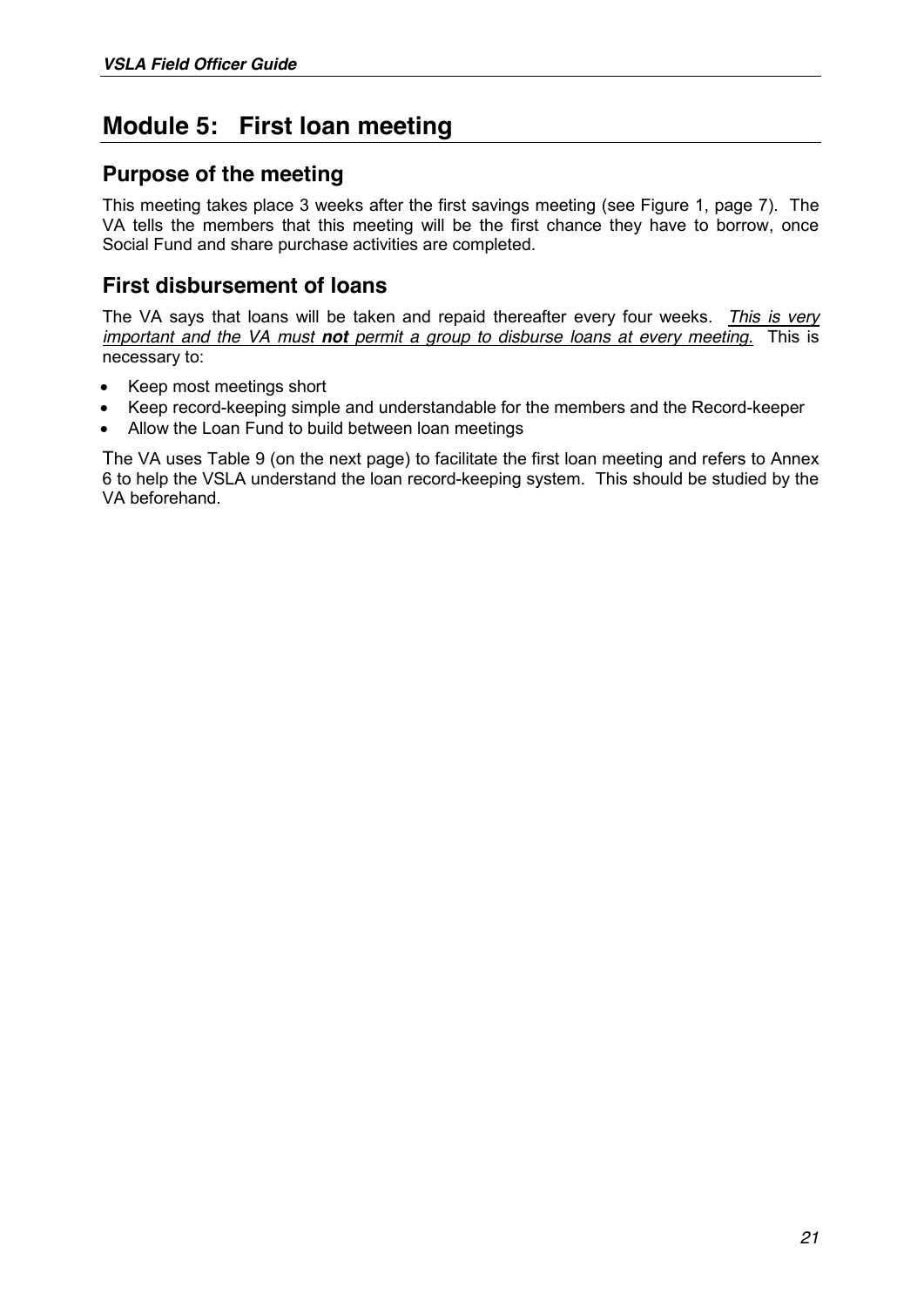| <b>Meeting step</b>                                                                          | <b>First Loan Meeting - Procedures</b>                                                                                                                                                                                                                                                                                                                                                                                                                                                                                                                                                                                                                                                                                                                                                                                                                                                                                                                                                                                                                                                                                                                                                                                                                                                                                                                                                                                                                                                                                    |
|----------------------------------------------------------------------------------------------|---------------------------------------------------------------------------------------------------------------------------------------------------------------------------------------------------------------------------------------------------------------------------------------------------------------------------------------------------------------------------------------------------------------------------------------------------------------------------------------------------------------------------------------------------------------------------------------------------------------------------------------------------------------------------------------------------------------------------------------------------------------------------------------------------------------------------------------------------------------------------------------------------------------------------------------------------------------------------------------------------------------------------------------------------------------------------------------------------------------------------------------------------------------------------------------------------------------------------------------------------------------------------------------------------------------------------------------------------------------------------------------------------------------------------------------------------------------------------------------------------------------------------|
| 1. Meeting<br>opening                                                                        | The Chairperson calls the meeting to order<br>$\bullet$<br>The Record-keeper performs a roll call<br>$\bullet$<br>The Key-holders open the box, which remains in front of the Box-keeper<br>$\bullet$<br>The Fines bowl is placed in front of the Chairperson, so that fines can be<br>$\bullet$<br>collected during the meeting                                                                                                                                                                                                                                                                                                                                                                                                                                                                                                                                                                                                                                                                                                                                                                                                                                                                                                                                                                                                                                                                                                                                                                                          |
| 2. Social Fund<br><i>(if the group</i><br>does not have<br>a Social Fund,<br>skip to step 3) | • The Record-keeper asks the Group to recall the balance of the Social<br>Fund from the previous meeting<br>The Money-counters then remove the money from the Social Fund bag,<br>place it in the Money-counting bowl, count it, and announce the amount<br>to the members<br>The Chairperson announces that contributions will be made to the Social<br>$\bullet$<br><b>Fund</b><br>The Record-keeper calls each member, by number, to give their Social<br>$\bullet$<br>Fund contribution to the Money-counters<br>When the member comes forward, they give their Social Fund<br>contribution to the Money-counters and are given their passbook<br>The Money-counters confirm that each member has given the right<br>contribution and place it in the Money-counting bowl<br>The Record-keeper then asks if any member has missed a payment to the<br>$\bullet$<br>Social Fund in the last meeting. If so, they are asked to pay it now.<br>The Record-keeper then asks if anyone needs a grant from the Social<br>$\bullet$<br>Fund. Members in need make their request to the Group.<br>If a majority of the members approve the grant, the money is provided to<br>the member according to the Constitution<br>The Money-counters count the total amount remianing in the Money-<br>$\bullet$<br>counting bowl and announce this to the members<br>The Record-keeper says that everyone should remember this amount for<br>$\bullet$<br>the next meeting<br>The Record-keeper records this amount in the note book |
|                                                                                              | The Social Fund money is then replaced in its draw-string bag and put<br>$\bullet$<br>back in the cash-box                                                                                                                                                                                                                                                                                                                                                                                                                                                                                                                                                                                                                                                                                                                                                                                                                                                                                                                                                                                                                                                                                                                                                                                                                                                                                                                                                                                                                |

### **Table 9: Procedures for first loan meeting**

H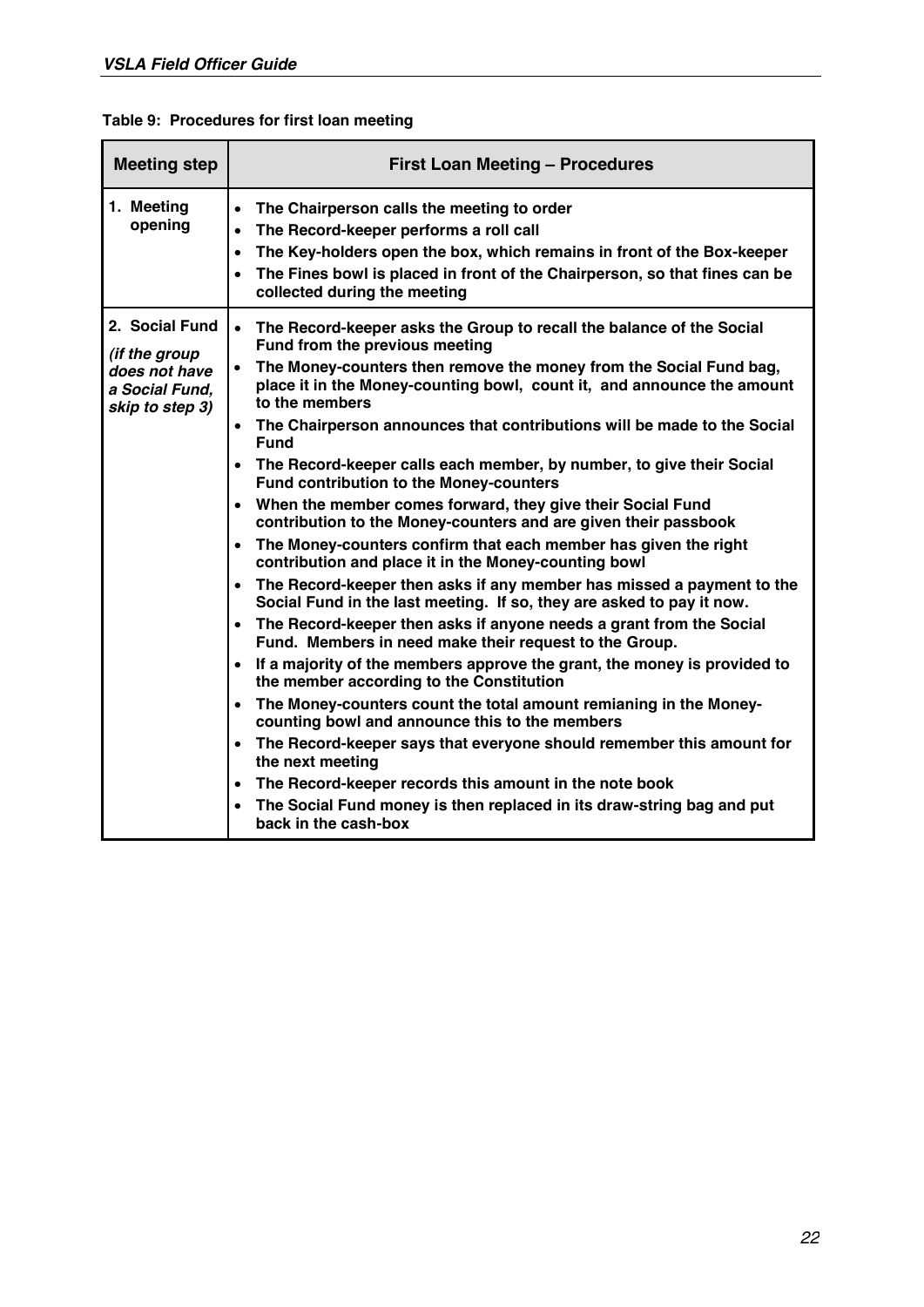| <b>Meeting step</b>                           | <b>First Loan Meeting - Procedures</b>                                                                                                                                                                                                                                                                                                                                                                                                                              |  |  |  |  |  |  |  |
|-----------------------------------------------|---------------------------------------------------------------------------------------------------------------------------------------------------------------------------------------------------------------------------------------------------------------------------------------------------------------------------------------------------------------------------------------------------------------------------------------------------------------------|--|--|--|--|--|--|--|
| 3. Share-<br>purchase/                        | • The Record-keeper asks the members to recall the balance of the Loan<br>Fund from the previous meeting                                                                                                                                                                                                                                                                                                                                                            |  |  |  |  |  |  |  |
| savings                                       | The Money-counters then remove the Loan Fund from its bag and count<br>$\bullet$<br>it, announcing the amount to the members                                                                                                                                                                                                                                                                                                                                        |  |  |  |  |  |  |  |
|                                               | Once it is agreed that the amount remembered and the amount counted<br>are the same, the money is placed in the Money-counting bowl                                                                                                                                                                                                                                                                                                                                 |  |  |  |  |  |  |  |
|                                               | The Chairperson announces that members will now buy shares<br>$\bullet$                                                                                                                                                                                                                                                                                                                                                                                             |  |  |  |  |  |  |  |
|                                               | The Record-keeper calls each member to the front by their number<br>$\bullet$                                                                                                                                                                                                                                                                                                                                                                                       |  |  |  |  |  |  |  |
|                                               | Each member comes to the front and buys between 1 - 5 shares, giving<br>the money to the Money-counters and their passbook to the Record-<br>keeper                                                                                                                                                                                                                                                                                                                 |  |  |  |  |  |  |  |
|                                               | The Money-counters count the money, place it in the Money-counting<br>bowl and announce the number of shares that have just been purchased<br>by the member                                                                                                                                                                                                                                                                                                         |  |  |  |  |  |  |  |
|                                               | The Record-keeper stamps the correct number of shares into the<br>$\bullet$<br>passbook and crosses out any unused blocks                                                                                                                                                                                                                                                                                                                                           |  |  |  |  |  |  |  |
|                                               | The member then checks that the number of new stamps in the passbook<br>is correct: the passbook remains with the Record-keeper for the rest of<br>the meeting                                                                                                                                                                                                                                                                                                      |  |  |  |  |  |  |  |
|                                               | (If a member needs to make a withdrawal, they will ask for it instead of<br>buying shares. When a withdrawal is needed, the Record-keeper will<br>cross out the number of shares from the member's passbook that<br>corresponds to the value of the withdrawal and the Money-counters will<br>give the money from the Money-counting bowl. The value of a share paid<br>back to the member will be equal to its original purchase price.)                           |  |  |  |  |  |  |  |
| 4. Expenses                                   | If any money was given for expenses in the previous meeting, the person<br>$\bullet$<br>who made the expenditure gives an account and returns any change to<br>the Money-counters, who place it in the Money-counting bowl<br>The Chairperson asks the Record-keeper if there will be any necessary<br>$\bullet$<br>expenses before the next meeting. If any expenses are approved by all of<br>the members, the Chairperson instructs the Money-counters to remove |  |  |  |  |  |  |  |
|                                               | the amount needed from the Money-counting bowl and give it to the<br>member who is responsible for paying the expense.                                                                                                                                                                                                                                                                                                                                              |  |  |  |  |  |  |  |
| 5. Calculating<br>the new<br><b>Loan Fund</b> | The Money-counters combine the money in the Fines bowl and the<br>$\bullet$<br><b>Money-counting bowl</b><br>The Money-counters count the money in the Money-counting bowl and<br>$\bullet$                                                                                                                                                                                                                                                                         |  |  |  |  |  |  |  |
| balance                                       | the Record-keeper announces the amount to the Group                                                                                                                                                                                                                                                                                                                                                                                                                 |  |  |  |  |  |  |  |
|                                               | The Record-keeper then tells the Group that this is the money available<br>$\bullet$<br>for lending in this meeting                                                                                                                                                                                                                                                                                                                                                 |  |  |  |  |  |  |  |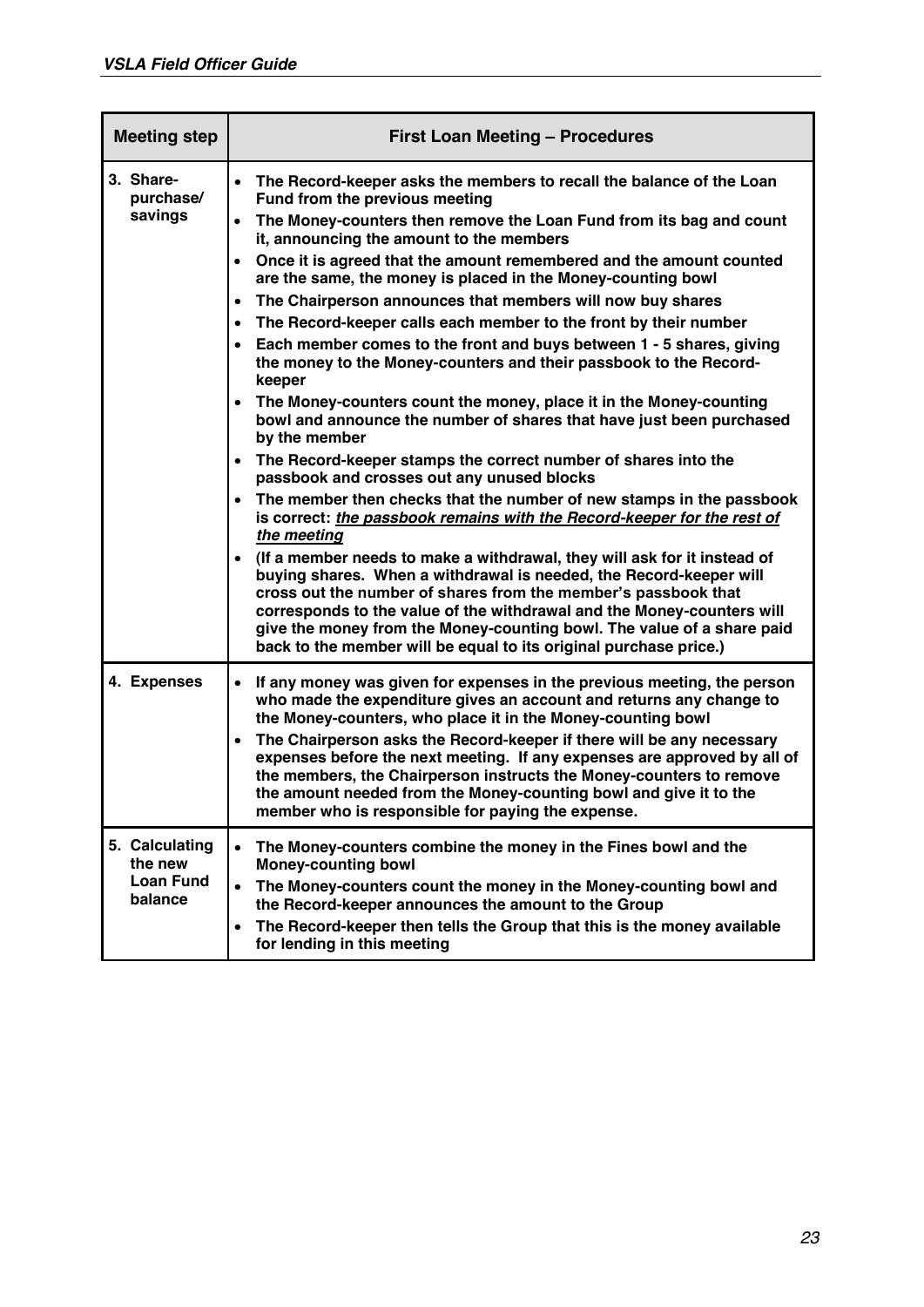| <b>Meeting step</b>    | <b>First Loan Meeting - Procedures</b>                                                                                                                                                                                                                                                                                                                                                                                                                                                                                                                                                                                                                                                                                                                                                                                                                                                                                                                                                                                                                                                                                                                                                                                                                                                                                                                                                                                                                                                                                                                                                                                                                                                                         |
|------------------------|----------------------------------------------------------------------------------------------------------------------------------------------------------------------------------------------------------------------------------------------------------------------------------------------------------------------------------------------------------------------------------------------------------------------------------------------------------------------------------------------------------------------------------------------------------------------------------------------------------------------------------------------------------------------------------------------------------------------------------------------------------------------------------------------------------------------------------------------------------------------------------------------------------------------------------------------------------------------------------------------------------------------------------------------------------------------------------------------------------------------------------------------------------------------------------------------------------------------------------------------------------------------------------------------------------------------------------------------------------------------------------------------------------------------------------------------------------------------------------------------------------------------------------------------------------------------------------------------------------------------------------------------------------------------------------------------------------------|
| 6. Loan taking         | The Chairperson invites loan requests, reminding members of the<br>$\bullet$<br>maximum loan term and loan amount (three times the member's savings)<br>Each member who wants a loan then makes a request out loud to the<br>$\bullet$<br>Group, announcing the amount requested, the purpose of the loan and<br>over what period of time they expect to repay<br>The Record-keeper then calculates the total value of the requests and<br>announces it<br>• If the total value of loans requested is more than the money available in<br>the Loan Fund, the Group must discuss adjustments to the individual loan<br>amounts until all members are satisfied<br>• Once it is decided how much each borrower will receive, the Record-<br>keeper calls each borrower to the front in order of their number<br>• The Record-keeper then enters the loan number, loan amount and service<br>charge due in the borrower's passbook<br>• The Record-keeper instructs the Money-counters to give the borrower the<br>loan amount from the Money-counting bowl<br>The borrower then counts the money, and signs the passbook<br>$\bullet$<br>The Record-keeper then instructs the borrower to announce out loud the<br>total amount due and the date it is due<br>This process is repeated until all loans have been issued<br>$\bullet$<br>The Money-counters then count the money remaining in the Money-<br>$\bullet$<br>counting bowl and announce the amount to the Group<br>• The Record-keeper then tells the Group that this money constitutes their<br><b>Loan Fund</b><br>The Record keeper records this amount in the note book<br>The Money-counters then place the Loan Fund in its draw-string bag and |
| 7. Closing<br>balances | put it in the cash-box<br>The Record-keeper announces the total of the Social Fund once again,<br>$\bullet$<br>and the Chairperson instructs all members to memorise the Social Fund<br>balance for the next meeting<br>The Record-keeper announces the total of the Loan Fund once again, and<br>$\bullet$<br>the Chairperson instructs all members to memorise the balance of the<br>Loan Fund for the next meeting<br>The Key-holders are called by the Chairperson to lock the box<br>٠                                                                                                                                                                                                                                                                                                                                                                                                                                                                                                                                                                                                                                                                                                                                                                                                                                                                                                                                                                                                                                                                                                                                                                                                                    |
| 8. Closing             | Before closing the meeting, the Chairperson invites members to discuss<br>٠<br>any other subject that may be of interest<br>The Chairperson announces the date and time of the next meeting<br>٠<br>Once discussion is complete, the Chairperson closes the meeting                                                                                                                                                                                                                                                                                                                                                                                                                                                                                                                                                                                                                                                                                                                                                                                                                                                                                                                                                                                                                                                                                                                                                                                                                                                                                                                                                                                                                                            |

*Note: For the single visit between Training Modules 5 and 6, the VA should use Annex 5:*  **Village Agent's consolidated guide to meeting procedures**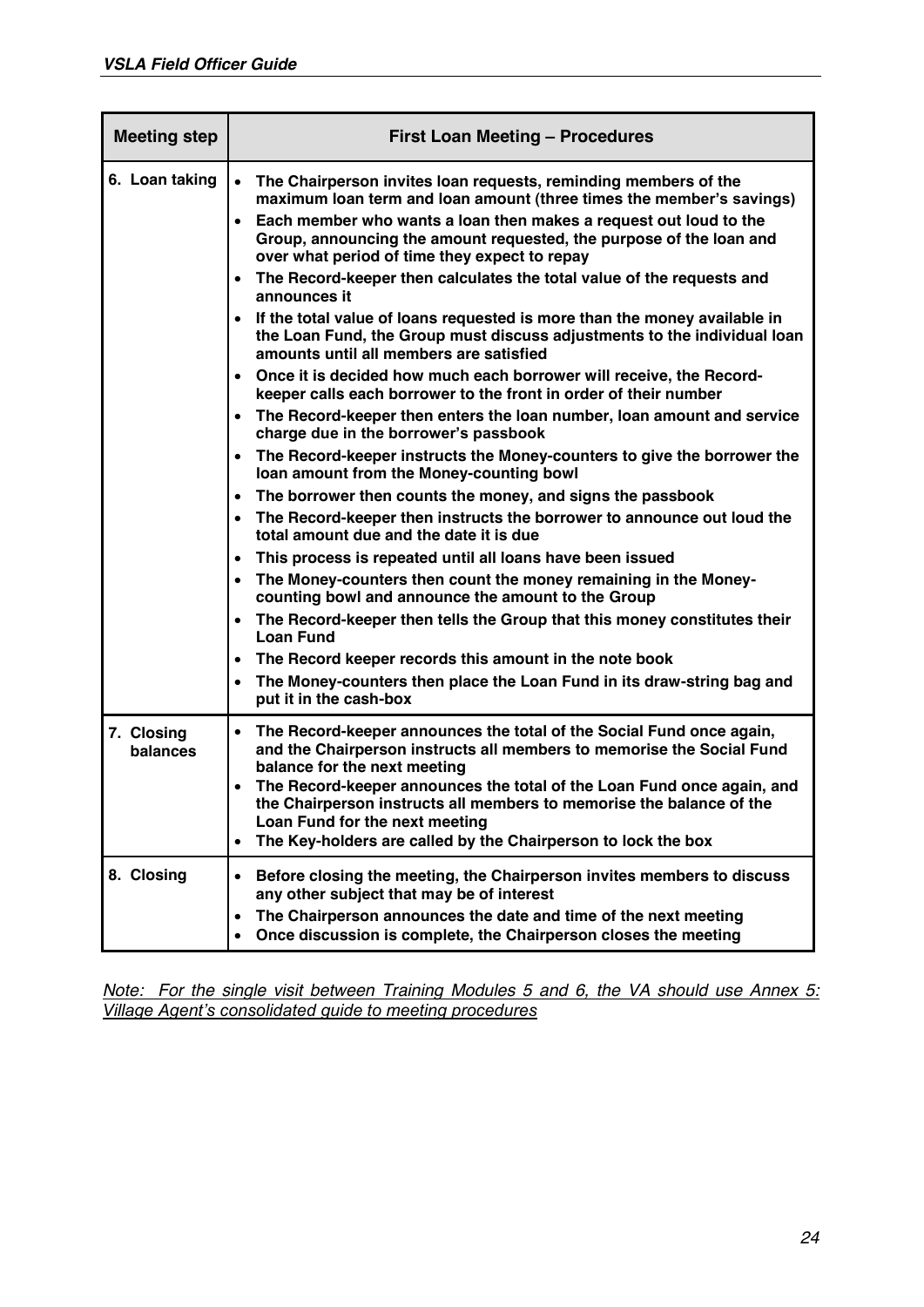## **Module 6: First loan repayment**

#### **Purpose of the meeting**

This meeting takes place 4 weeks after the first loan disbursement (see Figure 1, page 7). The VA tells the members that this meeting will be the first time that the Association will receive loan repayments and (s)he will guide them through the steps.

### **First repayment of loans**

The VA reminds them that loans will be taken and repaid every four weeks, *even if the Group meets weekly.*

The VA uses Table 10 to facilitate the first meeting with loan repayments and refers to Annex 6 to help the VSLA understand the loan record-keeping system. This should be studied by the VA beforehand.

| Table 10: Procedures for a loan meeting with first loan repayments |  |
|--------------------------------------------------------------------|--|
|--------------------------------------------------------------------|--|

| <b>Meeting step</b>                                                                   | Loan Meeting with First Loan Repayments - Procedures                                                                                                                                                                                                                                                                                                                                                                                                                                                                                                                                                                                                                                                                                                                                                                                                                                                                                                                                                                                                                                                                                                                                                                                                                                                                                                                                                                                                                                                                                                                                                                                                                                                                       |
|---------------------------------------------------------------------------------------|----------------------------------------------------------------------------------------------------------------------------------------------------------------------------------------------------------------------------------------------------------------------------------------------------------------------------------------------------------------------------------------------------------------------------------------------------------------------------------------------------------------------------------------------------------------------------------------------------------------------------------------------------------------------------------------------------------------------------------------------------------------------------------------------------------------------------------------------------------------------------------------------------------------------------------------------------------------------------------------------------------------------------------------------------------------------------------------------------------------------------------------------------------------------------------------------------------------------------------------------------------------------------------------------------------------------------------------------------------------------------------------------------------------------------------------------------------------------------------------------------------------------------------------------------------------------------------------------------------------------------------------------------------------------------------------------------------------------------|
| 1. Meeting<br>Opening                                                                 | The Chairperson calls the meeting to order<br>$\bullet$<br>The Record-keeper performs a roll call<br>$\bullet$<br>The Key-holders open the box, which remains in front of the Box-keeper<br>$\bullet$<br>The Fines bowl is placed in front of the Chairperson, so that fines can be<br>$\bullet$<br>collected during the meeting                                                                                                                                                                                                                                                                                                                                                                                                                                                                                                                                                                                                                                                                                                                                                                                                                                                                                                                                                                                                                                                                                                                                                                                                                                                                                                                                                                                           |
| 2. Social Fund<br>(if the group<br>does not have<br>a Social Fund,<br>skip to step 3) | $\bullet$<br>The Record-keeper asks the Group to recall the balance of the Social<br>Fund from the previous meeting<br>The Money-counters then remove the money from the Social Fund bag,<br>$\bullet$<br>place it in the Money-counting bowl, count it, and announce the amount<br>to the members<br>The Chairperson announces that contributions will be made to the Social<br>$\bullet$<br><b>Fund</b><br>The Record-keeper calls each member, by number, to give their Social<br>$\bullet$<br><b>Fund contribution to the Money-counters</b><br>When the member comes forward, they give their Social Fund<br>$\bullet$<br>contribution to the Money-counters and are given their passbook<br>The Money-counters confirm that each member has given the right<br>$\bullet$<br>contribution and place it in the Money-counting bowl<br>The Record-keeper then asks if any member has missed a payment to the<br>$\bullet$<br>Social Fund in the last meeting. If so, they are asked to pay it now.<br>The Record-keeper then asks if anyone needs a grant from the Social<br>$\bullet$<br>Fund. Members in need make their request to the Group.<br>If a majority of the members approve the grant, the money is provided to<br>$\bullet$<br>the member according to the Constitution<br>The Money-counters count the total amount remianing in the Money-<br>$\bullet$<br>counting bowl and announce this to the members<br>The Record-keeper says that everyone should remember this amount for<br>$\bullet$<br>the next meeting<br>The Record-keeper records this amount in the note book<br>$\bullet$<br>The Social Fund money is then replaced in its draw-string bag and put<br>$\bullet$<br>back in the cash-box |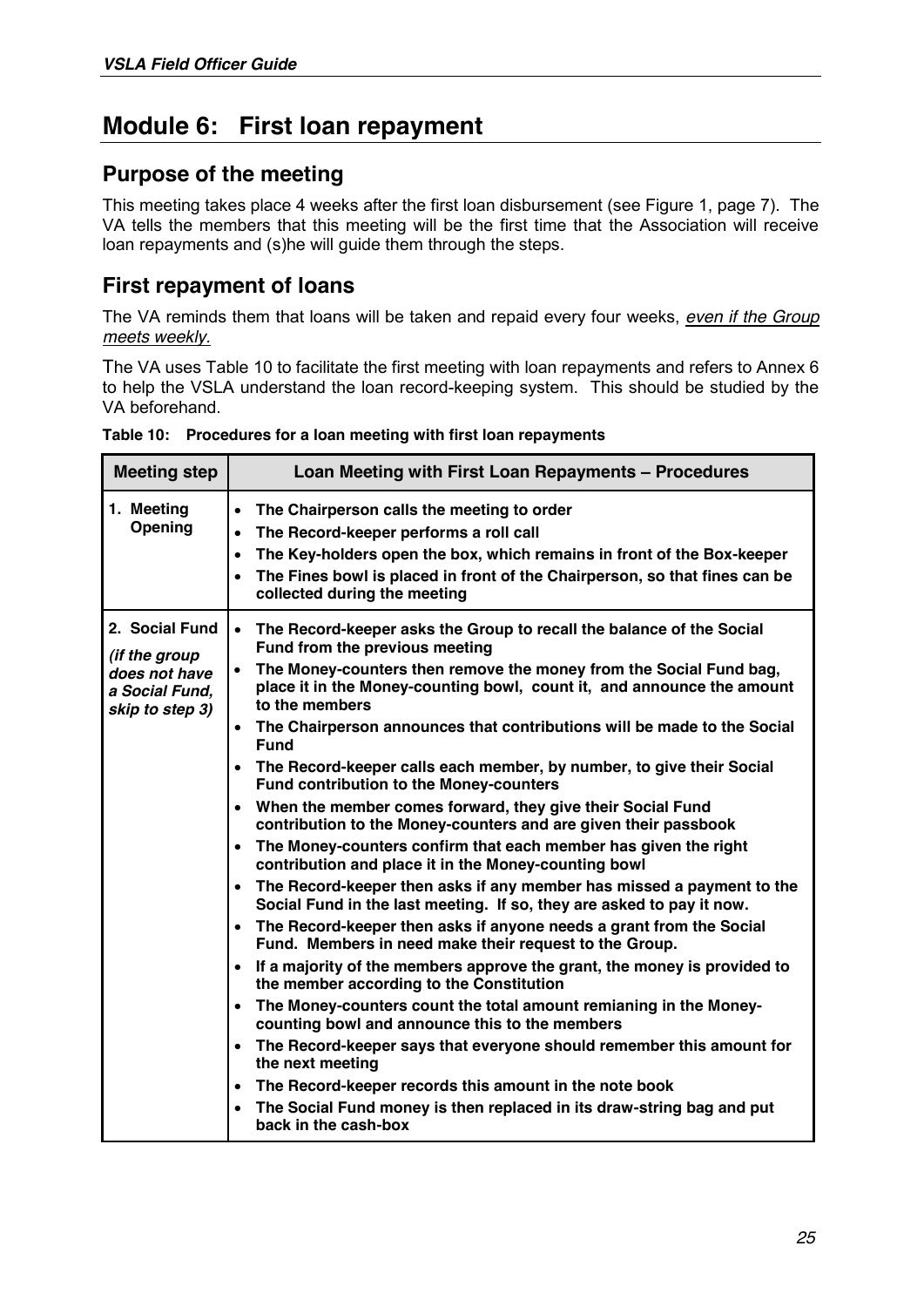| <b>Meeting step</b>    | Loan Meeting with First Loan Repayments - Procedures                                                                                                                                                                                                                                                                                                                                                                                                                                                                                                                                          |  |  |  |  |  |  |  |  |  |  |
|------------------------|-----------------------------------------------------------------------------------------------------------------------------------------------------------------------------------------------------------------------------------------------------------------------------------------------------------------------------------------------------------------------------------------------------------------------------------------------------------------------------------------------------------------------------------------------------------------------------------------------|--|--|--|--|--|--|--|--|--|--|
| 3. Share-<br>purchase/ | The Record-keeper asks the members to recall the balance of the Loan<br>$\bullet$<br>Fund from the previous meeting                                                                                                                                                                                                                                                                                                                                                                                                                                                                           |  |  |  |  |  |  |  |  |  |  |
| savings                | The Money-counters then remove the Loan Fund from its bag and count<br>$\bullet$<br>it, announcing the amount to the members                                                                                                                                                                                                                                                                                                                                                                                                                                                                  |  |  |  |  |  |  |  |  |  |  |
|                        | Once it is agreed that the amount remembered and the amount counted<br>$\bullet$<br>are the same, the money is placed in the Money-counting bowl                                                                                                                                                                                                                                                                                                                                                                                                                                              |  |  |  |  |  |  |  |  |  |  |
|                        | The Chairperson announces that members will now buy shares<br>$\bullet$                                                                                                                                                                                                                                                                                                                                                                                                                                                                                                                       |  |  |  |  |  |  |  |  |  |  |
|                        | The Record-keeper calls each member to the front by their number<br>$\bullet$                                                                                                                                                                                                                                                                                                                                                                                                                                                                                                                 |  |  |  |  |  |  |  |  |  |  |
|                        | Each member comes to the front and buys between 1 - 5 shares, giving<br>the money to the Money-counters and their passbook to the Record-<br>keeper                                                                                                                                                                                                                                                                                                                                                                                                                                           |  |  |  |  |  |  |  |  |  |  |
|                        | The Money-counters count the money, place it in the Money-counting<br>$\bullet$<br>bowl and announce the number of shares that have just been purchased<br>by the member                                                                                                                                                                                                                                                                                                                                                                                                                      |  |  |  |  |  |  |  |  |  |  |
|                        | • The Record-keeper stamps the correct number of shares into the<br>passbook and crosses out any unused blocks                                                                                                                                                                                                                                                                                                                                                                                                                                                                                |  |  |  |  |  |  |  |  |  |  |
|                        | The member then checks that the number of new stamps in the passbook<br>$\bullet$<br>is correct: the passbook remains with the Record-keeper for the rest of<br>the meeting                                                                                                                                                                                                                                                                                                                                                                                                                   |  |  |  |  |  |  |  |  |  |  |
|                        | (If a member needs to make a withdrawal, they will ask for it instead of<br>$\bullet$<br>buying shares. When a withdrawal is needed, the Record-keeper will<br>cross out the number of shares from the member's passbook that<br>corresponds to the value of the withdrawal and the Money-counters will<br>give the money from the Money-counting bowl. The value of a share paid<br>back to the member will be equal to its original purchase price.)                                                                                                                                        |  |  |  |  |  |  |  |  |  |  |
| 4. Expenses            | If any money was given for expenses in the previous meeting, the person<br>$\bullet$<br>who made the expenditure gives an account and returns any change to<br>the Money-counters, who place it in the Money-counting bowl<br>The Chairperson asks the Record-keeper if there will be any necessary<br>$\bullet$<br>expenses before the next meeting. If any expenses are approved by all of<br>the members, the Chairperson instructs the Money-counters to remove<br>the amount needed from the Money-counting bowl and give it to the<br>member who is responsible for paying the expense. |  |  |  |  |  |  |  |  |  |  |
| 5. Loan                | The Chairperson asks borrowers to identify themselves<br>$\bullet$                                                                                                                                                                                                                                                                                                                                                                                                                                                                                                                            |  |  |  |  |  |  |  |  |  |  |
| repayment              | By referrring to the member passbooks, the Record-keeper confirms the<br>$\bullet$<br>identity of the borrowers and the amount due by each borrower                                                                                                                                                                                                                                                                                                                                                                                                                                           |  |  |  |  |  |  |  |  |  |  |
|                        | Each borrower is then called to the front to give their payment to the<br>$\bullet$<br>Money-counters. It must not be less than the service charge due.                                                                                                                                                                                                                                                                                                                                                                                                                                       |  |  |  |  |  |  |  |  |  |  |
|                        | The Money-counters count the payment, announce the amount and place<br>$\bullet$<br>it in the Money-counting bowl                                                                                                                                                                                                                                                                                                                                                                                                                                                                             |  |  |  |  |  |  |  |  |  |  |
|                        | The Record-keeper enters the payment amount in the member's passbook<br>$\bullet$<br>in the 'Paid' box                                                                                                                                                                                                                                                                                                                                                                                                                                                                                        |  |  |  |  |  |  |  |  |  |  |
|                        | The Record-keeper then calculates the remaining balance due and enters<br>$\bullet$<br>it in the 'Balance' box in the member's passbook                                                                                                                                                                                                                                                                                                                                                                                                                                                       |  |  |  |  |  |  |  |  |  |  |
|                        | If the remaining balance due is zero, the Record-keeper signs the<br>$\bullet$<br>passbook and announces that the loan is repaid, cancelling the loan with<br>a diagonal red line drawn through the page                                                                                                                                                                                                                                                                                                                                                                                      |  |  |  |  |  |  |  |  |  |  |
|                        | If a balance is remaining, the Record-keeper then calculates the service<br>$\bullet$<br>charge due in the next meeting and enters it in the appropriate space.<br>The borrower then signs in the space provided.                                                                                                                                                                                                                                                                                                                                                                             |  |  |  |  |  |  |  |  |  |  |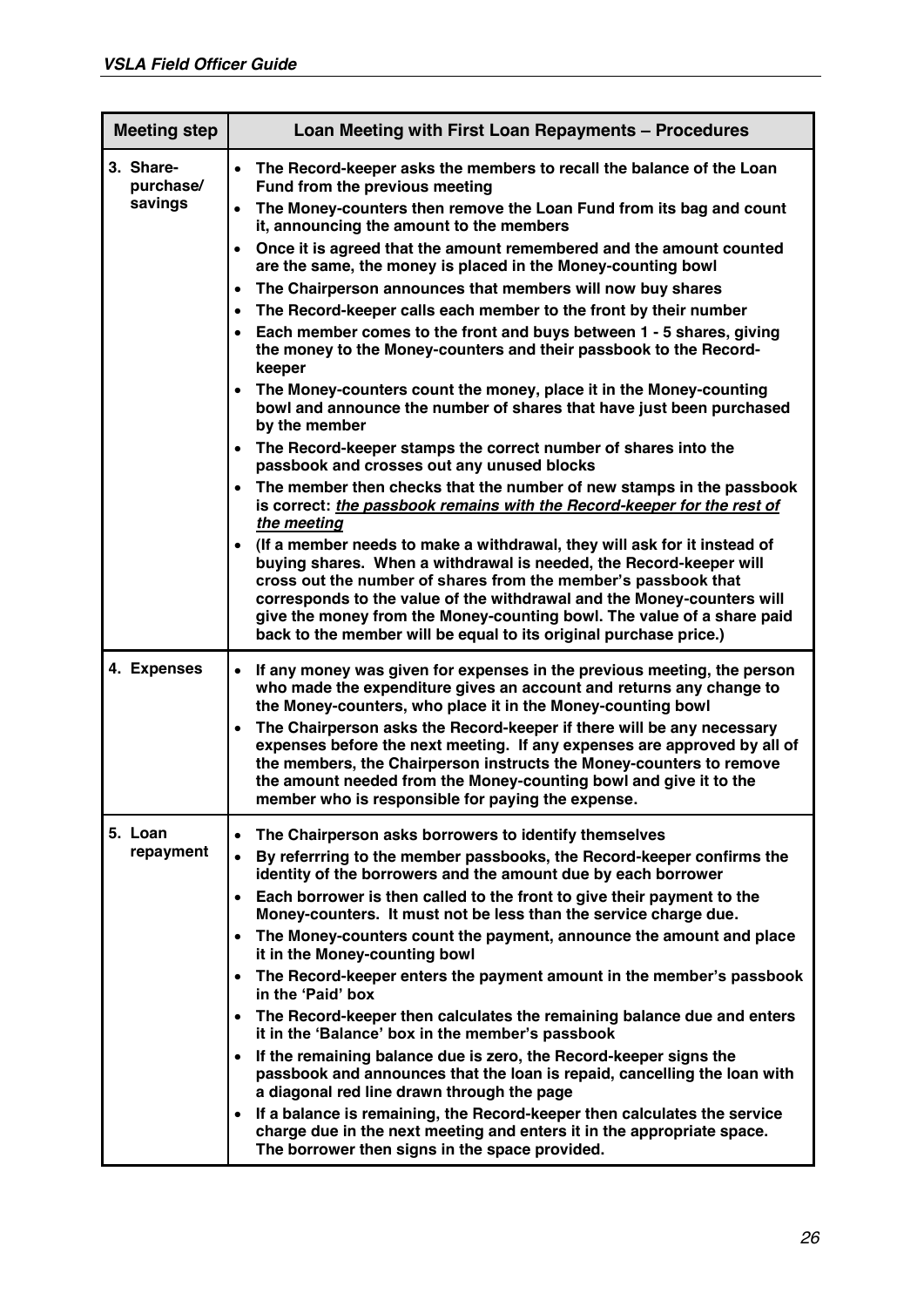| 6. Calculating<br>the new<br><b>Loan Fund</b><br>balance | • The Money-counters combine the money in the Fines bowl and the<br><b>Money-counting bowl</b><br>The Money-counters count the money in the Money-counting bowl and<br>$\bullet$<br>the Record-keeper announces the amount to the Group<br>The Record-keeper then tells the Group that this is the money available<br>$\bullet$<br>for lending in this meeting                                                                                                                                                                                                                                                                                                                                                                                                                                                                                                                                                                                                                                                                                                                                                                                                                                                                                                                                                                                                                                                                                                                                                                                                                                                                                                                                                                                                                                 |
|----------------------------------------------------------|------------------------------------------------------------------------------------------------------------------------------------------------------------------------------------------------------------------------------------------------------------------------------------------------------------------------------------------------------------------------------------------------------------------------------------------------------------------------------------------------------------------------------------------------------------------------------------------------------------------------------------------------------------------------------------------------------------------------------------------------------------------------------------------------------------------------------------------------------------------------------------------------------------------------------------------------------------------------------------------------------------------------------------------------------------------------------------------------------------------------------------------------------------------------------------------------------------------------------------------------------------------------------------------------------------------------------------------------------------------------------------------------------------------------------------------------------------------------------------------------------------------------------------------------------------------------------------------------------------------------------------------------------------------------------------------------------------------------------------------------------------------------------------------------|
| 7. Loan taking                                           | The Chairperson invites loan requests, reminding members of the<br>$\bullet$<br>maximum loan term and loan amount (three times the member's savings)<br>Each member who wants a loan then makes a request out loud to the<br>$\bullet$<br>Group, announcing the amount requested, the purpose of the loan and<br>over what period of time they expect to repay<br>The Record-keeper then calculates the total value of the requests and<br>٠<br>announces it<br>If the total value of loans requested is more than the money available in<br>$\bullet$<br>the Loan Fund, the Group must discuss adjustments to the individual loan<br>amounts until all members are satisfied<br>Once it is decided how much each borrower will receive, the Record-<br>$\bullet$<br>keeper calls each borrower to the front in order of their number<br>• The Record-keeper then enters the loan number, loan amount and service<br>charge due in the borrower's passbook<br>The Record-keeper instructs the Money-counters to give the borrower the<br>$\bullet$<br>loan amount from the Money-counting bowl<br>The borrower then counts the money, and signs the passbook<br>٠<br>The Record-keeper then instructs the borrower to announce out loud the<br>$\bullet$<br>total amount due and the date it is due<br>This process is repeated until all loans have been issued<br>$\bullet$<br>The Money-counters then count the money remaining in the Money-<br>$\bullet$<br>counting bowl and announce the amount to the Group<br>The Record-keeper then tells the Group that this money constitutes their<br>$\bullet$<br><b>Loan Fund</b><br>The Record keeper records this amount in the note book<br>$\bullet$<br>The Money-counters then place the Loan Fund in its draw-string bag and<br>$\bullet$ |
| 8. Closing                                               | put it in the cash-box<br>The Record-keeper announces the total of the Social Fund once again,<br>$\bullet$                                                                                                                                                                                                                                                                                                                                                                                                                                                                                                                                                                                                                                                                                                                                                                                                                                                                                                                                                                                                                                                                                                                                                                                                                                                                                                                                                                                                                                                                                                                                                                                                                                                                                    |
| balances                                                 | and the Chairperson instructs all members to memorise the Social Fund<br>balance for the next meeting<br>The Record-keeper announces the total of the Loan Fund once again, and<br>$\bullet$<br>the Chairperson instructs all members to memorise the balance of the<br>Loan Fund for the next meeting<br>The Key-holders are called by the Chairperson to lock the box<br>٠                                                                                                                                                                                                                                                                                                                                                                                                                                                                                                                                                                                                                                                                                                                                                                                                                                                                                                                                                                                                                                                                                                                                                                                                                                                                                                                                                                                                                   |
| 9. Closing                                               | Before closing the meeting, the Chairperson invites members to discuss<br>$\bullet$<br>any other subject that may be of interest<br>The Chairperson announces the date and time of the next meeting<br>$\bullet$<br>Once discussion is complete, the Chairperson closes the meeting<br>$\bullet$                                                                                                                                                                                                                                                                                                                                                                                                                                                                                                                                                                                                                                                                                                                                                                                                                                                                                                                                                                                                                                                                                                                                                                                                                                                                                                                                                                                                                                                                                               |

In all meetings from now on, the VA uses the Village Agent's consolidated guide to meeting procedures, Annex 5. This should be laminated in plastic and always carried in the field.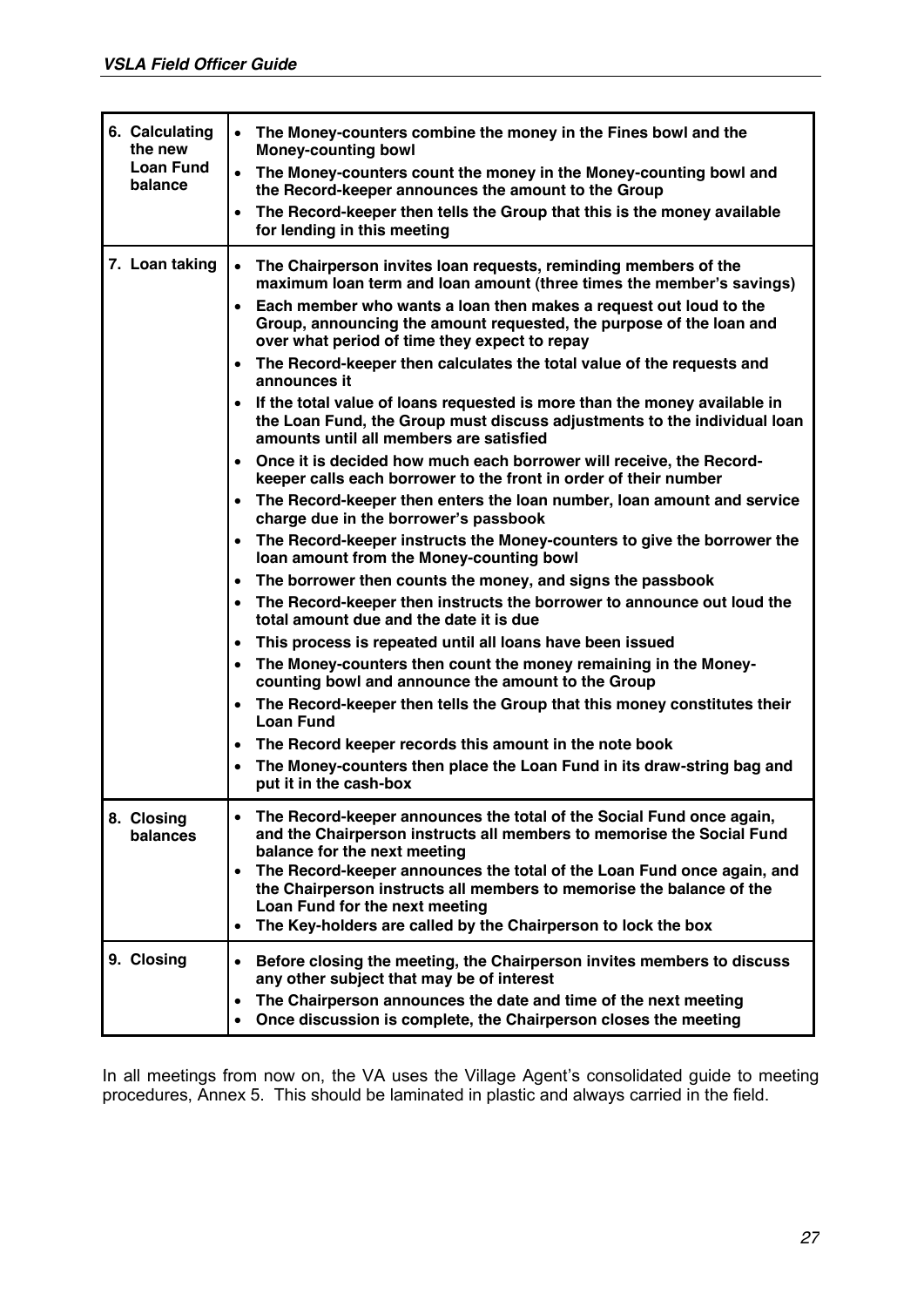## **Development and Maturity Phases**

#### **Figure 3: Transition to the Development Phase**

|   | VSLA training and supervision schedule |  |        |  |  |                        |  |                       |  |  |  |  |  |  |    |  |                          |  |           |  |  |  |                       |  |                                                                                 |
|---|----------------------------------------|--|--------|--|--|------------------------|--|-----------------------|--|--|--|--|--|--|----|--|--------------------------|--|-----------|--|--|--|-----------------------|--|---------------------------------------------------------------------------------|
|   | Preparatory                            |  |        |  |  | <b>Intensive Phase</b> |  |                       |  |  |  |  |  |  |    |  | <b>Development Phase</b> |  |           |  |  |  | <b>Maturity Phase</b> |  |                                                                                 |
| Α |                                        |  |        |  |  |                        |  | <b>SARA SERIES SU</b> |  |  |  |  |  |  | Z, |  | .<br>Ma                  |  | <b>PC</b> |  |  |  | .<br>Ma               |  |                                                                                 |
|   | 1-2 Weeks                              |  | l week |  |  |                        |  |                       |  |  |  |  |  |  |    |  |                          |  |           |  |  |  |                       |  | 10 11 12 13 14 15 16 17 18 19 20 21 22 23 24 25 26 27 28 29 30 31 32 33 34 35 2 |

The VA should schedule a visit for his/her Supervisor (FO) to attend at the end the Intensive Phase, in Week 12 (circled in red). The Supervisor will assess the performance of the group, and either approve it to move on to the next phase or recommend more training.

Once the VA's Supervisor has visited and approved the VSLA to move on to the Development Phase, the VA will visit 3 times in this second phase, at each loan meeting. The VA's role in the Development Phase is different. *The VA should observe quietly in meetings unless the Committee is making mistakes, or rules are being broken.*

The VA should schedule a second visit by the VA's Supervisor in week 24, at the end of the Development Phase (circled in red). The Supervisor will assess the performance of the group, and either approve it to move on to the Maturity Phase or recommend more training.

During the Maturity phase, the VA only visits twice. The Group is now running its normal meetings smoothly. The main purpose of the VA's visits in the Maturity phase is to assist the VSLA to prepare for and conduct its first share-out (Training Module 7, circled in red).

The VA will attend the share-out, to observe and join the celebration. In Training Module 7, the VA will be train the Group on share-out procedures as well as procedures to initiate the next cycle.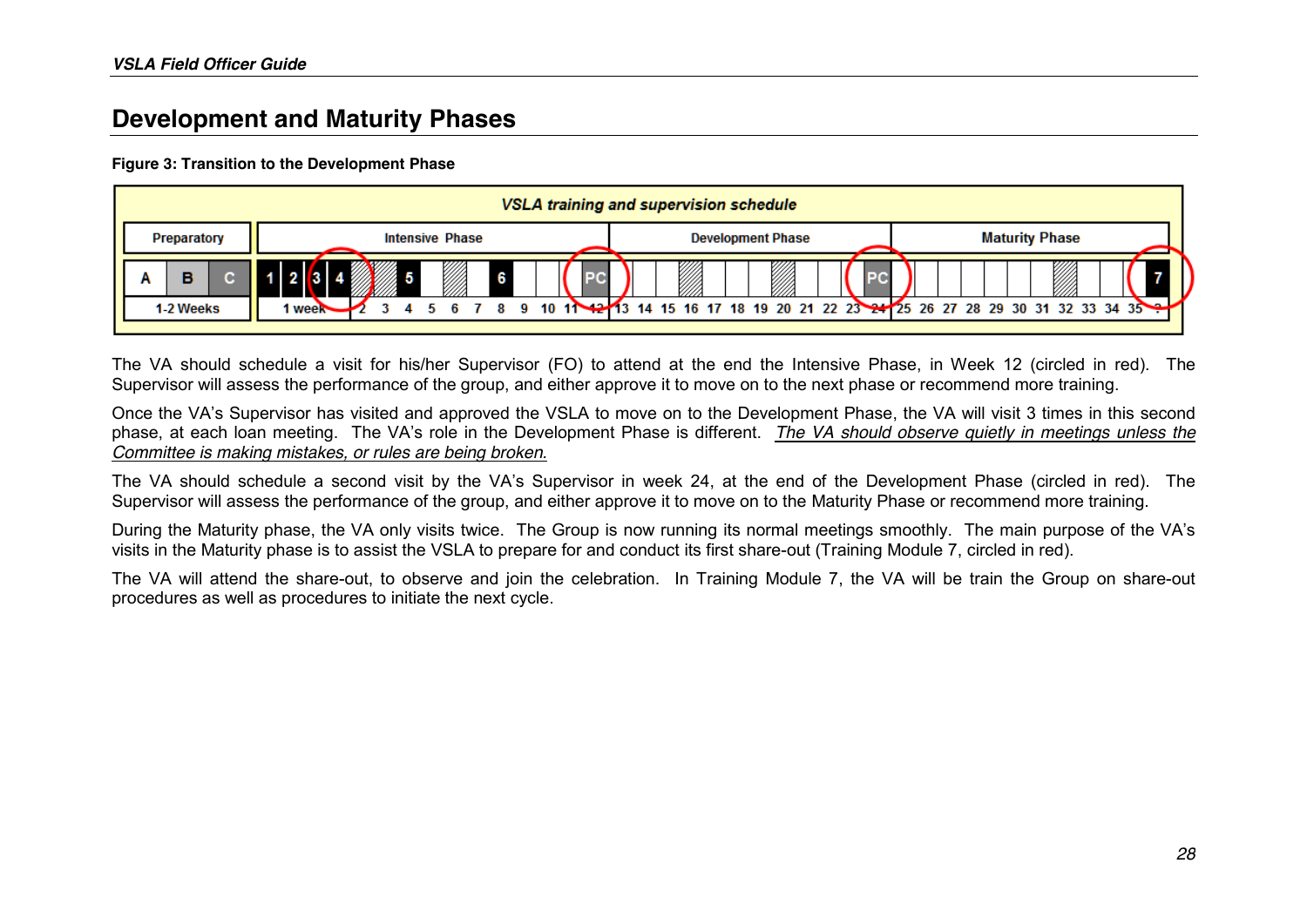## **Module 7: Share-out/action-audit and graduation**

| <b>Meeting step</b>                     | <b>Share-out procedures</b>                                                                                                                                                                                                                                                                                                                                                                                                                                                                                                                                                                                                                                                                                                                                                                                                                                                                                                                                                                                                                                                                                                                                                                                                                                                                                                                                                                                                                                                                                                                                                                                                                                                                                                                                                                                                                                                                                                                                              |
|-----------------------------------------|--------------------------------------------------------------------------------------------------------------------------------------------------------------------------------------------------------------------------------------------------------------------------------------------------------------------------------------------------------------------------------------------------------------------------------------------------------------------------------------------------------------------------------------------------------------------------------------------------------------------------------------------------------------------------------------------------------------------------------------------------------------------------------------------------------------------------------------------------------------------------------------------------------------------------------------------------------------------------------------------------------------------------------------------------------------------------------------------------------------------------------------------------------------------------------------------------------------------------------------------------------------------------------------------------------------------------------------------------------------------------------------------------------------------------------------------------------------------------------------------------------------------------------------------------------------------------------------------------------------------------------------------------------------------------------------------------------------------------------------------------------------------------------------------------------------------------------------------------------------------------------------------------------------------------------------------------------------------------|
| 1. Share-out                            | The Social Fund is counted, the amount announced and put away. It does<br>not get shared out.<br>Loan repayment and fines money for the meeting are combined with the Loan<br><b>Fund</b><br>If any member still owes the Group money, that amount is recovered by<br>$\bullet$<br>cancelling the number of shares in his/her passbook that equal the value of<br>the amount owing.<br>The Money Counters start counting the Loan Fund<br>$\bullet$<br>While the Money Counters are counting, the Record-keeper takes the member<br>$\bullet$<br>passbooks and counts the total number of shares of the Group<br>Once the Money Counters are finished, the Record-keeper uses the calculator<br>$\bullet$<br>to divide the total of the Loan Fund by the total number of shares. This<br>determines the value of a single share. It should be written down to three<br>decimal places (for example, TShs 756.244).<br>Next, the Record-keeper multiples the number of shares in each passbook by<br>$\bullet$<br>the value of one share. (S)he then announces the number of shares and the<br>amount, rounding down to the lowest unit of currency. (S)he then asks the<br>Money Counters to put that amount into the passbook, which is set aside.<br>The Record-keeper then cancels all of the members shares by drawing a large<br>$\bullet$<br>cross on each page of the passbook on which there are share stamps<br>All passbooks are treated in the same way<br>$\bullet$<br>before anyone receives any money. Once the<br>process is complete, there will be a small<br>amount of money remaining due to<br>rounding, but there should not be a shortfall.<br>If there is a shortfall, the process is repeated<br>until the amounts are correct. Any small<br>amount remaining is put in the Social Fund.<br>All members are given their passbooks with<br>$\bullet$<br>all the money. It is very important that every<br>member's money is placed in their hand. |
| 2. Preparation<br>for the next<br>cycle | Any member who wishes to leave the Group should be free to do so<br>New members can now be allowed to join, if all remaining members agree<br>$\bullet$<br>The continuing members now decide on the share price for the next cycle<br>$\bullet$<br>If the group wishes to establish seed capital to initiate the next cycle, they<br>should now do so. All members, including new members, must contribute<br>the same amount. It can be more than 5 shares on this one occasion.<br>The number of shares is recorded in the passbook of each member, in the<br>$\bullet$<br>"Starting number of shares this page" box<br>The Money-counters count the seed capital and place it in the Loan Fund bag<br>in the cash-box<br>The Chairperson announces the amount and explains that this is the balance<br>$\bullet$<br>of the Loan Fund to start the next cycle<br>The box is now locked and the cycle is now formally ended<br>$\bullet$<br>The VA then explains to the Group that in their next meeting, they must hold<br>$\bullet$<br>elections and then revise their Constitution, which new members must sign.<br>(S) he then offers to attend the next meeting to assist with elections and the<br><b>Constitution.</b>                                                                                                                                                                                                                                                                                                                                                                                                                                                                                                                                                                                                                                                                                                                                           |

**Table 11: Procedures for share-out at the end of the cycle**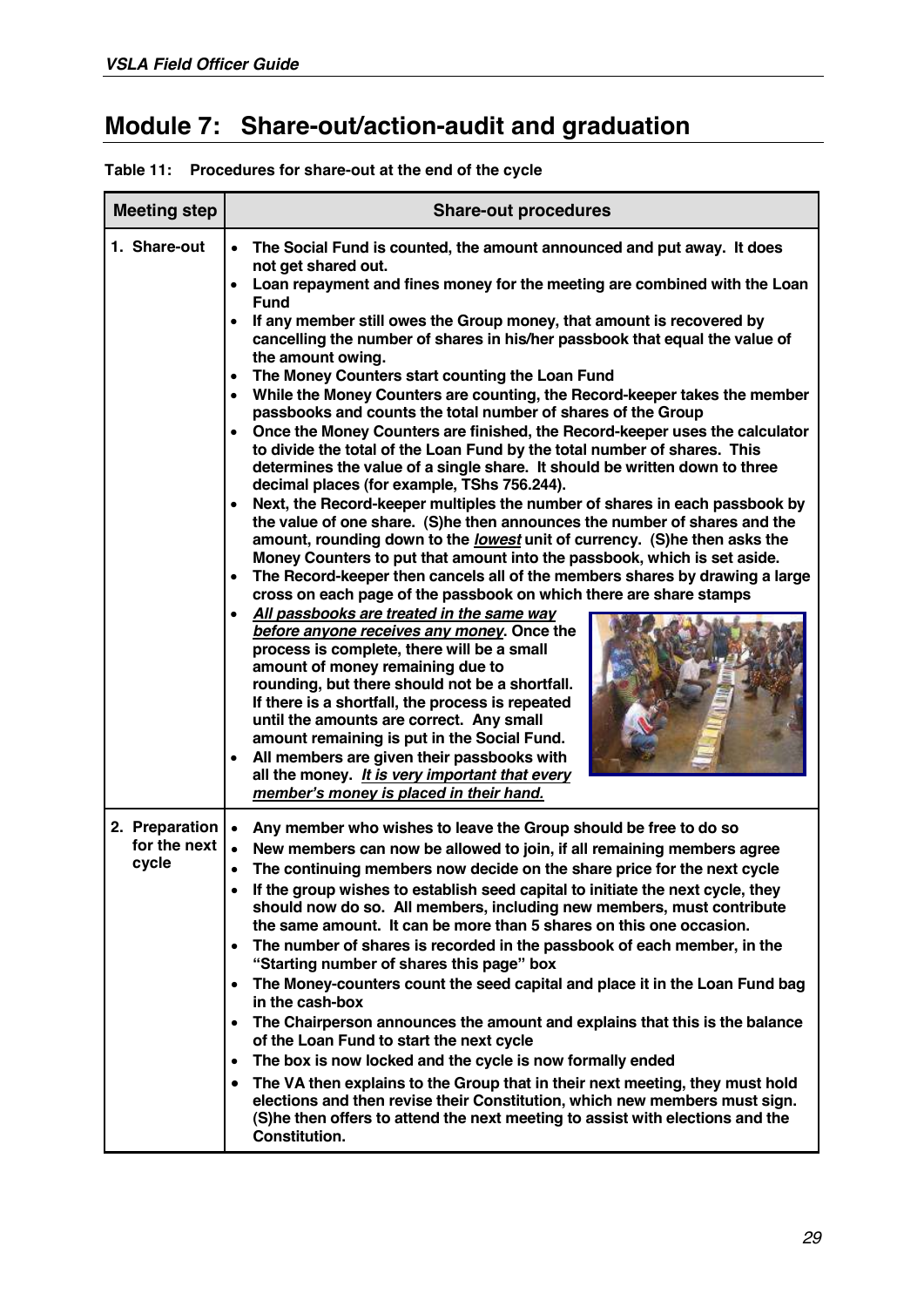## **Annex 1: Agreement between a VSLA and a VA**

| The Village Agent agrees to:<br>Provide high quality training on VSL, making 15 visits over 36 weeks (or longer if needed)<br>$\bullet$<br>Be on time at the agreed meeting time and place<br>$\bullet$<br>Never touch the Group's money, write in its records, or take the box away<br>٠<br>Never ask to take a personal loan<br>٠<br>Never ask for a gift from the Group<br>٠<br>The VSLA agrees to:<br>Ensure every member comes on time and attends every meeting |  |
|-----------------------------------------------------------------------------------------------------------------------------------------------------------------------------------------------------------------------------------------------------------------------------------------------------------------------------------------------------------------------------------------------------------------------------------------------------------------------|--|
| Follow the rules and procedures taught to them<br>٠<br>Pay the Village Agent at each of the 15 training visits the sum of ______________<br>٠                                                                                                                                                                                                                                                                                                                         |  |
| Payment will be made in the form selected by the VA below (note checkmark in relevant<br>$\bullet$<br>box):                                                                                                                                                                                                                                                                                                                                                           |  |
| In cash for each training visit                                                                                                                                                                                                                                                                                                                                                                                                                                       |  |
| In the equivalent value in shares for each training visit                                                                                                                                                                                                                                                                                                                                                                                                             |  |
|                                                                                                                                                                                                                                                                                                                                                                                                                                                                       |  |
| The meeting time will be <b>contained a contained a contained a contact of the meeting time will be a contact of the contact of the contact of the contact of the contact of the contact of the contact of the contact of the co</b>                                                                                                                                                                                                                                  |  |
| The Village Agent telephone number is example to the Village Agent telephone number is                                                                                                                                                                                                                                                                                                                                                                                |  |
| VSLA Chairman (or other) telephone number is                                                                                                                                                                                                                                                                                                                                                                                                                          |  |
|                                                                                                                                                                                                                                                                                                                                                                                                                                                                       |  |
|                                                                                                                                                                                                                                                                                                                                                                                                                                                                       |  |

Witness signature and date\_\_\_\_\_\_\_\_\_\_\_\_\_\_\_\_\_\_\_\_\_\_\_\_\_\_\_\_\_\_\_\_\_\_\_\_\_\_\_\_\_\_\_\_\_\_\_\_\_\_\_\_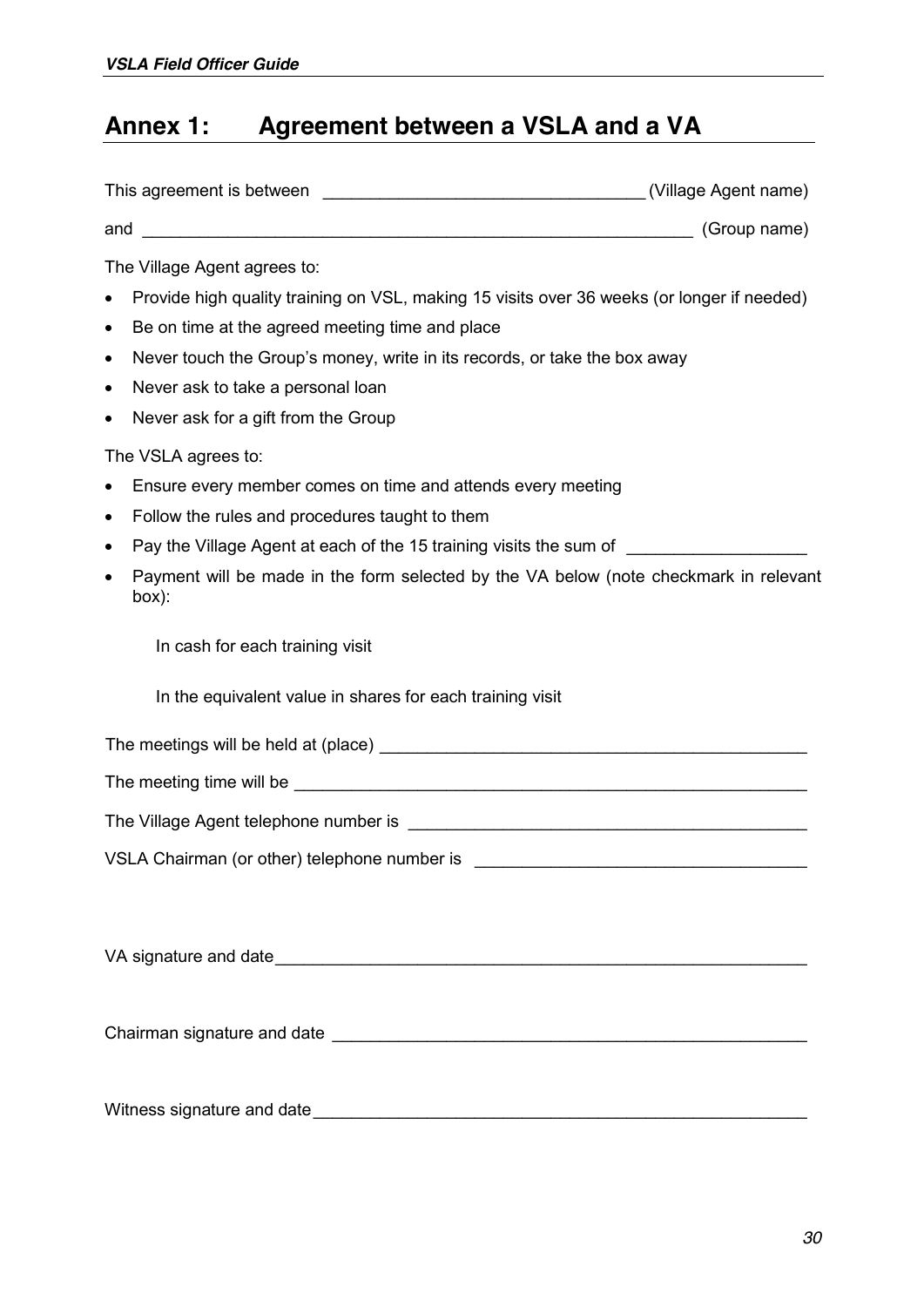## **Annex 2: Election procedures**

The VA prepares the members for the election and explains the process (see Figure 4, below). (S)he brings three bags to the Group meeting, each in a different colour, with a matching card (red bag with red card, etc). (S)he also provides one small stone for each member.

Each of up to three candidates (for each position) is given a coloured card. The coloured bags are placed behind a screen (or inside a building) some distance from the gathering and sheltered from view of members and passers-by. Each member in turn goes behind the screen (or into the building) and, hidden from the members but under the eye of the VA, deposits a token in the bag of his/her choice.

When all of the members have voted, the VA counts out the votes in front of the members by removing the stones from each bag. (S)he ensures that no additional stones have been put in the bags – the total should equal the number of members voting.

At the end of the elections, the VA explains that in the next cycle, a trusted member shall be the observer, and agrees not to vote.



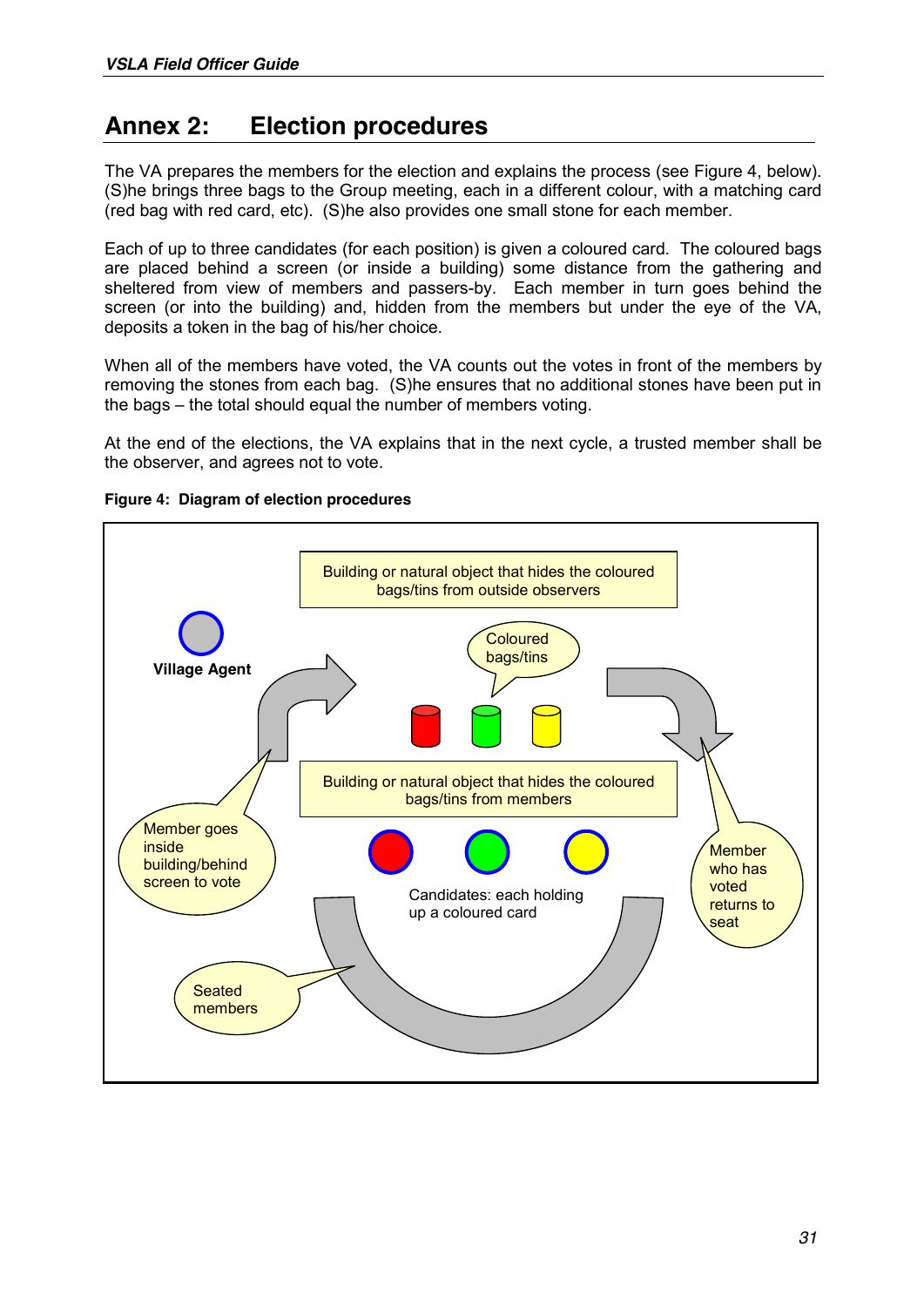## **Annex 3: Constitution**

#### **Part 1: Group governance**

#### **I. BASIC INFORMATION ON THE GROUP**

- Name of the Group **example 20** Name of the Group
- x Address: \_\_\_\_\_\_\_\_\_\_\_\_\_\_\_\_\_\_\_\_\_\_\_\_\_\_\_\_\_\_\_\_\_\_\_\_\_\_\_\_\_\_\_\_\_\_\_\_\_\_\_\_\_\_\_\_\_\_\_\_
- x The Group was formed on: \_\_\_\_\_\_\_\_\_\_\_\_\_\_\_\_\_\_\_\_\_\_\_\_\_\_\_\_\_\_\_\_\_\_\_\_\_\_\_\_\_\_\_\_\_\_\_
- x Date of official registration: \_\_\_\_\_\_\_\_\_\_\_\_\_\_\_\_\_\_\_\_\_\_\_\_\_\_\_\_\_\_\_\_\_\_\_\_\_\_\_\_\_\_\_\_\_\_\_

#### **II. OBJECTIVE OF THE GROUP**

• The purpose of the Group is to be an independent, profitable provider of financial services to its members

\_\_\_\_\_\_\_\_\_\_\_\_\_\_\_\_\_\_\_\_\_\_\_\_\_\_\_\_\_\_\_\_\_\_\_\_\_\_\_\_\_\_\_\_\_\_\_\_\_\_\_\_\_\_\_\_\_\_\_\_\_\_\_\_\_\_\_\_\_

\_\_\_\_\_\_\_\_\_\_\_\_\_\_\_\_\_\_\_\_\_\_\_\_\_\_\_\_\_\_\_\_\_\_\_\_\_\_\_\_\_\_\_\_\_\_\_\_\_\_\_\_\_\_\_\_\_\_\_\_\_\_\_\_\_\_\_\_\_

• The services the Group provides to its members in order to achieve this objective are:

#### **III. RELATIONSHIP TO EXTERNAL SOURCES OF FINANCIAL SERVICES**

- The Group will not borrow from financial institutions during its first cycle of operations. If it does so in future cycles, it will follow these rules:
- The loan to the Group will not exceed the value of the previous cycle's share-out amount
- The Group will take the loan, not individual members.
- The Group will on-lend the money to its members, and will not provide information about this to the lender.
- If the Group borrows from a financial institution, members agree that their individual borrowing may never exceed 5 times their shares (without an outside loan from a financial institution, the rule remains 3 times)
- If a group borrows from a financial institution, member savings will not be used as a security deposit

#### **IV. WHO MAY BE A MEMBER OF THE GROUP?**

- Lower age limit Lower and the state of the state of the state of the state of the state of the state of the state of the state of the state of the state of the state of the state of the state of the state of the state of
- $\bullet$  Gender  $\bullet$
- Residence **and a**
- Other common circumstances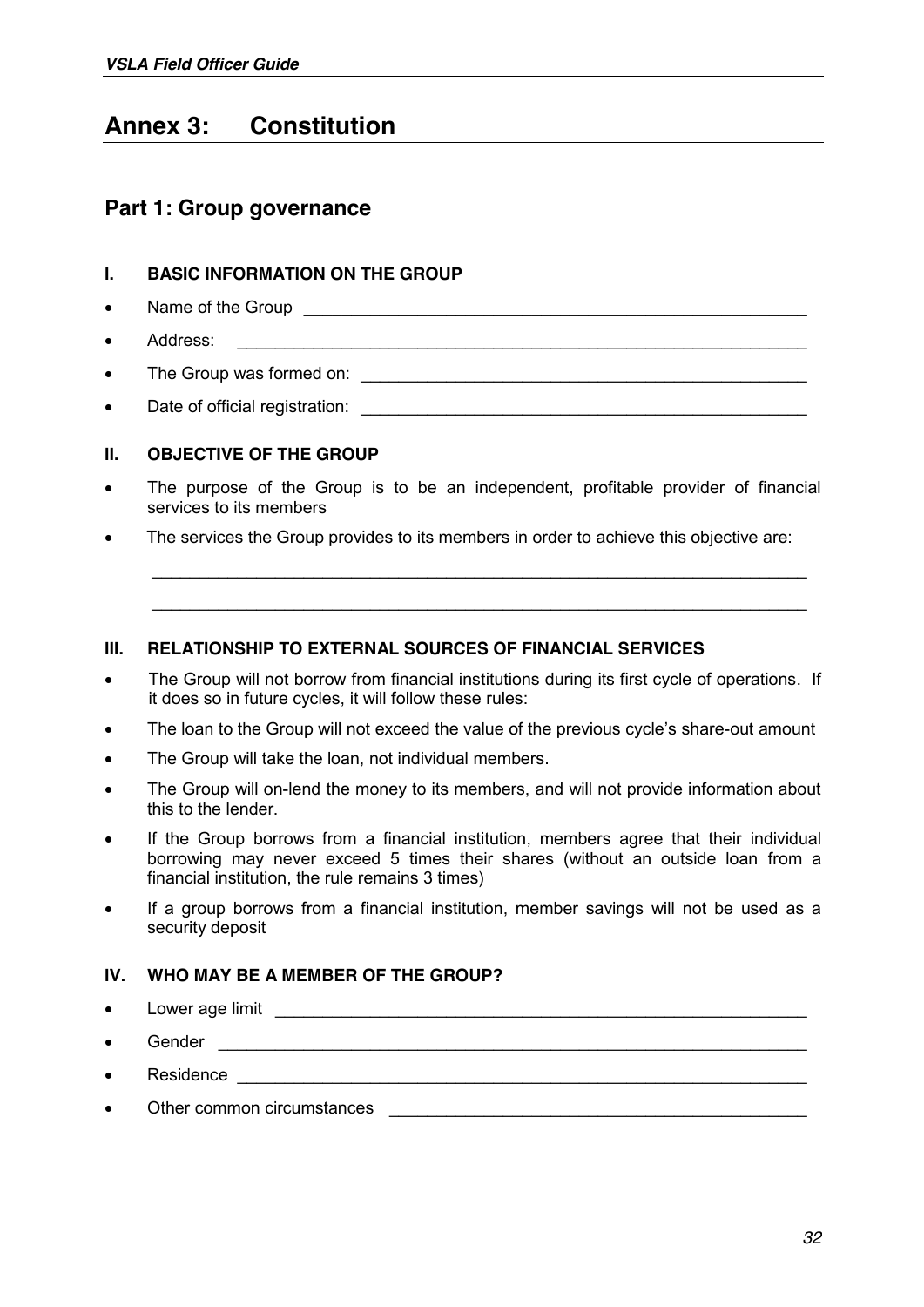#### **V. COMPOSITION OF THE MANAGEMENT COMMITTEE**

- Chairperson
- Record-keeper
- Box-keeper
- 2 Money-counters

#### **VI. ELECTION PROCEDURES**

- Elections must be held at the beginning of each new cycle
- The minimum number of people that must stand for each position is 2
- A member can only be re-elected to the same position once
- The minimum number of members who must be present to hold an election is:
- The election procedure will use a system that allows everyone's vote to be secret
- A candidate for any position must be proposed by another member

#### **VII. REMOVAL OF OFFICERS FROM THEIR POSITION BETWEEN ELECTIONS**

- Any member of the Association may, at any time, request a vote of no confidence against a member of the Management Committee
- The Committee member must resign if the majority of members decide to remove him/her
- An election is required to fill the vacant position

#### **VIII. MEETINGS**

- To buy shares the Group will meet every week
- x Shares will be bought at every meeting but loan/repayment transactions will be conducted only during loan meetings, held every 4 weeks. The Group will conduct a share-out every year.

#### **IX. MEMBERS LEAVING THE GROUP**

If a member leaves before the cycle is finished, the money they have used to purchase shares will be returned to them, minus any loan and service charge they owe

\_\_\_\_\_\_\_\_\_\_\_\_\_\_\_\_\_\_\_\_\_\_\_\_\_\_\_\_\_\_\_\_\_\_\_\_\_\_\_\_\_\_\_\_\_\_\_\_\_\_\_\_\_\_\_\_\_\_\_\_\_\_\_\_\_\_\_\_\_\_\_\_\_

\_\_\_\_\_\_\_\_\_\_\_\_\_\_\_\_\_\_\_\_\_\_\_\_\_\_\_\_\_\_\_\_\_\_\_\_\_\_\_\_\_\_\_\_\_\_\_\_\_\_\_\_\_\_\_\_\_\_\_\_\_\_\_\_\_\_\_\_\_\_\_\_\_

#### **X. EXPULSION FROM THE GROUP**

The reasons for which a person should be expelled from the Group are: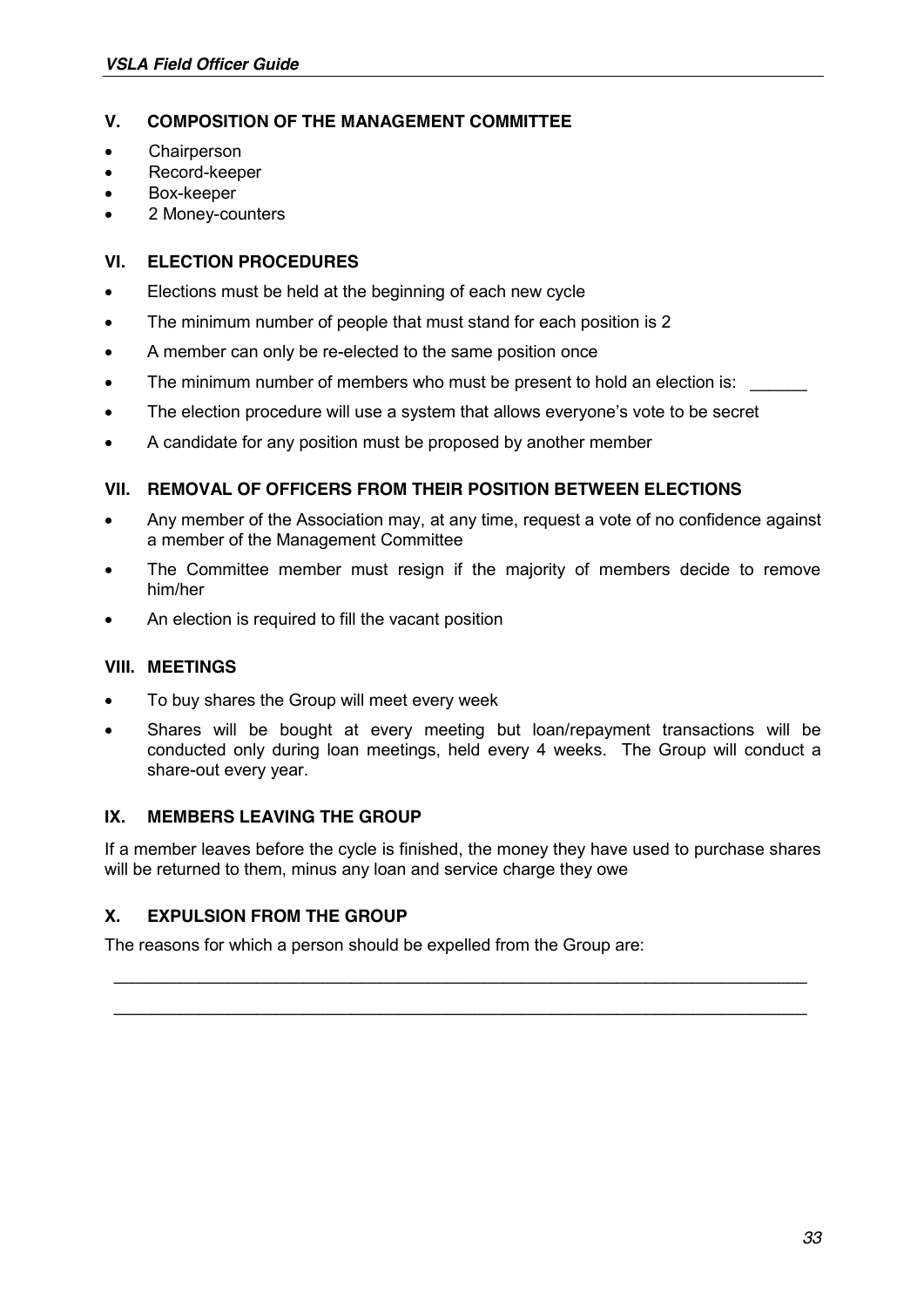#### **XI. FINES**

The following table lists the fines that will be charged.

| Offence                                                                 | <b>Amount</b> |  |  |  |  |
|-------------------------------------------------------------------------|---------------|--|--|--|--|
| Failure to attend a meeting                                             |               |  |  |  |  |
| Late to a meeting                                                       |               |  |  |  |  |
| Not remembering Group rules                                             |               |  |  |  |  |
| Loss of member number card                                              |               |  |  |  |  |
| Forgetting key                                                          |               |  |  |  |  |
| Chatting through the proceedings                                        |               |  |  |  |  |
| Showing disrespect to a fellow member                                   |               |  |  |  |  |
| Not remembering decisions or balances from the preceding meeting        |               |  |  |  |  |
| Failure of a member of the Management Committee to perform their duties |               |  |  |  |  |
| (other)                                                                 |               |  |  |  |  |
| (other)                                                                 |               |  |  |  |  |

#### **XII. AMENDMENTS TO THE CONSTITUTION**

- 2/3 of the members must agree before the constitution can be changed
- Any member can propose an amendment to the Constitution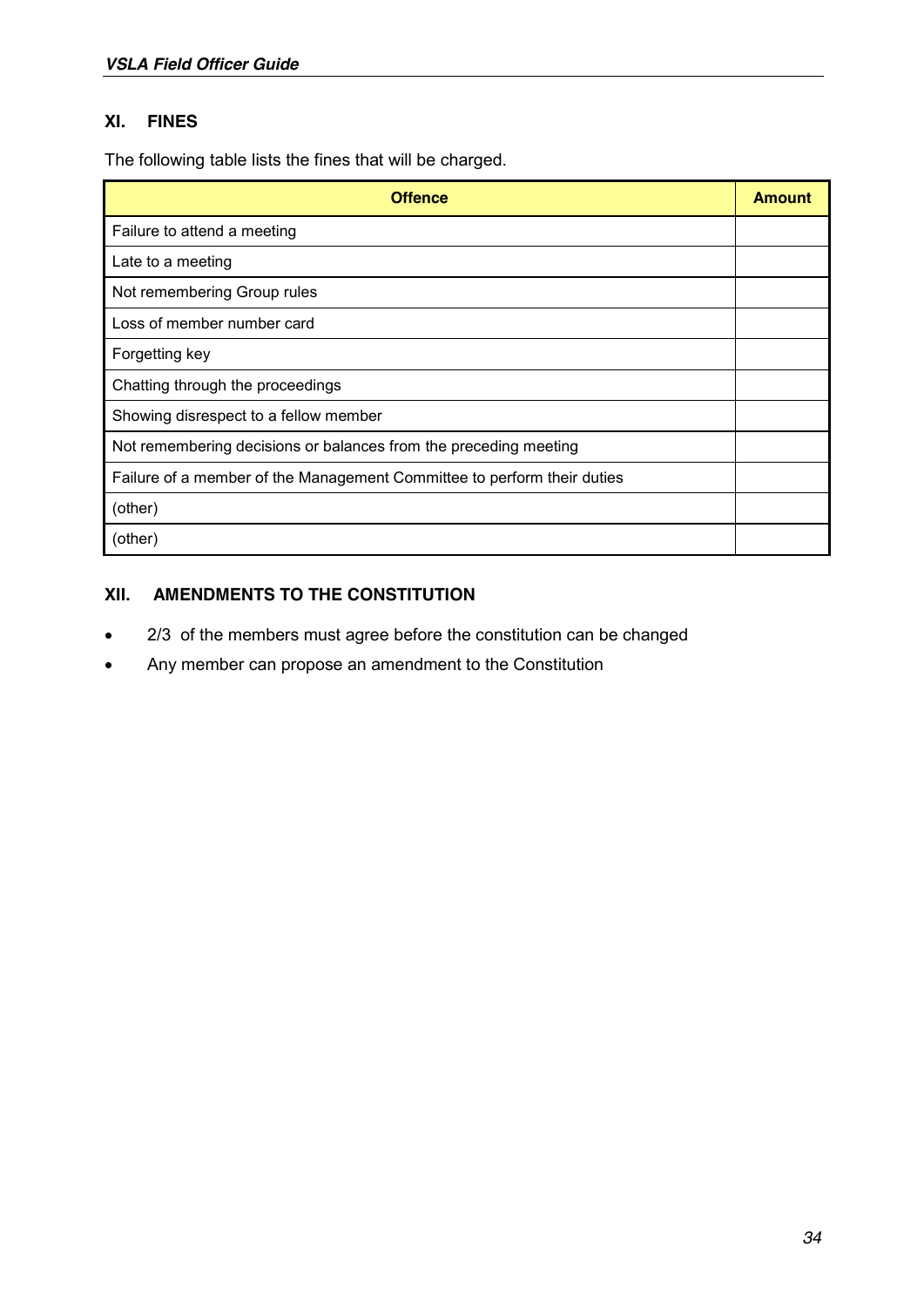### **Part 2: Services offered by the Group**

#### **I. SAVINGS**

- Members may buy  $1 5$  shares in each meeting
- The purchase price of a share will be:
- Members may contribute an equal agreed-upon amount at the start of every future cycle to speed up the growth of the loan portfolio. At this moment only, the number of start-up shares can be more than 5 shares per member, if all members agree

#### **II. LENDING**

- The maximum amount that anyone can borrow is three times the value of their savings
- The maximum length of a loan term is 24 weeks, but only 12 weeks during the first cycle

\_\_\_\_\_\_\_\_\_\_\_\_\_\_\_\_\_\_\_\_\_\_\_\_\_\_\_\_\_\_\_\_\_\_\_\_\_\_\_\_\_\_\_\_\_\_\_\_\_\_\_\_\_\_\_\_\_\_\_\_\_\_\_\_\_\_\_\_\_

\_\_\_\_\_\_\_\_\_\_\_\_\_\_\_\_\_\_\_\_\_\_\_\_\_\_\_\_\_\_\_\_\_\_\_\_\_\_\_\_\_\_\_\_\_\_\_\_\_\_\_\_\_\_\_\_\_\_\_\_\_\_\_\_\_\_\_\_\_

- A member must repay a loan before (s)he can take another
- The monthly service charge to be charged every four weeks is:  $\%$
- If a member dies and has a loan remaining unpaid, it will be treated as follows:

The highest priority for loans will be given for:

The second highest priority for loans will be given for: \_\_\_\_\_\_\_\_\_\_\_\_\_\_\_\_\_\_\_\_\_\_\_

The third highest priority for loans will be given for: \_\_\_\_\_\_\_\_\_\_\_\_\_\_\_\_\_\_\_\_\_\_\_\_

#### **III. SOCIAL FUND**

- The Social Fund is for grants only. No loans will be made from the Social Fund.
- The member contribution to the Social Fund per meeting will be:
- The benefits for the death of a member will be:
- The benefits for the death of a spouse will be:
- The benefits for the death of a child will be:  $\overline{a}$
- The benefits for the death of a parent will be: \_\_\_\_\_\_\_\_\_\_\_\_\_\_\_\_\_\_\_\_\_\_\_\_\_\_\_\_\_\_\_\_
	- Other:  $\Box$
- x Other: \_\_\_\_\_\_\_\_\_\_\_\_\_\_\_\_\_\_\_\_\_\_\_\_\_\_\_\_\_\_\_\_\_\_\_\_\_\_\_\_\_\_\_\_\_\_\_\_\_\_\_\_\_\_\_\_\_\_\_\_\_\_\_\_
- Other:  $\bullet$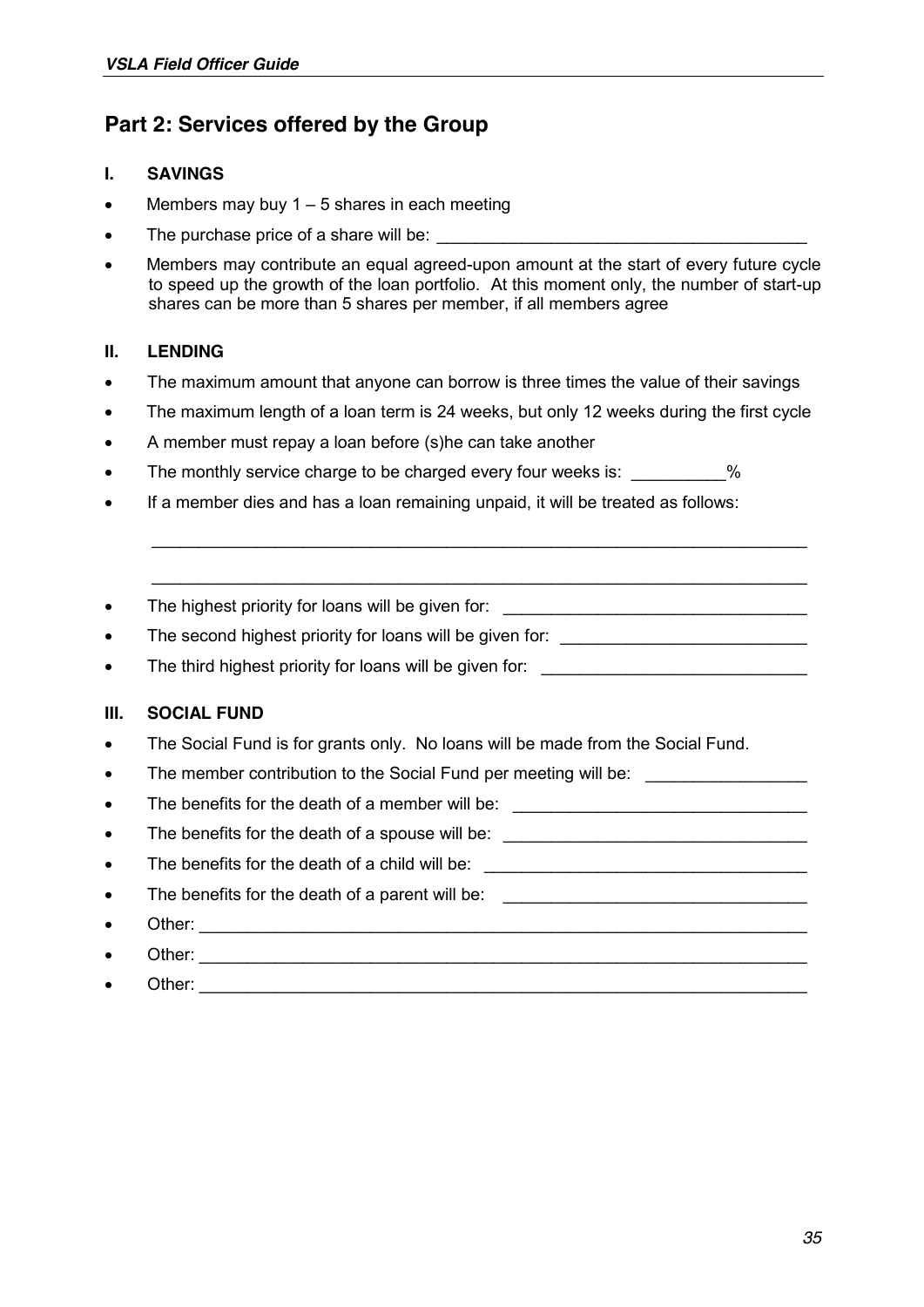| Name:                                                                                                                  | Signature:                                                                                                                                                                                                                           |
|------------------------------------------------------------------------------------------------------------------------|--------------------------------------------------------------------------------------------------------------------------------------------------------------------------------------------------------------------------------------|
|                                                                                                                        |                                                                                                                                                                                                                                      |
| Name:                                                                                                                  | Signature:                                                                                                                                                                                                                           |
| <u> 1989 - Johann John Stein, marwolaeth a bhaile an t-Amhraid ann an t-Amhraid ann an t-Amhraid ann an t-Amhraid </u> | <u> 1989 - Johann Barnett, fransk politiker (d. 1989)</u>                                                                                                                                                                            |
| Name:                                                                                                                  | Signature:                                                                                                                                                                                                                           |
| <u> 1989 - Johann Barn, mars ann an t-Amhair an t-Amhair an t-Amhair an t-Amhair an t-Amhair an t-Amhair an t-Amh</u>  |                                                                                                                                                                                                                                      |
| Name:                                                                                                                  | Signature:                                                                                                                                                                                                                           |
|                                                                                                                        | <u> Alexandria de la contrada de la contrada de la contrada de la contrada de la contrada de la contrada de la c</u>                                                                                                                 |
| Name:                                                                                                                  |                                                                                                                                                                                                                                      |
| Name:                                                                                                                  | Signature:                                                                                                                                                                                                                           |
| <u> 1990 - Johann Barbara, martin amerikan basar da</u>                                                                | <u> Alexandria de la contrada de la contrada de la contrada de la contrada de la contrada de la contrada de la c</u>                                                                                                                 |
| Name:                                                                                                                  | Signature:                                                                                                                                                                                                                           |
|                                                                                                                        | <u> 1980 - Jan Barbara Barbara, manazarta da kasas da kasas da kasas da kasas da kasas da kasas da kasas da kasa</u>                                                                                                                 |
| Name:                                                                                                                  |                                                                                                                                                                                                                                      |
| Name:                                                                                                                  | Signature:                                                                                                                                                                                                                           |
| <u> 1989 - Johann Barbara, martxa alemaniar a</u>                                                                      | <u> 1989 - Johann John Stein, fransk politik (f. 1989)</u>                                                                                                                                                                           |
| Name:                                                                                                                  | Signature:                                                                                                                                                                                                                           |
|                                                                                                                        | <u> Territoria de la contenentación de la contenentación de la contenentación de la contenentación de la contene</u>                                                                                                                 |
| Name:                                                                                                                  |                                                                                                                                                                                                                                      |
| Name:                                                                                                                  | Signature:                                                                                                                                                                                                                           |
| <u> 1990 - Johann John Stone, mars eta bainar eta industrial eta arteko errestan zen.</u>                              | <u> Alexandria de la contrada de la contrada de la contrada de la contrada de la contrada de la contrada de la c</u>                                                                                                                 |
| Name:                                                                                                                  | Signature:                                                                                                                                                                                                                           |
|                                                                                                                        | <u> 1980 - John Stein, mars and de Branch and de Branch and de Branch and de Branch and de Branch and de Branch and de Branch and de Branch and de Branch and de Branch and de Branch and de Branch and de Branch and de Branch </u> |
| Name:                                                                                                                  |                                                                                                                                                                                                                                      |
| Name:                                                                                                                  | Signature:                                                                                                                                                                                                                           |
|                                                                                                                        | <u> Alexandria de la contrada de la contrada de la contrada de la contrada de la contrada de la contrada de la c</u>                                                                                                                 |
| Name:                                                                                                                  | Signature:                                                                                                                                                                                                                           |
| <u> 1990 - Johann John Stoff, mars and de British and de British and de British and de British and de British and </u> | <u> Alexandria de la contrada de la contrada de la contrada de la contrada de la contrada de la contrada de la c</u>                                                                                                                 |
| Name:                                                                                                                  | Signature:                                                                                                                                                                                                                           |
| <u> 1989 - Johann Stoff, deutscher Stoffen und der Stoffen und der Stoffen und der Stoffen und der Stoffen und der</u> |                                                                                                                                                                                                                                      |
| Name:                                                                                                                  | Signature:                                                                                                                                                                                                                           |
|                                                                                                                        | <u> Alexandria de la contrada de la contrada de la contrada de la contrada de la contrada de la contrada de la c</u>                                                                                                                 |
| Name:                                                                                                                  | Signature:                                                                                                                                                                                                                           |
|                                                                                                                        | <u> 1980 - John Stein, mars and de Britain Born Stein Born Stein Born Stein Born Stein Born Stein Born Stein Born Stein Born Stein Born Stein Born Stein Born Stein Born Stein Born Stein Born Stein Born Stein Born Stein Born </u> |
| Name:                                                                                                                  | Signature:<br><u> 1980 - Johann Stein, mars et al. (</u>                                                                                                                                                                             |
| Name:                                                                                                                  | Signature:                                                                                                                                                                                                                           |
| Name:                                                                                                                  | Signature:                                                                                                                                                                                                                           |
| <u> 1989 - Johann Barbara, martxa alemaniar a</u>                                                                      | <u> 1989 - Johann Barbara, martin da basar</u>                                                                                                                                                                                       |
| Name:                                                                                                                  | Signature:                                                                                                                                                                                                                           |
| <u> 1989 - Johann John Stone, mars et al. (</u>                                                                        |                                                                                                                                                                                                                                      |
| Name:                                                                                                                  | Signature:                                                                                                                                                                                                                           |
| <u> 1990 - Johann John Hermer, mars eta bainar</u>                                                                     |                                                                                                                                                                                                                                      |
| Name:                                                                                                                  | Signature:                                                                                                                                                                                                                           |
|                                                                                                                        | <u> 1989 - Johann Barn, mars ann an t-Amhair an t-Amhair an t-Amhair an t-Amhair an t-Amhair an t-Amhair an t-Amh</u>                                                                                                                |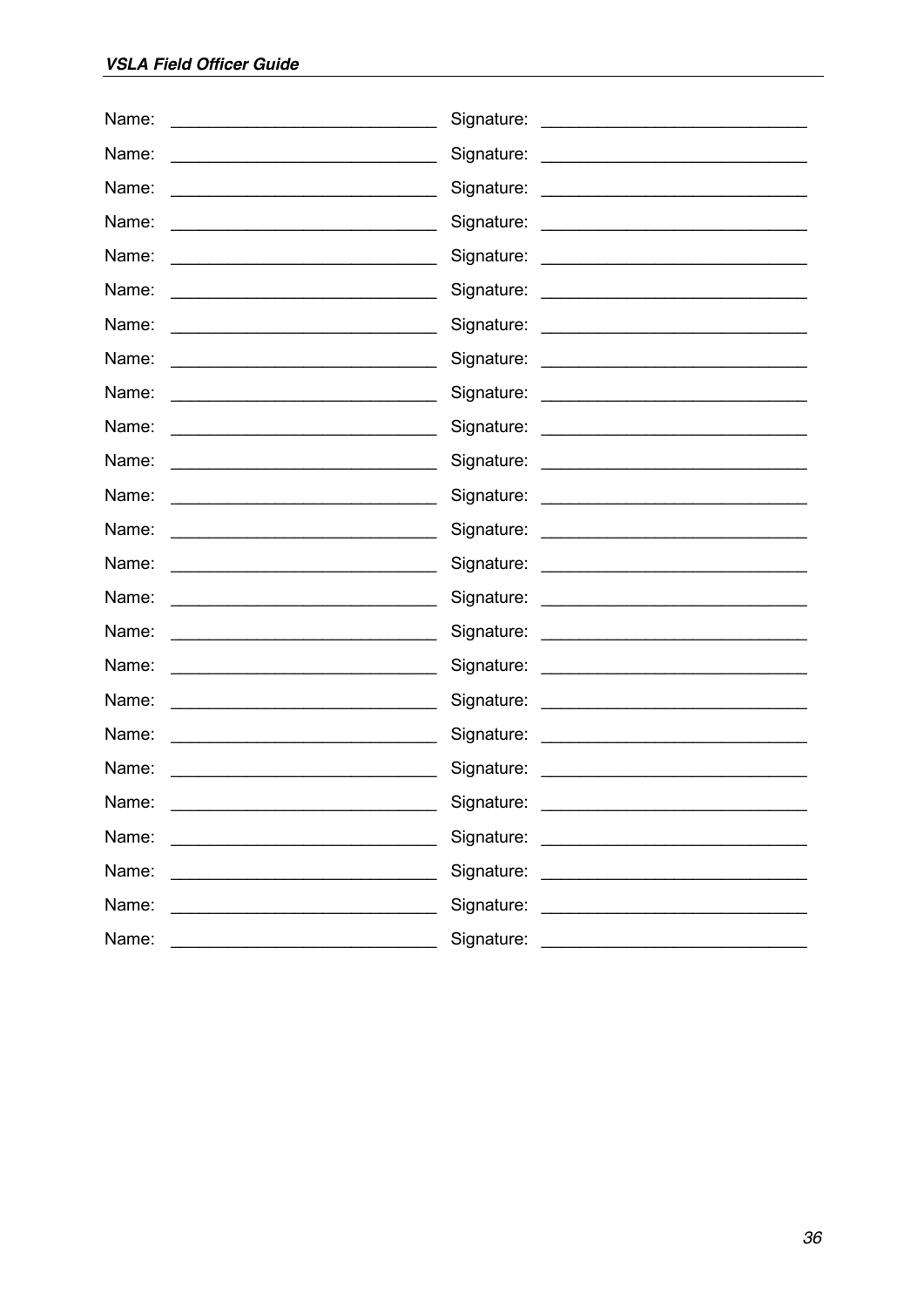## **Annex 4: The Kit**

The kit consists of:

- Strong, well-made lockable metal cash box, able to be closed with 3 locks
- Three *good quality* padlocks, each with two keys
- 25 Passbooks
- 25 Member number cards
- Rubber stamp for marking shares
- Ink pad and spare bottle of ink
- **Ruler**
- Two ball point pens: one black or blue, the other red.
- Good quality calculator



- 2 plastic bowls in different colours, at least 30 cm in diameter and at least 15 cm deep (one for fines and one for money-counting)
- 2 fabric money-bags, with draw strings: one in one colour for the Social Fund, and one in another colour for the Loan Fund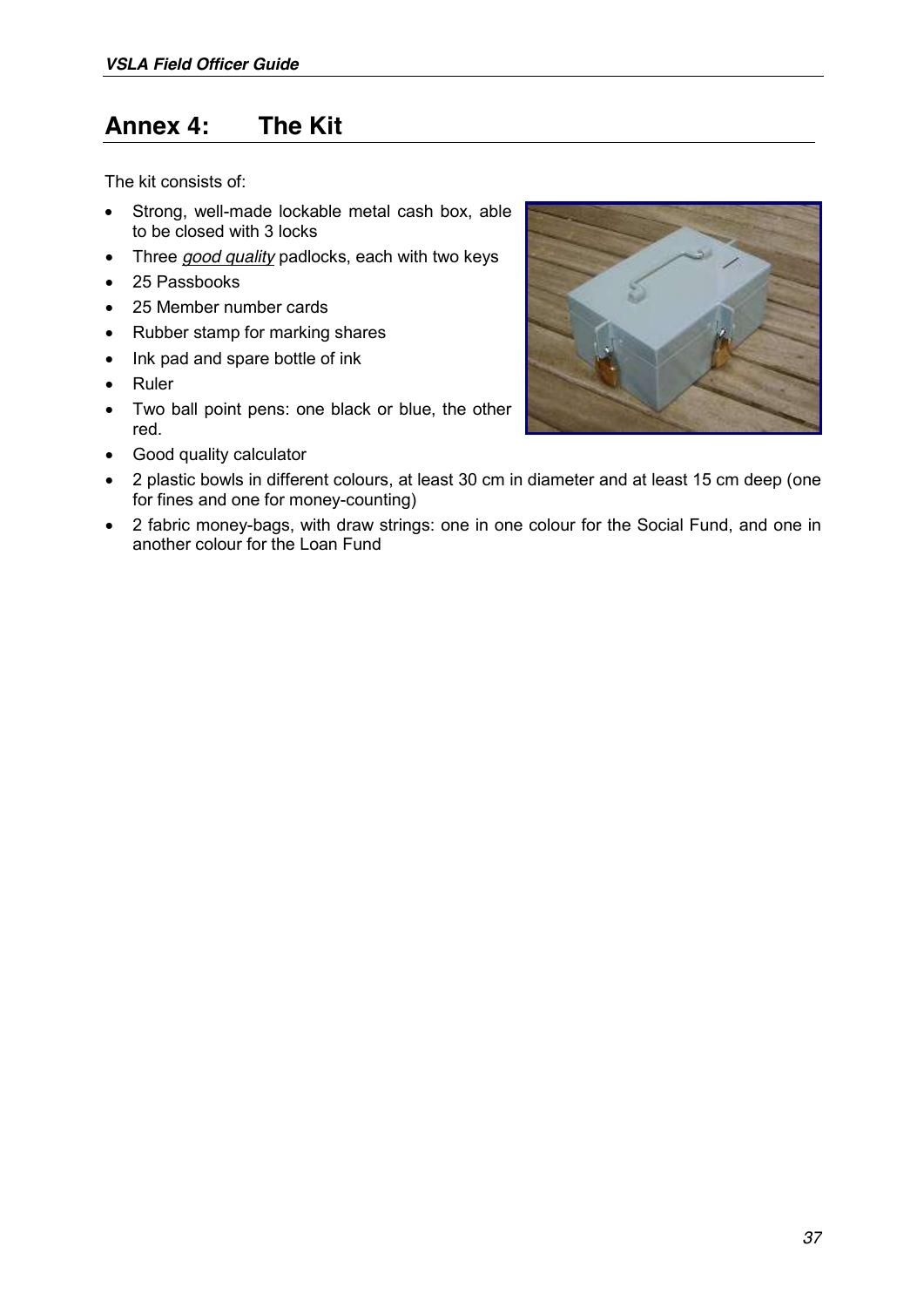## **Annex 5: Village Agent¶s consolidated guide to meeting procedures**

This guide should be copied and laminated in plastic for reference in the field and routinely used for Group meetings, after the completion of the training.

|  |  | Table 12: Consolidated guide to meeting procedures |  |  |  |
|--|--|----------------------------------------------------|--|--|--|
|--|--|----------------------------------------------------|--|--|--|

| <b>Meeting step</b>                                                                          | <b>Procedures</b>                                                                                                                                                                                                                                                                                                                                                                                                                                                                                                                                                                                                                                                                                                                                                                                                                                                                                                                                                                                                                                                                                                                                                                                                                                                                                                                                                                                                                                                                                                                                                                                                                                                                                        |
|----------------------------------------------------------------------------------------------|----------------------------------------------------------------------------------------------------------------------------------------------------------------------------------------------------------------------------------------------------------------------------------------------------------------------------------------------------------------------------------------------------------------------------------------------------------------------------------------------------------------------------------------------------------------------------------------------------------------------------------------------------------------------------------------------------------------------------------------------------------------------------------------------------------------------------------------------------------------------------------------------------------------------------------------------------------------------------------------------------------------------------------------------------------------------------------------------------------------------------------------------------------------------------------------------------------------------------------------------------------------------------------------------------------------------------------------------------------------------------------------------------------------------------------------------------------------------------------------------------------------------------------------------------------------------------------------------------------------------------------------------------------------------------------------------------------|
| 1. Meeting<br>opening                                                                        | The Chairperson calls the meeting to order<br>$\bullet$<br>The Record-keeper performs a roll call<br>$\bullet$<br>The Key-holders open the box, which remains in front of the Box-keeper<br>$\bullet$<br>The Fines bowl is placed in front of the Chairperson, so that fines can be<br>$\bullet$<br>collected during the meeting                                                                                                                                                                                                                                                                                                                                                                                                                                                                                                                                                                                                                                                                                                                                                                                                                                                                                                                                                                                                                                                                                                                                                                                                                                                                                                                                                                         |
| 2. Social Fund<br><i>(if the group</i><br>does not have<br>a Social Fund.<br>skip to step 3) | • The Record-keeper asks the Group to recall the balance of the Social<br>Fund from the previous meeting<br>The Money-counters then remove the money from the Social Fund bag,<br>$\bullet$<br>place it in the Money-counting bowl, count it, and announce the amount<br>to the members<br>The Chairperson announces that contributions will be made to the Social<br>$\bullet$<br><b>Fund</b><br>The Record-keeper calls each member, by number, to give their Social<br>$\bullet$<br>Fund contribution to the Money-counters<br>When the member comes forward, they give their Social Fund<br>$\bullet$<br>contribution to the Money-counters and are given their passbook<br>The Money-counters confirm that each member has given the right<br>$\bullet$<br>contribution and place it in the Money-counting bowl<br>The Record-keeper then asks if any member has missed a payment to the<br>$\bullet$<br>Social Fund in the last meeting. If so, they are asked to pay it now.<br>The Record-keeper then asks if anyone needs a grant from the Social<br>$\bullet$<br>Fund. Members in need make their request to the Group.<br>If a majority of the members approve the grant, the money is provided to<br>$\bullet$<br>the member according to the Constitution<br>The Money-counters count the total amount remianing in the Money-<br>$\bullet$<br>counting bowl and announce this to the members<br>The Record-keeper says that everyone should remember this amount for<br>$\bullet$<br>the next meeting<br>The Record-keeper records this amount in the note book<br>$\bullet$<br>The Social Fund money is then replaced in its draw-string bag and put<br>$\bullet$<br>back in the cash-box |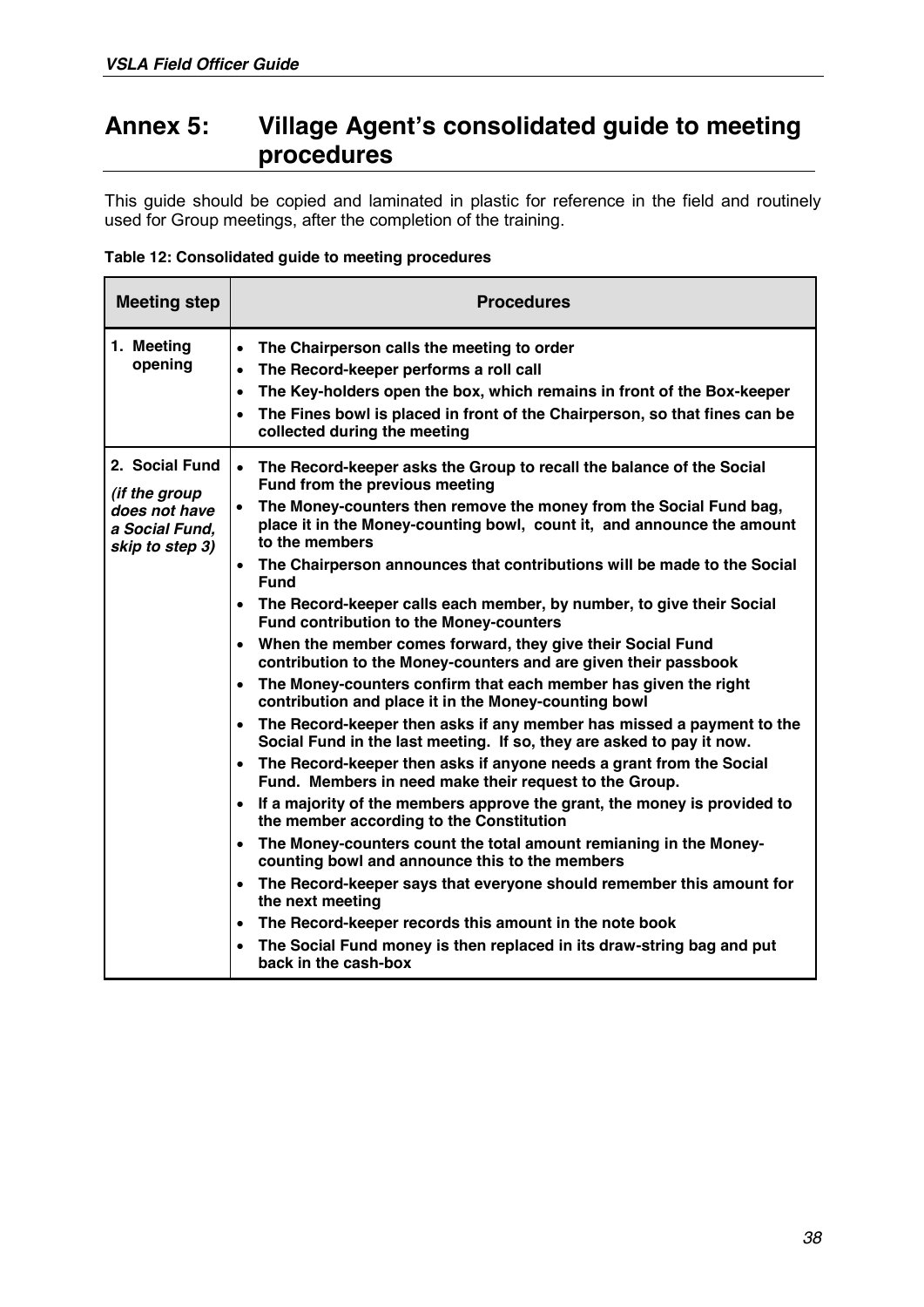| <b>Meeting step</b>                      | <b>Procedures</b>                                                                                                                                                                                                                                                                                                                                                                                                                                                                                                                                                                             |
|------------------------------------------|-----------------------------------------------------------------------------------------------------------------------------------------------------------------------------------------------------------------------------------------------------------------------------------------------------------------------------------------------------------------------------------------------------------------------------------------------------------------------------------------------------------------------------------------------------------------------------------------------|
| 3. Share-<br>purchase/                   | • The Record-keeper asks the members to recall the balance of the Loan<br>Fund from the previous meeting                                                                                                                                                                                                                                                                                                                                                                                                                                                                                      |
| savings                                  | The Money-counters then remove the Loan Fund from its bag and count<br>$\bullet$<br>it, announcing the amount to the members                                                                                                                                                                                                                                                                                                                                                                                                                                                                  |
|                                          | Once it is agreed that the amount remembered and the amount counted<br>$\bullet$<br>are the same, the money is placed in the Money-counting bowl                                                                                                                                                                                                                                                                                                                                                                                                                                              |
|                                          | The Chairperson announces that members will now buy shares<br>$\bullet$                                                                                                                                                                                                                                                                                                                                                                                                                                                                                                                       |
|                                          | The Record-keeper calls each member to the front by their number<br>$\bullet$                                                                                                                                                                                                                                                                                                                                                                                                                                                                                                                 |
|                                          | Each member comes to the front and buys between 1 - 5 shares, giving<br>$\bullet$<br>the money to the Money-counters and their passbook to the Record-<br>keeper                                                                                                                                                                                                                                                                                                                                                                                                                              |
|                                          | The Money-counters count the money, place it in the Money-counting<br>$\bullet$<br>bowl and announce the number of shares that have just been purchased<br>by the member                                                                                                                                                                                                                                                                                                                                                                                                                      |
|                                          | The Record-keeper stamps the correct number of shares into the<br>$\bullet$<br>passbook and crosses out any unused blocks                                                                                                                                                                                                                                                                                                                                                                                                                                                                     |
|                                          | The member then checks that the number of new stamps in the passbook<br>is correct: the passbook remains with the Record-keeper for the rest of<br>the meeting                                                                                                                                                                                                                                                                                                                                                                                                                                |
|                                          | (If a member needs to make a withdrawal, they will ask for it instead of<br>$\bullet$<br>buying shares. When a withdrawal is needed, the Record-keeper will<br>cross out the number of shares from the member's passbook that<br>corresponds to the value of the withdrawal and the Money-counters will<br>give the money from the Money-counting bowl. The value of a share paid<br>back to the member will be equal to its original purchase price.)                                                                                                                                        |
| 4. Expenses                              | If any money was given for expenses in the previous meeting, the person<br>$\bullet$<br>who made the expenditure gives an account and returns any change to<br>the Money-counters, who place it in the Money-counting bowl<br>The Chairperson asks the Record-keeper if there will be any necessary<br>$\bullet$<br>expenses before the next meeting. If any expenses are approved by all of<br>the members, the Chairperson instructs the Money-counters to remove<br>the amount needed from the Money-counting bowl and give it to the<br>member who is responsible for paying the expense. |
| 5. Loan                                  | The Chairperson asks borrowers to identify themselves<br>$\bullet$                                                                                                                                                                                                                                                                                                                                                                                                                                                                                                                            |
| repayment<br>(if this is not a           | By referrring to the member passbooks, the Record-keeper confirms the<br>$\bullet$<br>identity of the borrowers and the amount due by each borrower                                                                                                                                                                                                                                                                                                                                                                                                                                           |
| loan meeting,                            | Each borrower is then called to the front to give their payment to the                                                                                                                                                                                                                                                                                                                                                                                                                                                                                                                        |
| skip to step 6<br>and then to<br>step 8) | Money-counters. It must not be less than the service charge due.<br>The Money-counters count the payment, announce the amount and place<br>$\bullet$                                                                                                                                                                                                                                                                                                                                                                                                                                          |
|                                          | it in the Money-counting bowl<br>The Record-keeper enters the payment amount in the member's passbook<br>$\bullet$<br>in the 'Paid' box                                                                                                                                                                                                                                                                                                                                                                                                                                                       |
|                                          | The Record-keeper then calculates the remaining balance due and enters<br>it in the 'Balance' box in the member's passbook                                                                                                                                                                                                                                                                                                                                                                                                                                                                    |
|                                          | If the remaining balance due is zero, the Record-keeper signs the<br>passbook and announces that the loan is repaid, cancelling the loan with<br>a diagonal red line drawn through the page                                                                                                                                                                                                                                                                                                                                                                                                   |
|                                          | If a balance is remaining, the Record-keeper then calculates the service<br>$\bullet$<br>charge due in the next meeting and enters it in the appropriate space.<br>The borrower then signs in the space provided.                                                                                                                                                                                                                                                                                                                                                                             |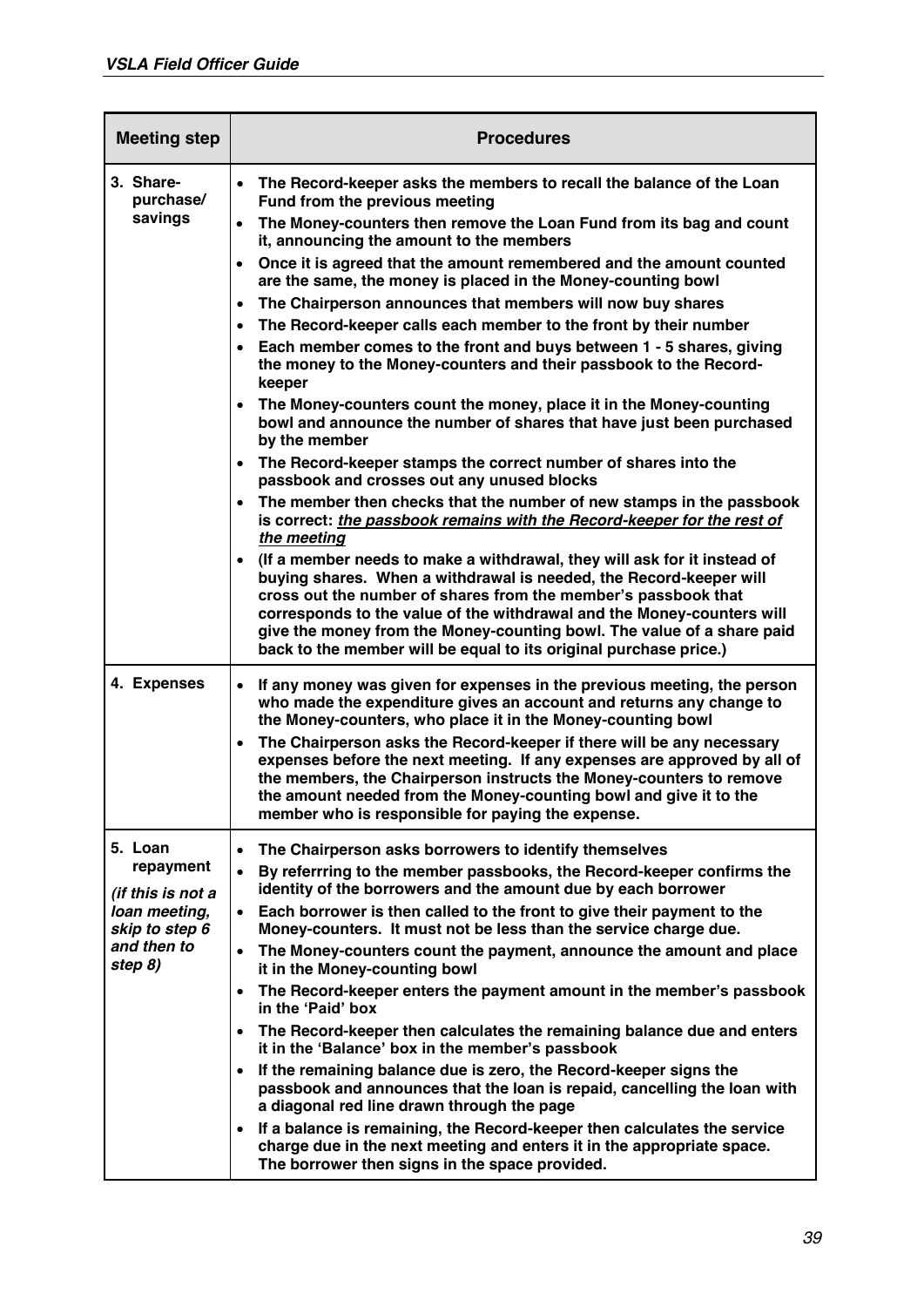| <b>Meeting step</b>                                      | <b>Procedures</b>                                                                                                                                                                                                                                                                                                                                                                                                                                                                                                                                                                                                                                                                                                                                                                                                                                                                                                                                                                                                                                                                                                                                                                                                                                                                                                                                                                                                                                                                                                                                                                                                                                                                                                                                                                                                         |
|----------------------------------------------------------|---------------------------------------------------------------------------------------------------------------------------------------------------------------------------------------------------------------------------------------------------------------------------------------------------------------------------------------------------------------------------------------------------------------------------------------------------------------------------------------------------------------------------------------------------------------------------------------------------------------------------------------------------------------------------------------------------------------------------------------------------------------------------------------------------------------------------------------------------------------------------------------------------------------------------------------------------------------------------------------------------------------------------------------------------------------------------------------------------------------------------------------------------------------------------------------------------------------------------------------------------------------------------------------------------------------------------------------------------------------------------------------------------------------------------------------------------------------------------------------------------------------------------------------------------------------------------------------------------------------------------------------------------------------------------------------------------------------------------------------------------------------------------------------------------------------------------|
| 6. Calculating<br>the new<br><b>Loan Fund</b><br>balance | The Money-counters combine the money in the Fines bowl and the<br>$\bullet$<br><b>Money-counting bowl</b><br>The Money-counters count the money in the Money-counting bowl and<br>$\bullet$<br>the Record-keeper announces the amount to the Group<br>The Record-keeper then tells the Group that this is the money available<br>$\bullet$<br>for lending in this meeting                                                                                                                                                                                                                                                                                                                                                                                                                                                                                                                                                                                                                                                                                                                                                                                                                                                                                                                                                                                                                                                                                                                                                                                                                                                                                                                                                                                                                                                 |
| 7. Loan taking                                           | The Chairperson invites loan requests, reminding members of the<br>$\bullet$<br>maximum loan term and loan amount (three times the member's savings)<br>Each member who wants a loan then makes a request out loud to the<br>$\bullet$<br>Group, announcing the amount requested, the purpose of the loan and<br>over what period of time they expect to repay<br>The Record-keeper then calculates the total value of the requests and<br>$\bullet$<br>announces it<br>If the total value of loans requested is more than the money available in<br>the Loan Fund, the Group must discuss adjustments to the individual loan<br>amounts until all members are satisfied<br>Once it is decided how much each borrower will receive, the Record-<br>$\bullet$<br>keeper calls each borrower to the front in order of their number<br>The Record-keeper then enters the loan number, loan amount and service<br>$\bullet$<br>charge due in the borrower's passbook<br>The Record-keeper instructs the Money-counters to give the borrower the<br>$\bullet$<br>loan amount from the Money-counting bowl<br>The borrower then counts the money, and signs the passbook<br>$\bullet$<br>The Record-keeper then instructs the borrower to announce out loud the<br>$\bullet$<br>total amount due and the date it is due<br>This process is repeated until all loans have been issued<br>$\bullet$<br>The Money-counters then count the money remaining in the Money-<br>$\bullet$<br>counting bowl and announce the amount to the Group<br>The Record-keeper then tells the Group that this money constitutes their<br>$\bullet$<br><b>Loan Fund</b><br>The Record keeper records this amount in the note book<br>$\bullet$<br>The Money-counters then place the Loan Fund in its draw-string bag and<br>put it in the cash-box |
| 8. Closing<br><b>balances</b>                            | The Record-keeper announces the total of the Social Fund once again,<br>$\bullet$<br>and the Chairperson instructs all members to memorise the Social Fund<br>balance for the next meeting<br>The Record-keeper announces the total of the Loan Fund once again, and<br>$\bullet$<br>the Chairperson instructs all members to memorise the balance of the<br>Loan Fund for the next meeting<br>The Key-holders are called by the Chairperson to lock the box<br>$\bullet$                                                                                                                                                                                                                                                                                                                                                                                                                                                                                                                                                                                                                                                                                                                                                                                                                                                                                                                                                                                                                                                                                                                                                                                                                                                                                                                                                 |
| 9.<br><b>Closing</b>                                     | Before closing the meeting, the Chairperson invites members to discuss<br>$\bullet$<br>any other subject that may be of interest<br>The Chairperson announces the date and time of the next meeting<br>$\bullet$<br>Once discussion is complete, the Chairperson closes the meeting<br>٠                                                                                                                                                                                                                                                                                                                                                                                                                                                                                                                                                                                                                                                                                                                                                                                                                                                                                                                                                                                                                                                                                                                                                                                                                                                                                                                                                                                                                                                                                                                                  |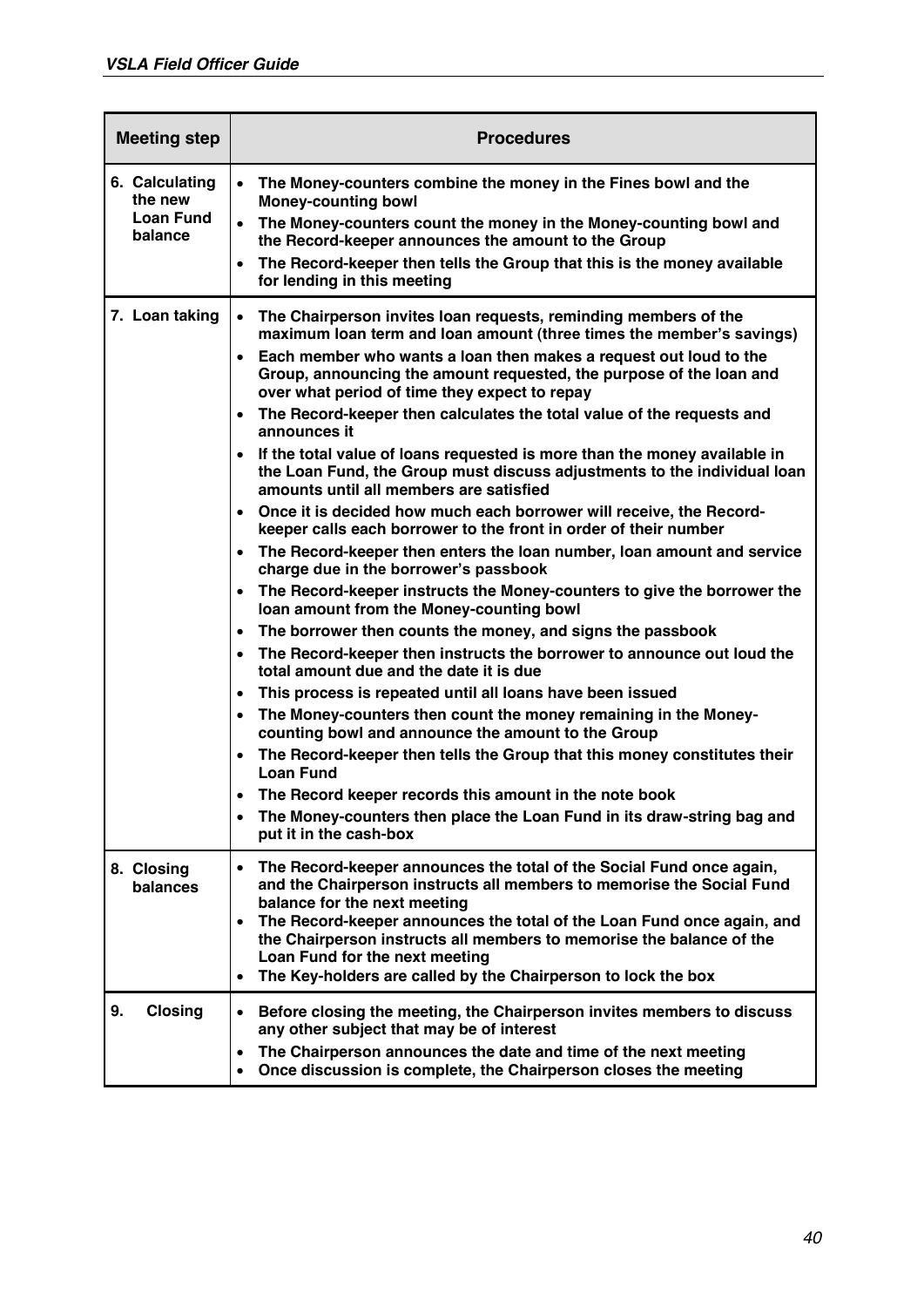## **Annex 6: Use of passbooks**

#### **Savings**

VSLA members save in the form of shares, which are stamped in the front section of the passbook, as shown in Figure 5.

|  |  |  |  |  |  | Figure 5: Passbook with 11 shares stamped in |
|--|--|--|--|--|--|----------------------------------------------|
|--|--|--|--|--|--|----------------------------------------------|

|  | Starting number of shares this page | 0 |
|--|-------------------------------------|---|
|  | <b>Shares Bought per Meeting</b>    |   |
|  |                                     |   |
|  |                                     |   |
|  |                                     |   |
|  |                                     |   |
|  |                                     |   |
|  |                                     |   |
|  |                                     |   |
|  |                                     |   |
|  |                                     |   |
|  |                                     |   |
|  |                                     |   |
|  |                                     |   |

*Explanation*: The illustration shows that there have been five meetings and that the member has bought eleven shares.

When members make their contribution, the Secretary stamps in each passbook the number of shares purchased and the member confirms that the amount is correct.

On each line, the unused spaces are marked through with a diagonal line to prevent fraudulent entry of shares at a later date.

The value of shares purchased is 11 x TShs 500 = TShs 5,500.

#### **Figure 6: Passbook showing the sale of three shares**

| Starting number of shares this page | 0 |
|-------------------------------------|---|
| <b>Shares Bought per Meeting</b>    |   |
|                                     |   |
|                                     |   |
|                                     |   |
|                                     |   |
|                                     |   |
|                                     |   |
|                                     |   |
|                                     |   |
|                                     |   |
|                                     |   |
|                                     |   |
|                                     |   |

*Explanation:* Two meetings later, in the seventh meeting of the cycle, the member was unable to save. To show that she did not save anything at this meeting, the row for meeting 7 is cancelled by the Secretary, with a diagonal line.

In addition, the member asked to sell three shares, thus receiving TShs 1,500 (500 x 3 = TShs 1,500).

The three shares she bought in meetings 5 and 6 are deleted, using a red pen, and the money is paid to the member.

The possibility of selling shares allows members to access their savings, *but all members must understand that they will lose future earnings when profits are distributed. Once sold, the shares cannot be replaced.*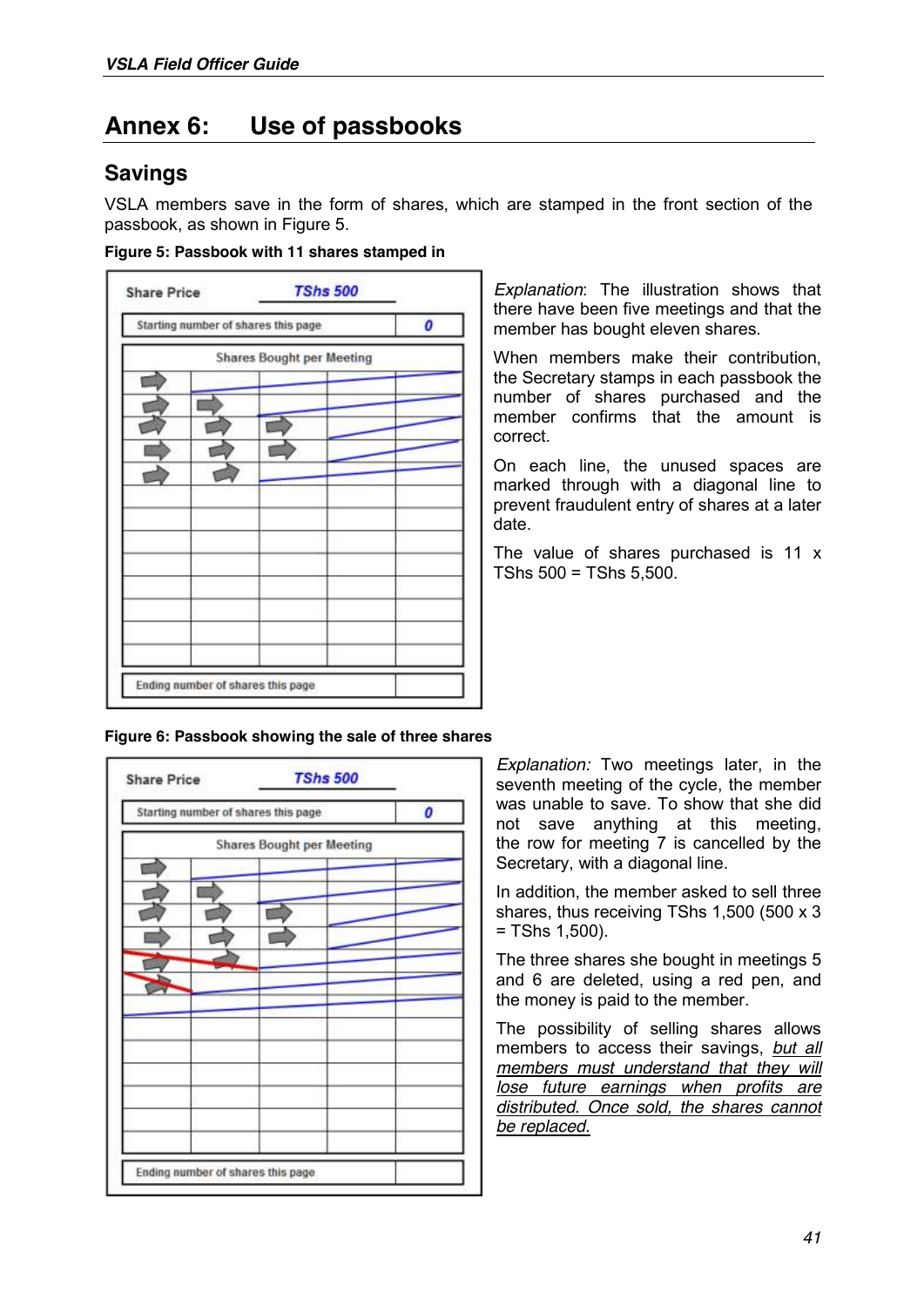| <b>Share Price</b>                  | <b>TShs 500</b>                  |    |
|-------------------------------------|----------------------------------|----|
| Starting number of shares this page |                                  | 0  |
|                                     | <b>Shares Bought per Meeting</b> |    |
|                                     |                                  |    |
|                                     |                                  |    |
|                                     |                                  |    |
|                                     |                                  |    |
|                                     |                                  |    |
|                                     |                                  |    |
|                                     |                                  |    |
|                                     |                                  |    |
| Ending number of shares this page   |                                  | 25 |

*Explanation:* Figure 7 shows what the passbook looks like when a page is filled. By the 13th meeting (the book contains 13 lines here, to cover a quarter of a year), the member had purchased a total of 28 shares. But, as we have seen, she sold three shares purchased in meetings 5 and 6. At the 13th meeting, the net number of shares bought during this period is therefore 25.

This figure is added to the number of shares at the beginning of the page and entered into the cell "Ending number of shares this page." On the next page, this figure will be reported in the cell "Starting number of shares this page."

Figure 7 demonstrates the total number of shares owned by the member at the end of the period. The result is cumulative and will be different at the end of each page.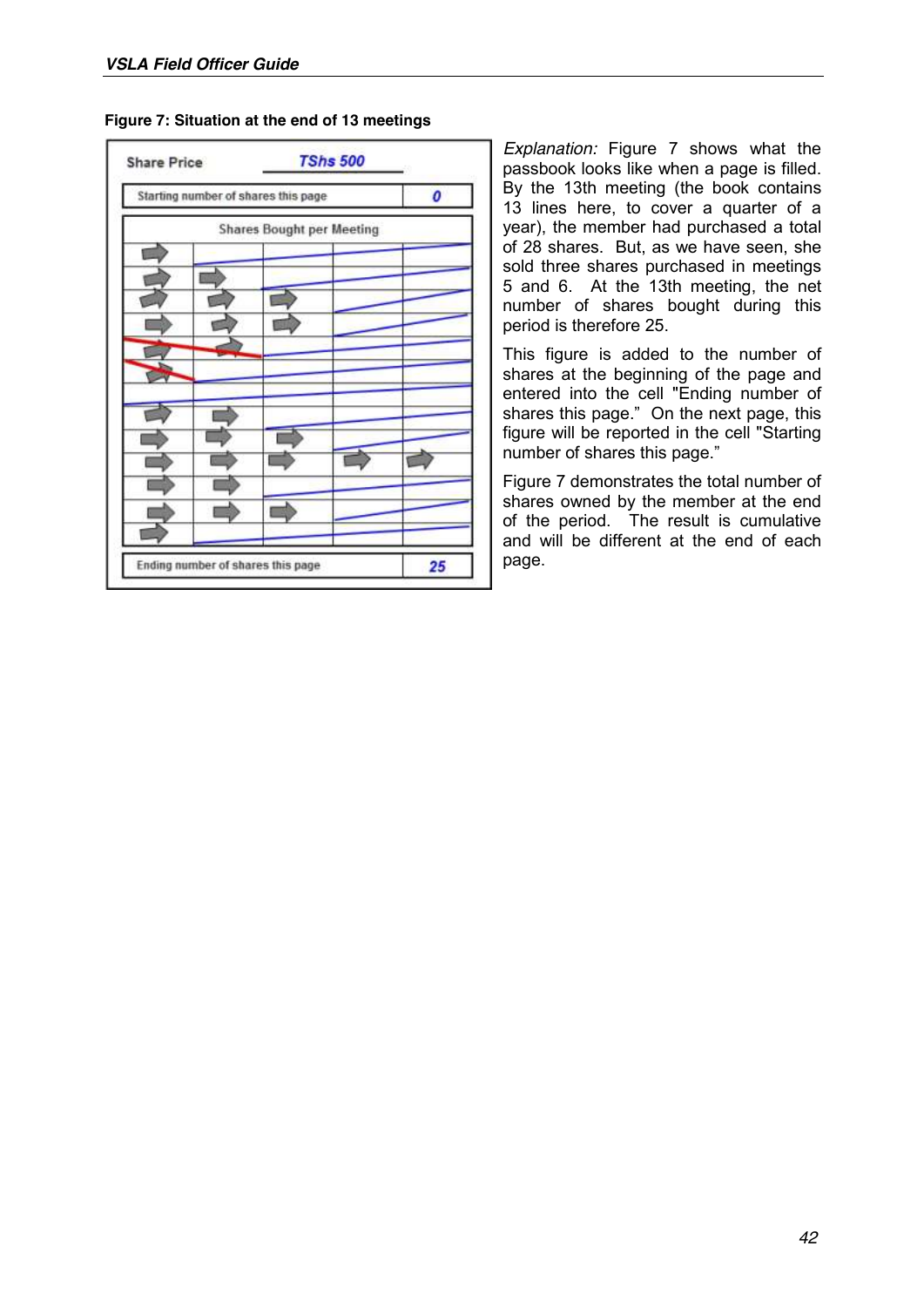#### **Loans**

Loans are recorded in the back of the passbook. They are not shown in the form of stamps but are written as numbers.

|  |  | Figure 8: Member Ioan record (1) |  |  |  |  |
|--|--|----------------------------------|--|--|--|--|
|--|--|----------------------------------|--|--|--|--|

| Loan<br>No. | ltem               | Amount | Signature |
|-------------|--------------------|--------|-----------|
|             | <b>Loan Amount</b> | 30,000 |           |
| 1           | Service Charge     | 3,000  | Monica    |
|             | Paid               |        |           |
|             | Balance            |        |           |
|             | Service Charge     |        |           |
|             | Paid               |        |           |
|             | Balance            |        |           |
|             | Service Charge     |        |           |
|             | Paid               |        |           |
| End         | Balance            |        |           |
|             | Service Charge     |        |           |
|             | Paid               |        |           |
|             | Balance            |        |           |
|             | Service Charge     |        |           |
|             | Paid               |        |           |
|             | Balance            |        |           |
|             | Service Charge     |        |           |
|             | Paid               |        |           |

*Explanation:* The example on the left is a member's (Monica's) first loan, as shown in the 'Loan No.' column. She borrows TShs 30,000. No date is shown since *loan meetings follow each other at intervals of 4 weeks*.

The service charge is TShs 3,000 because her Group charges 10% of the loan amount every four weeks. In this case, the loan period is 12 weeks, indicated by the word '*End*' against the 'Paid' row, 12 weeks in the future.

Monica signs this to show that she understands that she owes TShs 30,000 for the loan and TShs 3,000 as the service charge for the first 4 weeks.

#### **Figure 9: Member loan record (2)**

| Loan<br>No. | ltem                  | Amount | Signature |  |
|-------------|-----------------------|--------|-----------|--|
|             | Loan Amount           | 30,000 |           |  |
|             | Service Charge        | 3,000  | Monica    |  |
|             | <b>Paid</b>           | 3,000  | Monica    |  |
|             | Balance               | 30,000 |           |  |
|             | Service Charge        | 3,000  |           |  |
|             | Paid                  |        |           |  |
|             | Balance               |        |           |  |
|             | Service Charge        |        |           |  |
|             | Paid                  |        |           |  |
| End         | Balance               |        |           |  |
|             | <b>Service Charge</b> |        |           |  |
|             | Paid                  |        |           |  |
|             | Balance               |        |           |  |
|             | Service Charge        |        |           |  |
|             | Paid                  |        |           |  |
|             | Balance               |        |           |  |
|             | Service Charge        |        |           |  |
|             | Paid                  |        |           |  |

*Explanation:* At the next loan meeting, four weeks later, she makes the service charge payment of TShs 3,000 but no repayment of the principal sum. The next entry in her passbook appeared as in Figure 9.

This shows that after paying the service charge, the member still owes TShs 30,000 (TShs 30,000 Loan Amount plus TShs 3,000 Service Charge minus Amount Paid TShs 3,000). A service charge of another TShs 3,000 is then added to cover the next four weeks.

Thus, the member is told that she owes TShs 33,000.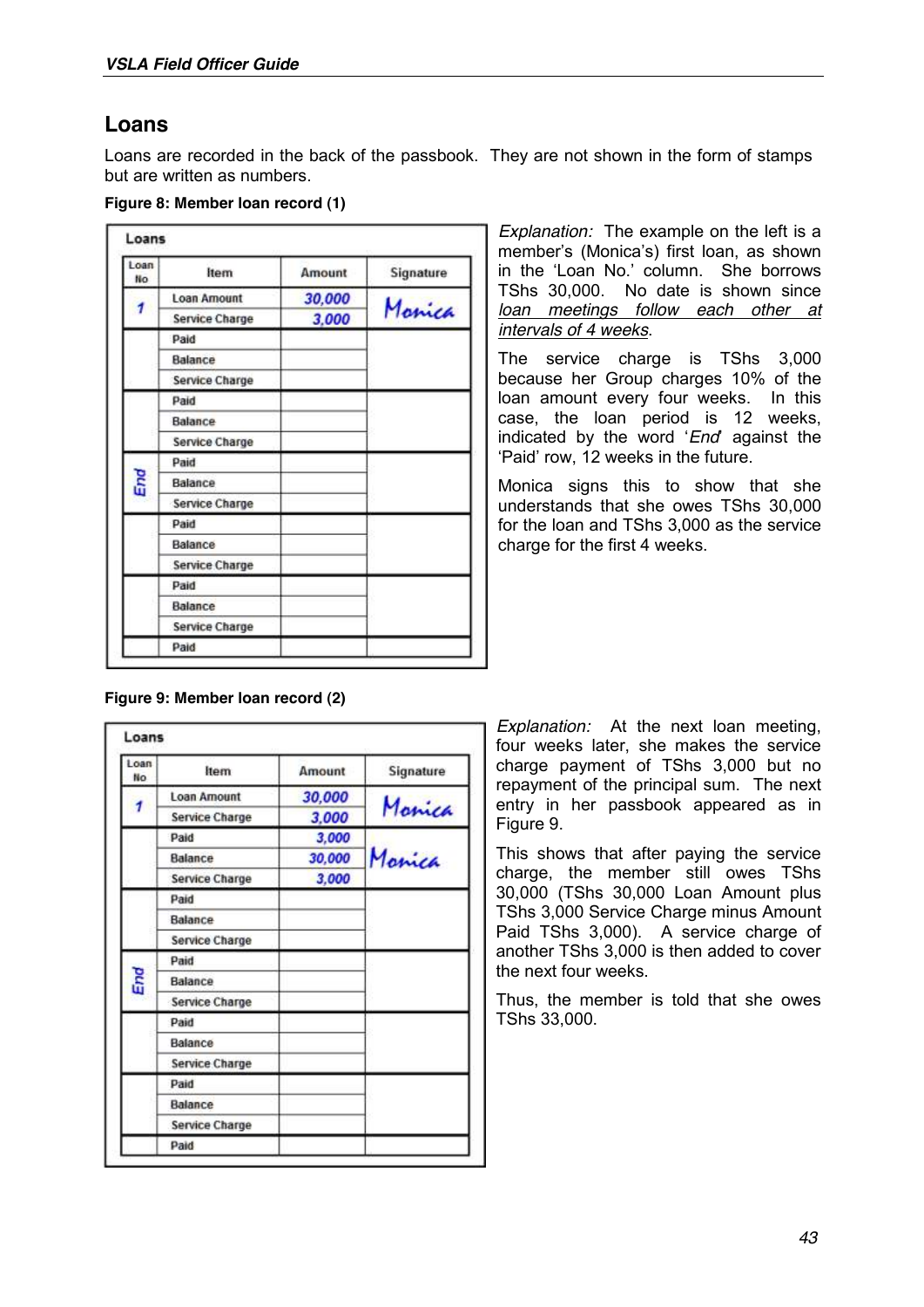| Figure 10: Member Ioan record (3) |  |  |  |  |
|-----------------------------------|--|--|--|--|
|-----------------------------------|--|--|--|--|

| Loan<br>No. | ltem                  | Amount | Signature |  |  |
|-------------|-----------------------|--------|-----------|--|--|
|             | <b>Loan Amount</b>    | 30,000 |           |  |  |
|             | <b>Service Charge</b> | 3,000  | Monica    |  |  |
|             | Paid                  | 3,000  |           |  |  |
|             | Balance               | 30,000 | Marrica   |  |  |
|             | Service Charge        | 3,000  |           |  |  |
|             | Paid                  | 10,000 | Marrica   |  |  |
|             | Balance               | 23,000 |           |  |  |
|             | Service Charge        | 3,000  |           |  |  |
|             | Paid                  |        |           |  |  |
| End         | Balance               |        |           |  |  |
|             | Service Charge        |        |           |  |  |
|             | Paid                  |        |           |  |  |
|             | Balance               |        |           |  |  |
|             | Service Charge        |        |           |  |  |
|             | Paid                  |        |           |  |  |
|             | Balance               |        |           |  |  |
|             | Service Charge        |        |           |  |  |
|             | Paid                  |        |           |  |  |

*Explanation:* After another four weeks, she made a loan repayment of TShs 10,000. Because she owed TShs 33,000 (TShs 30,000 principal plus TShs 3,000 accrued service charge) this means that she now has a balance of TShs 23,000.

The Record-keeper receives the TShs 10,000 and writes a loan balance of TShs 23,000 on the next line. She also adds a service charge of TShs 3,000, which will be owed at the next loan meeting. Thus, the total amount owed is TShs 26,000.

| Figure 11: Member Ioan record (4) |  |  |  |  |
|-----------------------------------|--|--|--|--|
|-----------------------------------|--|--|--|--|

| Loan<br>No. | ltem                  | Amount | Signature |  |
|-------------|-----------------------|--------|-----------|--|
|             | <b>Loan Amount</b>    | 30,000 |           |  |
| 1           | Service Charge        | 3,000  | Monice    |  |
|             | Paid                  | 3,000  |           |  |
|             | Balance               | 30,000 | Marica    |  |
|             | Service Charge        | 3,000  |           |  |
|             | Paid                  | 10,000 |           |  |
|             | Balance               | 23,000 | Monica    |  |
|             | Service Charge        | 3,000  |           |  |
|             | Paid                  | 26,000 |           |  |
| End         | Balance               | 0      | Helen     |  |
|             | <b>Service Charge</b> | 0      |           |  |
|             | Paid                  |        |           |  |
|             | Balance               |        |           |  |
|             | Service Charge        |        |           |  |
|             | Paid                  |        |           |  |
|             | dalance               |        |           |  |
|             | Service Charge        |        |           |  |
|             | Paid                  |        |           |  |

*Explanation:* Figure 11 on the left shows that at the next meeting, the member pays the full TShs 26,000 owing. The Recordkeeper (Helen) enters TShs 26,000 in the 'Paid' row and signs the entry.

Once the loan is fully paid, the Recordkeeper draws a red line through the whole loan record. This indicates that the loan has been completely repaid.